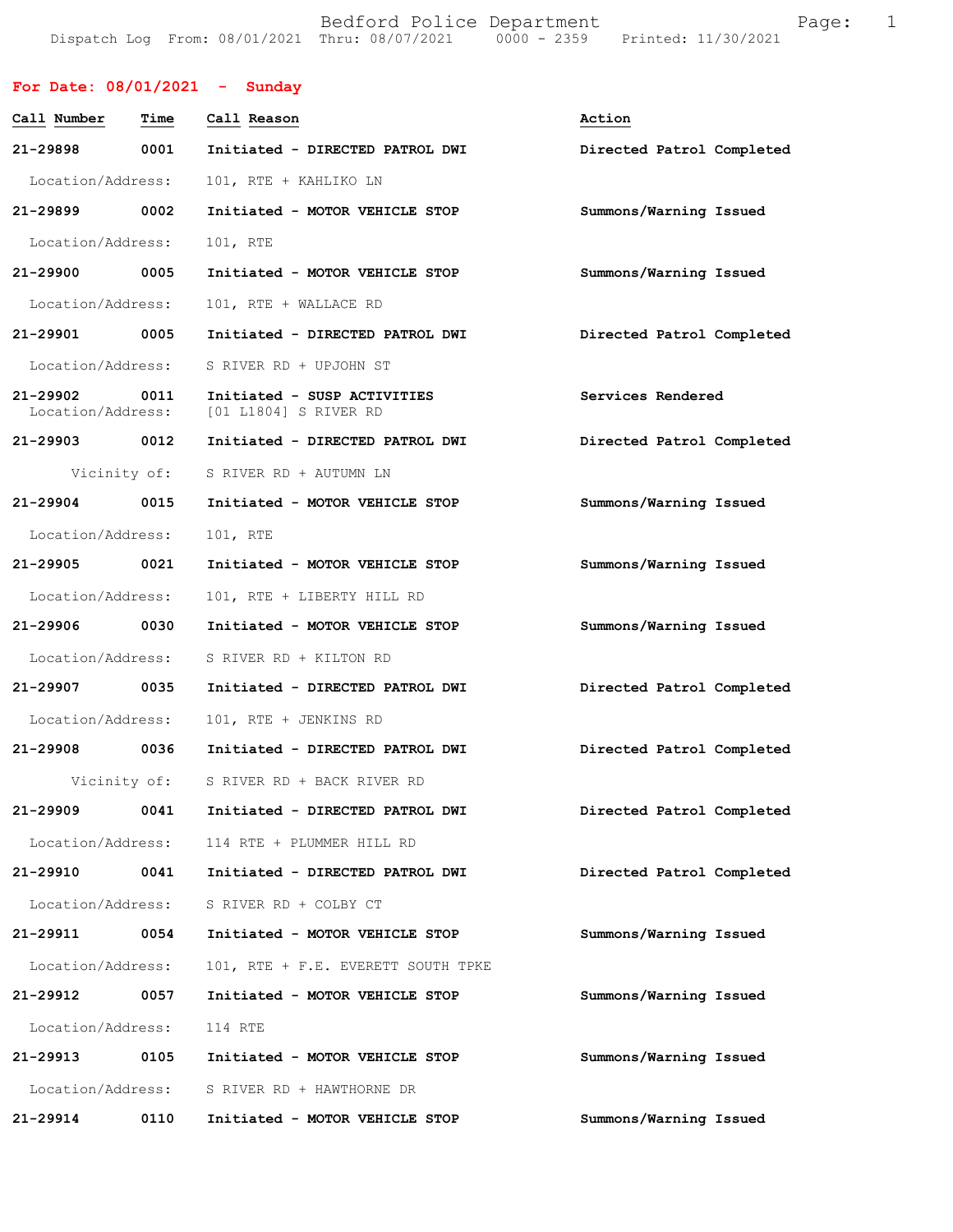|                               |              | Bedford Police Department<br>Dispatch Log From: 08/01/2021 Thru: 08/07/2021 0000 - 2359 Printed: 11/30/2021 | Page:                          | 2 |
|-------------------------------|--------------|-------------------------------------------------------------------------------------------------------------|--------------------------------|---|
| Location/Address:             |              | 114 RTE + PLUMMER HILL RD                                                                                   |                                |   |
| 21-29915                      | 0116         | Initiated - DIRECTED PATROL DWI                                                                             | Directed Patrol Completed      |   |
| Location/Address:             |              | 101, RTE + MEETINGHOUSE RD                                                                                  |                                |   |
| 21-29916 0125                 |              | Initiated - MOTOR VEHICLE STOP                                                                              | Summons/Warning Issued         |   |
| Location/Address:             |              | 114 RTE                                                                                                     |                                |   |
| 21-29917 0153                 |              | Initiated - MOTOR VEHICLE STOP                                                                              | Summons/Warning Issued         |   |
| Location/Address:             |              | S RIVER RD + KILTON RD                                                                                      |                                |   |
| 21-29918 0155                 |              | 911 - S-EMERGENCY MEDICAL CALL-CHARL                                                                        | Transported to Elliot Hospital |   |
| Location/Address:             |              | [01 248] RIDGEWOOD RD                                                                                       |                                |   |
| 21-29919 0200                 |              | Initiated - DIRECTED PATROL-CAR BREAK-INS                                                                   | Directed Patrol Completed      |   |
| Location/Address:             |              | [01 1312] S RIVER RD                                                                                        |                                |   |
| 21-29920 0201                 |              | Initiated - MOTOR VEHICLE STOP                                                                              | Summons/Warning Issued         |   |
| Location/Address:             |              | 101, RTE + PLUMMER ROAD OVERPASS                                                                            |                                |   |
| 21-29921                      | 0210         | Initiated - DIRECTED PATROL DWI                                                                             | Directed Patrol Completed      |   |
| Location/Address:             |              | NEW BOSTON RD + CHESTERFIELD PL                                                                             |                                |   |
| 21-29922 0210                 |              | Initiated - DIRECTED PATROL DWI                                                                             | Directed Patrol Completed      |   |
|                               | Vicinity of: | S RIVER RD + IRON HORSE DR                                                                                  |                                |   |
| 21-29923 0215                 |              | Initiated - MOTOR VEHICLE STOP                                                                              | Summons/Warning Issued         |   |
| Location/Address:             |              | 101, RTE + COLONIAL DR                                                                                      |                                |   |
| 21-29924<br>Location/Address: | 0219         | Phone - SUSP ACTIVITIES<br>NEW BOSTON RD                                                                    | Could Not Locate               |   |
| 21-29925                      | 0219         | Initiated - DIRECTED PATROL BURGLARY                                                                        | Directed Patrol Completed      |   |
|                               |              | Location/Address: PALOMINO LN + PLUMMER RD                                                                  |                                |   |
| 21-29926                      |              | 0230 Other - BOLO                                                                                           | No Action Required             |   |
|                               |              | Location/Address: F.E. EVERETT NORTH TPKE                                                                   |                                |   |
| 21-29927                      | 0231         | Initiated - DIRECTED PATROL DWI                                                                             | Directed Patrol Completed      |   |
|                               | Vicinity of: | S RIVER RD + SUNSET LN                                                                                      |                                |   |
| 21-29928                      | 0241         | Initiated - BUILDING CHECK                                                                                  | Building Checked/Secured       |   |
| Location/Address:             |              | [01 L2442] S RIVER RD                                                                                       |                                |   |
| 21-29929                      | 0246         | Initiated - DIRECTED PATROL BURGLARY                                                                        | Directed Patrol Completed      |   |
| Location/Address:             |              | [01 L863] 101, RTE                                                                                          |                                |   |
| 21-29930                      | 0253         | Initiated - DIRECTED PATROL BURGLARY                                                                        | Directed Patrol Completed      |   |
| Location/Address:             |              | BARR FARM RD                                                                                                |                                |   |
| 21-29931                      | 0400         | Initiated - DIRECTED PATROL BURGLARY                                                                        | Directed Patrol Completed      |   |
| Location/Address:             |              | [01 L1805] BEDFORD FARMS DR                                                                                 |                                |   |
| 21-29932                      | 0414         | Initiated - DIRECTED PATROL-CAR BREAK-INS                                                                   | Directed Patrol Completed      |   |
|                               |              |                                                                                                             |                                |   |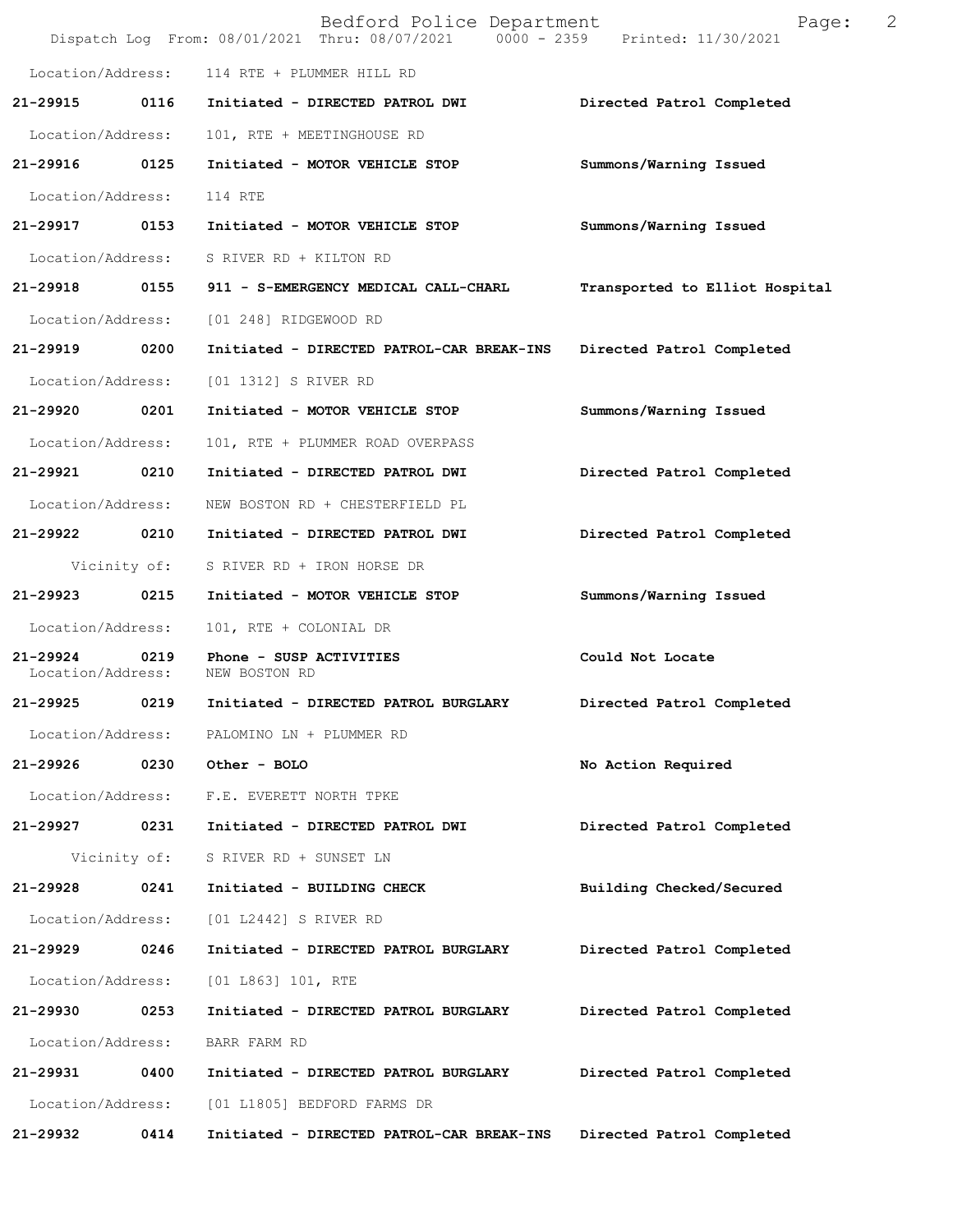|                               |              | Bedford Police Department<br>Dispatch Log From: 08/01/2021 Thru: 08/07/2021 0000 - 2359 Printed: 11/30/2021 | Page:                     | 3 |
|-------------------------------|--------------|-------------------------------------------------------------------------------------------------------------|---------------------------|---|
|                               |              | Location/Address: [01 1033] COUNTY RD                                                                       |                           |   |
| 21-29933                      | 0424         | Initiated - DIRECTED PATROL BURGLARY                                                                        | Directed Patrol Completed |   |
| Location/Address:             |              | S RIVER RD + RIVERWAY PL                                                                                    |                           |   |
| 21-29934                      | 0430         | Initiated - DIRECTED PATROL-CAR BREAK-INS                                                                   | Directed Patrol Completed |   |
| Location/Address:             |              | MAGAZINE ST                                                                                                 |                           |   |
| 21-29935 0439                 |              | Initiated - DIRECTED PATROL BURGLARY                                                                        | Directed Patrol Completed |   |
|                               | Vicinity of: | TECHNOLOGY DR + CHATHAM DR                                                                                  |                           |   |
| 21-29936                      | 0451         | Initiated - BUILDING CHECK                                                                                  | Directed Patrol Completed |   |
| Location/Address:             |              | [01 L0000780] NASHUA RD                                                                                     |                           |   |
| 21-29937                      | 0458         | Initiated - BUILDING CHECK                                                                                  | Building Checked/Secured  |   |
| Location/Address:             |              | [01 L1551] TECHNOLOGY DR                                                                                    |                           |   |
| 21-29938 0502                 |              | Initiated - BUILDING CHECK                                                                                  | Directed Patrol Completed |   |
| Location/Address:             |              | [01 463] NASHUA RD                                                                                          |                           |   |
| 21-29939 0516                 |              | Initiated - DIRECTED PATROL TRAFFIC ENF                                                                     | Directed Patrol Completed |   |
| Location/Address:             |              | S RIVER RD + MAIN ST                                                                                        |                           |   |
| 21-29940                      | 0528         | Initiated - MOTOR VEHICLE STOP                                                                              | Summons/Warning Issued    |   |
| Location/Address:             |              | 101, RTE + HARDY RD                                                                                         |                           |   |
| 21-29941                      | 0535         | Initiated - DIRECTED PATROL TRAFFIC ENF                                                                     | Directed Patrol Completed |   |
| Location/Address:             |              | NEW BOSTON RD + WALLACE RD                                                                                  |                           |   |
| 21-29942 0537                 |              | Initiated - DIRECTED PATROL TRAFFIC ENF                                                                     | Directed Patrol Completed |   |
| Location/Address:             |              | 101, RTE + KAHLIKO LN                                                                                       |                           |   |
| 21-29943<br>Location/Address: | 0549         | Phone - DISORDERLY CONDUCT-IN PROGRESS<br>[01 961] S RIVER RD                                               | Could Not Locate          |   |
| 21-29944<br>Location/Address: | 0605         | Initiated - MOTOR VEHICLE STOP<br>101, RTE + WALLACE RD                                                     | NO PAPERWORK              |   |
| 21-29945                      | 0606         | Initiated - DIRECTED PATROL TRAFFIC ENF                                                                     | Directed Patrol Completed |   |
| Location/Address:             |              | 101, RTE + MEETINGHOUSE RD                                                                                  |                           |   |
| 21-29946                      | 0622         | Initiated - MOTOR VEHICLE STOP                                                                              | Summons/Warning Issued    |   |
| Location/Address:             |              | 101, RTE + JENKINS RD                                                                                       |                           |   |
| 21-29947<br>Location/Address: | 0627         | Initiated - RESTRAINING ORDER SERVICE<br>[01 324] HAWTHORNE DR                                              | Could Not Locate          |   |
| 21-29948<br>Location/Address: | 0801         | Phone - ALARM, HOLD UP/PANIC<br>[01 2307] WILDWOOD DR                                                       | Alarm - False             |   |
| 21-29949 0841                 |              | Initiated - DIRECTED PATROL TRAFFIC ENF                                                                     | Directed Patrol Completed |   |
| Location/Address:             |              | S RIVER RD + MEETINGHOUSE RD                                                                                |                           |   |
| 21-29950                      | 0845         | Initiated - DIRECTED PATROL TRAFFIC ENF                                                                     | Directed Patrol Completed |   |
| Location/Address:             |              | 101, RTE + 114 RTE                                                                                          |                           |   |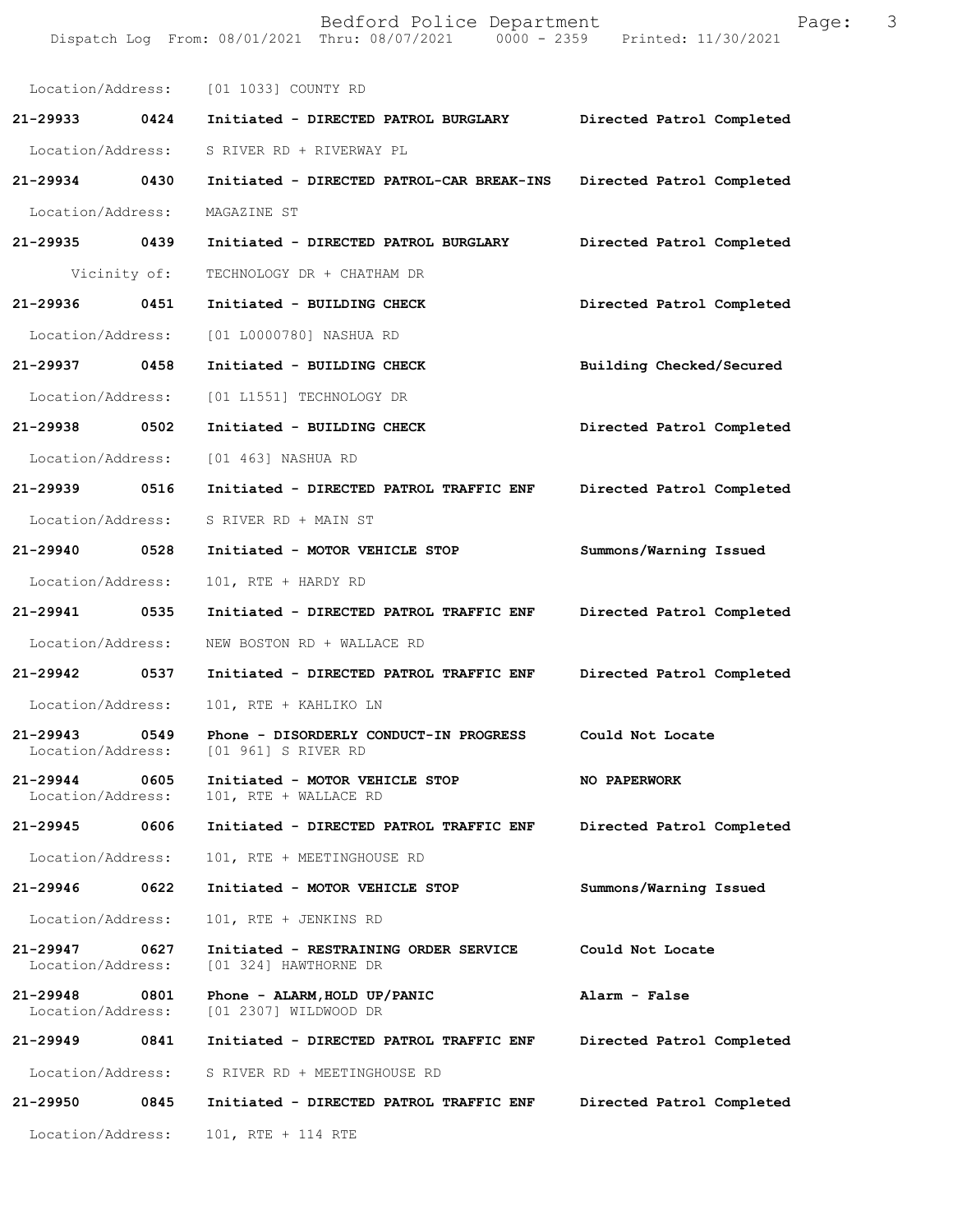|                               |              | Bedford Police Department<br>Dispatch Log From: 08/01/2021 Thru: 08/07/2021 0000 - 2359 Printed: 11/30/2021 | Page:                       | 4 |
|-------------------------------|--------------|-------------------------------------------------------------------------------------------------------------|-----------------------------|---|
|                               |              | 21-29951 0847 Initiated - DIRECTED PATROL TRAFFIC ENF                                                       | Directed Patrol Completed   |   |
|                               |              | Location/Address: S RIVER RD + BACK RIVER RD                                                                |                             |   |
| 21-29952 0850                 |              | Initiated - DIRECTED PATROL TRAFFIC ENF Directed Patrol Completed                                           |                             |   |
| Location/Address:             |              | NASHUA RD + COUNTY RD                                                                                       |                             |   |
| 21-29953                      | 0854         | Initiated - COMMUNITY POLICING<br>Location/Address: [01 L653] OLD BEDFORD RD                                | Services Rendered           |   |
| 21-29954 0905                 |              | Initiated - DIRECTED PATROL TRAFFIC ENF                                                                     | Directed Patrol Completed   |   |
|                               |              | Vicinity of: S RIVER RD + BACK RIVER RD                                                                     |                             |   |
| 21-29955    0922              |              | 911 - S-EMERGENCY MEDICAL CALL-ALPHA                                                                        | TRANSPORTED TO CMC HOSPITAL |   |
| Location/Address:             |              | [01 919] CORPORATE DR                                                                                       |                             |   |
| 21-29956 0934                 |              | Initiated - DIRECTED PATROL TRAFFIC ENF Directed Patrol Completed                                           |                             |   |
| Location/Address:             |              | 114 RTE + WHITE AVE                                                                                         |                             |   |
| 21-29957 0954                 |              | Initiated - DIRECTED PATROL TRAFFIC ENF                                                                     | Directed Patrol Completed   |   |
|                               | Vicinity of: | S RIVER RD + TECHNOLOGY DR                                                                                  |                             |   |
| 21-29958<br>Location/Address: | 1004         | Initiated - MOTOR VEHICLE STOP<br>[01 L1804] S RIVER RD                                                     | <b>NO PAPERWORK</b>         |   |
| 21-29959 1004                 |              | Initiated - DIRECTED PATROL TRAFFIC ENF                                                                     | Directed Patrol Completed   |   |
| Location/Address:             |              | S RIVER RD + KILTON RD                                                                                      |                             |   |
| 21-29960 1004                 |              | Initiated - MOTOR VEHICLE STOP                                                                              | Summons/Warning Issued      |   |
| Location/Address:             |              | 101, RTE + PLUMMER ROAD OVERPASS                                                                            |                             |   |
| 21-29961 1012                 |              | Initiated - MOTOR VEHICLE STOP                                                                              | Summons/Warning Issued      |   |
|                               |              | Location/Address: S RIVER RD + MEETINGHOUSE RD                                                              |                             |   |
| 21-29962                      | 1028         | Initiated - DIRECTED PATROL TRAFFIC ENF                                                                     | Directed Patrol Completed   |   |
| Location/Address:             |              | 101, RTE + PLUMMER ROAD OVERPASS                                                                            |                             |   |
| 21-29963                      | 1051         | 911 - DOMESTIC DISTURB.-IN PROGRESS                                                                         | Investigated                |   |
| 21-29964                      | 1054         | Initiated - MOTOR VEHICLE STOP                                                                              | Summons/Warning Issued      |   |
| Location/Address:             |              | 101, RTE + KILTON ROAD RAMP                                                                                 |                             |   |
| 21-29967                      | 1121         | Initiated - MOTOR VEHICLE STOP                                                                              | Summons/Warning Issued      |   |
| Location/Address:             |              | [01 L2271] S RIVER RD                                                                                       |                             |   |
| 21-29966                      | 1122         | Initiated - DIRECTED PATROL ACCIDENTS                                                                       | Directed Patrol Completed   |   |
| Location/Address:             |              | 101, RTE + WALLACE RD                                                                                       |                             |   |
| 21-29965<br>Location/Address: | 1126         | Phone - SUSP ACTIVITIES-IN PROGRESS<br>BEALS RD                                                             | Services Rendered           |   |
| 21-29968<br>Location/Address: | 1141         | Phone - DISORDERLY CONDUCT-IN PROGRESS<br>[01 1083] LEAVY DR                                                | Services Rendered           |   |
| 21-29969                      | 1159         | Initiated - DIRECTED PATROL BURGLARY                                                                        | Directed Patrol Completed   |   |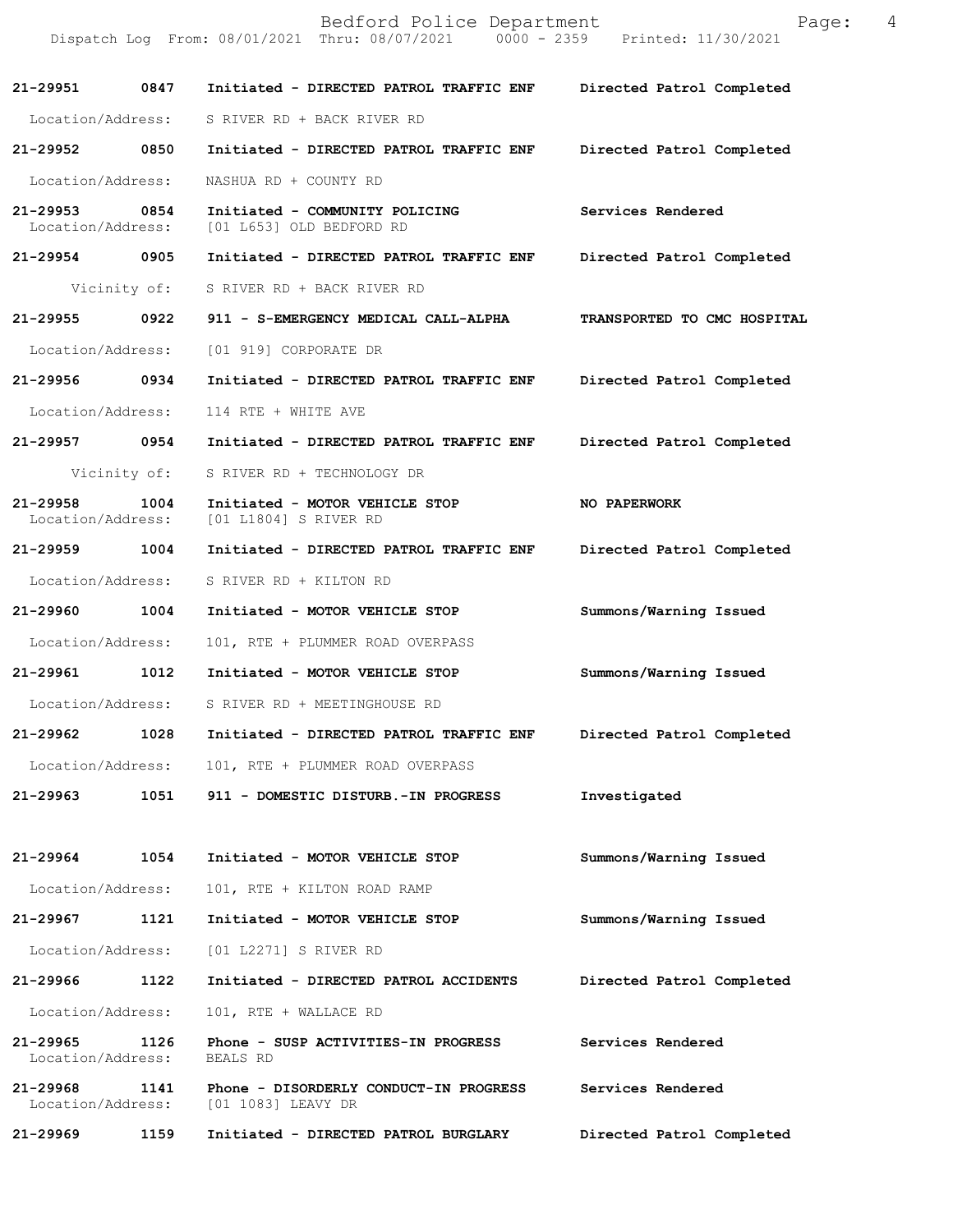|          |                                                  | Bedford Police Department<br>Dispatch Log From: 08/01/2021 Thru: 08/07/2021 0000 - 2359 Printed: 11/30/2021                                                                 | Page:                          | 5 |
|----------|--------------------------------------------------|-----------------------------------------------------------------------------------------------------------------------------------------------------------------------------|--------------------------------|---|
|          | Location/Address:                                | SMITH RD + GREEN MEADOW LN                                                                                                                                                  |                                |   |
| 21-29970 | 1230                                             | Initiated - DIRECTED PATROL-CAR BREAK-INS                                                                                                                                   | Directed Patrol Completed      |   |
|          | Location/Address:                                | OLD BEDFORD RD + RUNDLETT HILL RD                                                                                                                                           |                                |   |
| 21-29971 | 1232                                             | Initiated - MOTOR VEHICLE STOP                                                                                                                                              | Summons/Warning Issued         |   |
|          | Location/Address:                                | 101, RTE + 114 RTE                                                                                                                                                          |                                |   |
| 21-29972 | 1241<br>Location/Address:                        | Phone - ALARM, BURGLAR<br>[01 218] PULPIT RD                                                                                                                                | Alarm - False                  |   |
| 21-29973 | 1305                                             | Initiated - DIRECTED PATROL TRAFFIC ENF                                                                                                                                     | Directed Patrol Completed      |   |
|          | Location/Address:                                | 101, RTE + CHESTNUT DR                                                                                                                                                      |                                |   |
|          | 21-29974 1323                                    | Initiated - DIRECTED PATROL TRAFFIC ENF                                                                                                                                     | Directed Patrol Completed      |   |
|          | Location/Address:                                | S RIVER RD + CLUB ACRE LN                                                                                                                                                   |                                |   |
|          | 21-29975 1324                                    | Initiated - DIRECTED PATROL ACCIDENTS                                                                                                                                       | Directed Patrol Completed      |   |
|          | Location/Address:                                | NEW BOSTON RD + WALLACE RD                                                                                                                                                  |                                |   |
|          | 21-29976 1400<br>Location/Address:               | Phone - ANIMAL COMPLAINT<br>WHISKEY REBELLION CT                                                                                                                            | Could Not Locate               |   |
|          | 21-29977 1405<br>Location/Address:               | Initiated - SUSP ACTIVITIES<br>[01 L2122] S RIVER RD                                                                                                                        | Services Rendered              |   |
|          | 21-29979 1457<br>Address:<br>Age: 38             | Phone - THEFT<br>Location/Address: [01 324] HAWTHORNE DR<br>Refer To Arrest: 21-412-AR<br>Arrest: FIELDS, JOSHUA<br>MANCHESTER, NH<br>Charges: Recv Stolen Prop; \$0-\$1000 | Arrest(s) Made                 |   |
| 21-29980 | 1521<br>Refer To Incident:<br>Refer To Incident: | Walk-In - FOUND PROPERTY<br>Location/Address: [01 461] RIVERWAY PL<br>$21 - 649 - OF$<br>$21 - 723 - OF$                                                                    | Investigated                   |   |
| 21-29981 | 1553                                             | Initiated - DIRECTED PATROL TRAFFIC ENF                                                                                                                                     | Directed Patrol Completed      |   |
|          | Location/Address:                                | S RIVER RD + KILTON RD                                                                                                                                                      |                                |   |
| 21-29982 | 1601                                             | Initiated - DIRECTED PATROL TRAFFIC ENF                                                                                                                                     | Directed Patrol Completed      |   |
|          | Location/Address:                                | 101, RTE + COVENANT WAY                                                                                                                                                     |                                |   |
| 21-29983 | 1617                                             | 911 - S-EMERGENCY MEDICAL CALL-ALPHA                                                                                                                                        | Transported to Elliot Hospital |   |
|          | Location/Address:                                | S RIVER RD                                                                                                                                                                  |                                |   |
| 21-29984 | 1622                                             | Initiated - MOTOR VEHICLE STOP                                                                                                                                              | Summons/Warning Issued         |   |
|          | Location/Address:                                | ATWOOD LN + RIDGEWOOD RD                                                                                                                                                    |                                |   |
| 21-29985 | 1625                                             | Initiated - DIRECTED PATROL TRAFFIC ENF                                                                                                                                     | Directed Patrol Completed      |   |
|          | Vicinity of:                                     | 101, RTE + CONSTITUTION DR                                                                                                                                                  |                                |   |
| 21-29986 | 1629                                             | Initiated - DIRECTED PATROL TRAFFIC ENF                                                                                                                                     | Directed Patrol Completed      |   |
|          | Location/Address:                                | 101, RTE + WALLACE RD                                                                                                                                                       |                                |   |
| 21-29987 | 1631                                             | 911 - S-EMERGENCY MEDICAL CALL-ALPHA                                                                                                                                        | Transported to Elliot Hospital |   |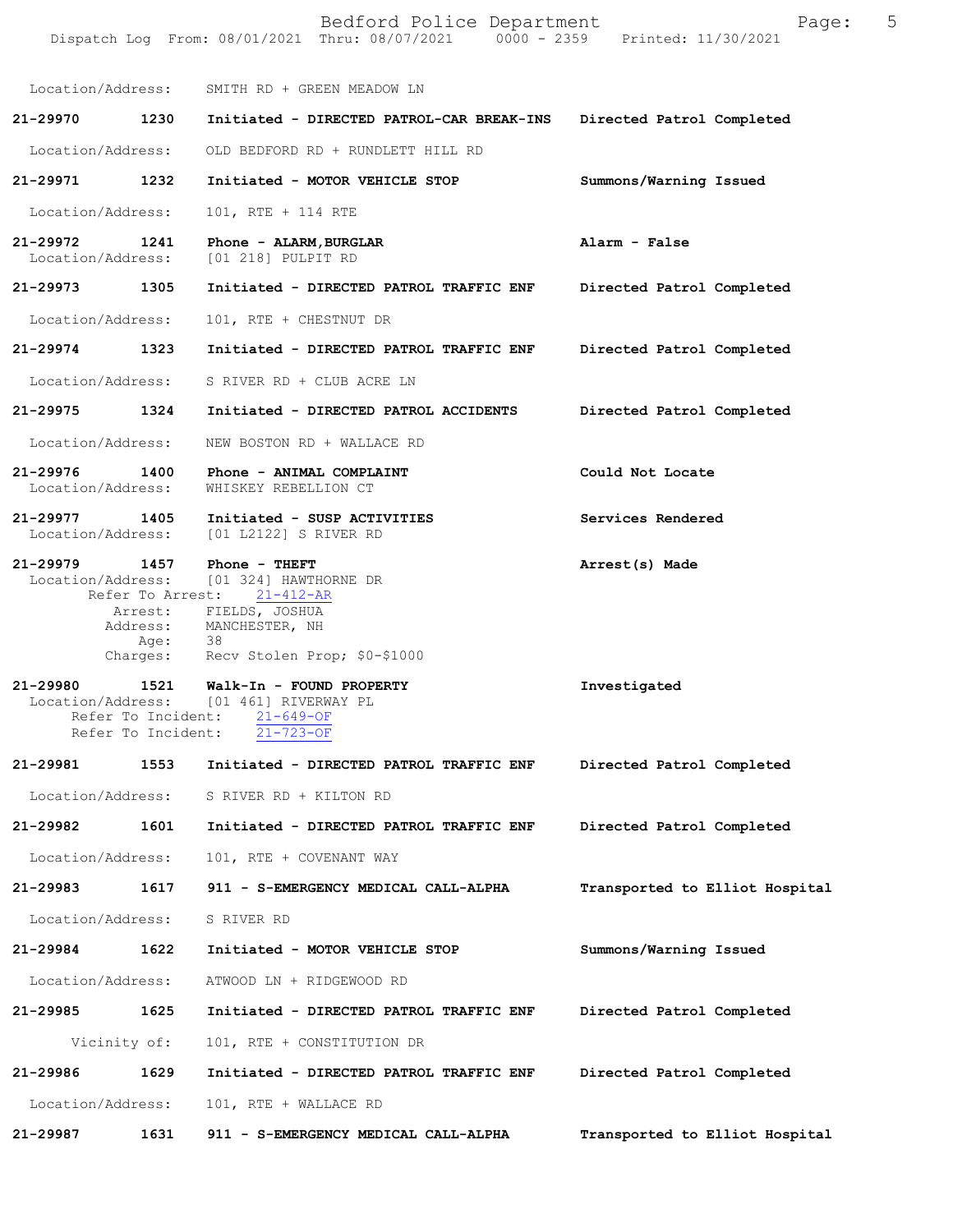|                                    |                                        | Bedford Police Department<br>Dispatch Log From: 08/01/2021 Thru: 08/07/2021 0000 - 2359 Printed: 11/30/2021 | Page:                          | 6 |
|------------------------------------|----------------------------------------|-------------------------------------------------------------------------------------------------------------|--------------------------------|---|
| Location/Address: SONOMA DR        |                                        |                                                                                                             |                                |   |
|                                    |                                        | 21-29988 1632 Initiated - MOTOR VEHICLE STOP                                                                | Summons/Warning Issued         |   |
| Location/Address: S RIVER RD       |                                        |                                                                                                             |                                |   |
| 21-29989 1633                      |                                        | Initiated - MOTOR VEHICLE STOP                                                                              | Summons/Warning Issued         |   |
| Location/Address:                  |                                        | 101, RTE + HITCHING POST LN                                                                                 |                                |   |
| Location/Address:                  |                                        | 21-29990 1642 911 - S-EMERGENCY MEDICAL CALL-CHARL Services Rendered<br>[01 L1146] PASTURE LN               |                                |   |
| 21-29991 1702                      |                                        | Initiated - DIRECTED PATROL TRAFFIC ENF                                                                     | Directed Patrol Completed      |   |
|                                    |                                        | Vicinity of: BOYNTON ST + DAVIES ST                                                                         |                                |   |
| 21-29992 1703                      |                                        | Initiated - DIRECTED PATROL-CAR BREAK-INS                                                                   | Directed Patrol Completed      |   |
|                                    | Location:                              | WHOLE FOODS-EMPLOYEE LOT                                                                                    |                                |   |
| 21-29993 1704                      |                                        | Initiated - MOTOR VEHICLE STOP                                                                              | Summons/Warning Issued         |   |
| Location/Address:                  |                                        | 101, RTE + CHESTNUT DR                                                                                      |                                |   |
| 21-29994 1717<br>Location/Address: |                                        | Phone - S-MUTUAL AID-MEDICAL<br>[19] MAMMOTH RD + ROCKINGHAM RD                                             | Services Rendered              |   |
| 21-29995 1727                      |                                        | Initiated - MOTOR VEHICLE STOP                                                                              | Summons/Warning Issued         |   |
| Location/Address:                  |                                        | [01 192] NEW BOSTON RD                                                                                      |                                |   |
| 21-29996 1732<br>Location/Address: |                                        | Phone - S-MUTUAL AID-MEDICAL<br>[07] HARVELL ST                                                             | <b>NO TRANSPORT</b>            |   |
| 21-29997 1749                      |                                        | Initiated - DIRECTED PATROL MOUNTAIN BIKE Directed Patrol Completed                                         |                                |   |
|                                    |                                        | Vicinity of: [01 1235] S RIVER RD                                                                           |                                |   |
| 21-29998<br>Location/Address:      | 1801                                   | Phone - DISORDERLY CONDUCT<br>[01 L819] 101, RTE                                                            | Services Rendered              |   |
| 21-29999                           | 1822                                   | Initiated - DIRECTED PATROL TRAFFIC ENF                                                                     | Directed Patrol Completed      |   |
| Location/Address:                  |                                        | S RIVER RD + EASTMAN AVE                                                                                    |                                |   |
| 21-30000                           |                                        | 1846 911 - VIOL. REST. ORDER-IN PROGRESS                                                                    | Investigated                   |   |
| 21-30001                           |                                        | 1915 911 - S-EMERGENCY MEDICAL CALL-BRAVO                                                                   | Transported to Elliot Hospital |   |
| Location/Address:                  | Refer To Incident:                     | [01 L199] BIRCHWOOD CIR<br>$21 - 725 - OF$                                                                  |                                |   |
| 21-30002                           | 1926                                   | Initiated - DIRECTED PATROL BURGLARY                                                                        | Directed Patrol Completed      |   |
| Location/Address:                  |                                        | BOYNTON ST + PLUMMER RD                                                                                     |                                |   |
| 21-30003<br>Location/Address:      | Refer To Arrest:<br>Refer To Incident: | 1928 911 - S-EMERGENCY MEDICAL CALL<br>OLD BEDFORD RD<br>$21 - 413 - AR$<br>$21 - 726 - OF$                 | Arrest(s) Made                 |   |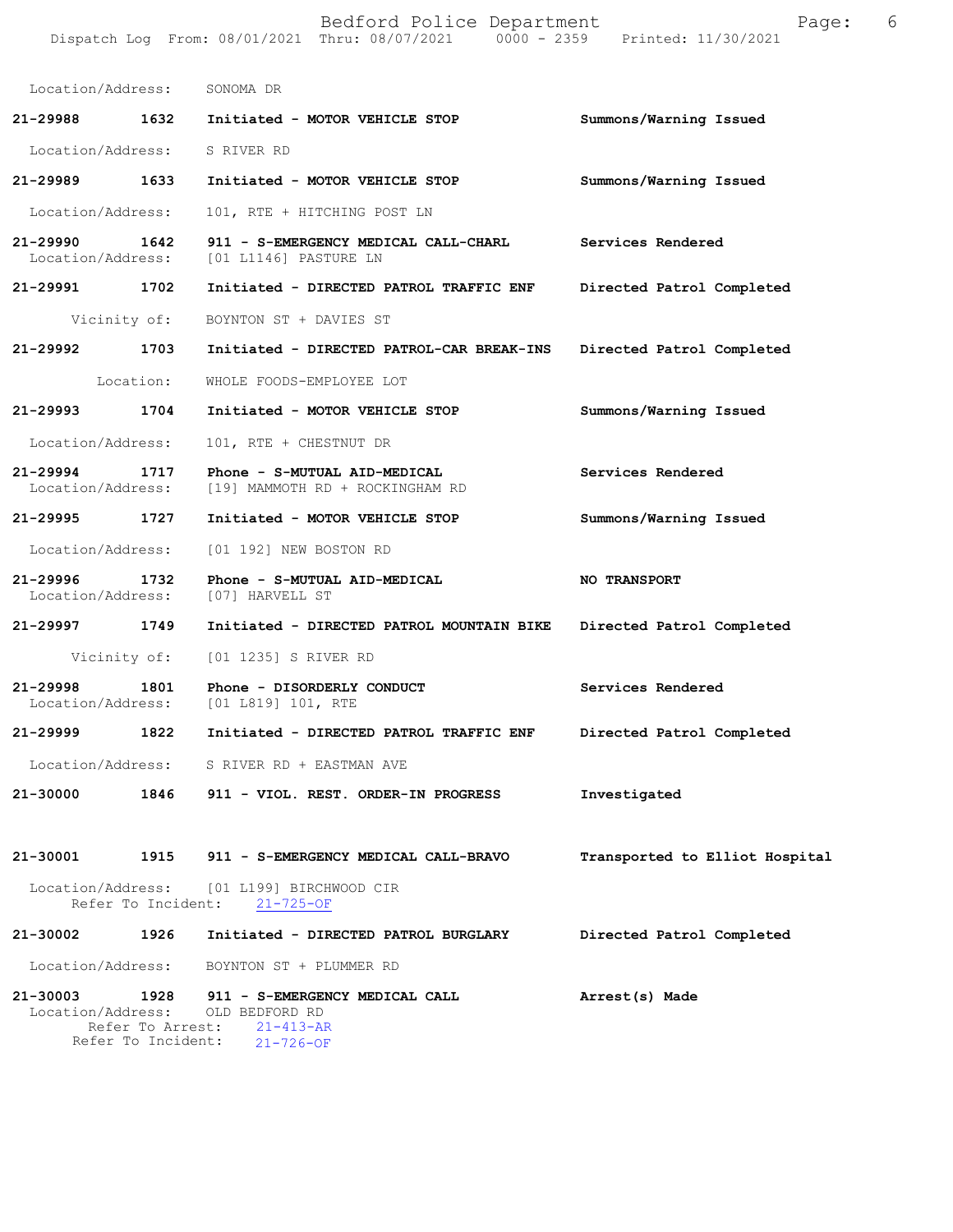|                                 |                            | Bedford Police Department<br>Dispatch Log From: 08/01/2021 Thru: 08/07/2021 0000 - 2359 Printed: 11/30/2021 | 7<br>Page:                     |
|---------------------------------|----------------------------|-------------------------------------------------------------------------------------------------------------|--------------------------------|
| 21-30004                        | 1931                       | Phone - ALARM, BURGLAR                                                                                      | Alarm- correct code/reset      |
| Location/Address:               |                            | [01 L1703] S RIVER RD                                                                                       |                                |
| 21-30005                        | 1949                       | Phone - ANIMAL COMPLAINT                                                                                    | No Action Required             |
| Location/Address:               |                            | STOWELL RD                                                                                                  |                                |
| 21-30006                        | 2036                       | Initiated - DIRECTED PATROL-CAR BREAK-INS                                                                   | Directed Patrol Completed      |
| Location/Address:               |                            | CLUB ACRE LN + S RIVER RD                                                                                   |                                |
| 21-30007                        | 2041                       | Initiated - DIRECTED PATROL-CAR BREAK-INS                                                                   | Directed Patrol Completed      |
| Location/Address:               |                            | [01 308] COLBY CT                                                                                           |                                |
| 21-30008 2046                   |                            | Phone - S-FIRE ALARM<br>Location/Address: [01 908] MEADOW RD                                                | Services Rendered              |
| 21-30009<br>Location/Address:   | 2054                       | Phone - SUSP ACTIVITIES-IN PROGRESS<br>[01 L848] TECHNOLOGY DR<br>Refer To Incident: 21-727-OF              | Investigated                   |
| 21-30010<br>Location/Address:   | 2119                       | 911 - MOTOR VEHICLE ACCIDENT<br>S RIVER RD + HARVEY RD                                                      | Services Rendered              |
| 21-30011<br>Location/Address:   | 2123                       | Phone - ALARM, BURGLAR<br>PERRY RD                                                                          | Alarm - False                  |
| 21-30012<br>Location/Address:   | 2125                       | Walk-In - HARRASSMENT<br>BACK RIVER RD                                                                      | Services Rendered              |
| 21-30013 2143                   |                            | Initiated - DIRECTED PATROL DWI                                                                             | Directed Patrol Completed      |
| Location/Address:               |                            | S RIVER RD + PALOMINO LN                                                                                    |                                |
| 21-30014<br>Location/Address:   | 2216                       | Phone - ALARM, BURGLAR<br>[01 L0000792] S RIVER RD                                                          | Alarm - False                  |
| 21-30015<br>Location/Address:   | 2318<br>Refer To Incident: | 911 - S-EMERGENCY MEDICAL CALL-DELTA<br>ELLISON DR<br>$21 - 728 - OF$                                       | Investigated                   |
| 21-30016                        | 2335                       | 911 - S-EMERGENCY MEDICAL CALL-DELTA                                                                        | Transported to Elliot Hospital |
| Location/Address:               |                            | [01 1451] KENSINGTON LN                                                                                     |                                |
| 21-30017                        | 2336                       | Initiated - DIRECTED PATROL DWI                                                                             | Directed Patrol Completed      |
| Location/Address:               |                            | S RIVER RD + HAWTHORNE DR                                                                                   |                                |
| 21-30018                        | 2337                       | Initiated - DIRECTED PATROL DWI                                                                             | Directed Patrol Completed      |
| Vicinity of:                    |                            | S RIVER RD + UPJOHN ST                                                                                      |                                |
| 21-30019                        | 2355                       | Initiated - DIRECTED PATROL DWI                                                                             | Directed Patrol Completed      |
|                                 | Vicinity of:               | S RIVER RD + KILTON RD                                                                                      |                                |
| For Date: $08/02/2021$ - Monday |                            |                                                                                                             |                                |
| 21-30020                        | 0001                       | Initiated - DIRECTED PATROL DWI                                                                             | Directed Patrol Completed      |
| Location/Address:               |                            | NEW BOSTON RD + BARR FARM RD                                                                                |                                |
| 21-30021                        | 0007                       | Initiated - MOTOR VEHICLE STOP                                                                              | Summons/Warning Issued         |

Location/Address: S RIVER RD + BACK RIVER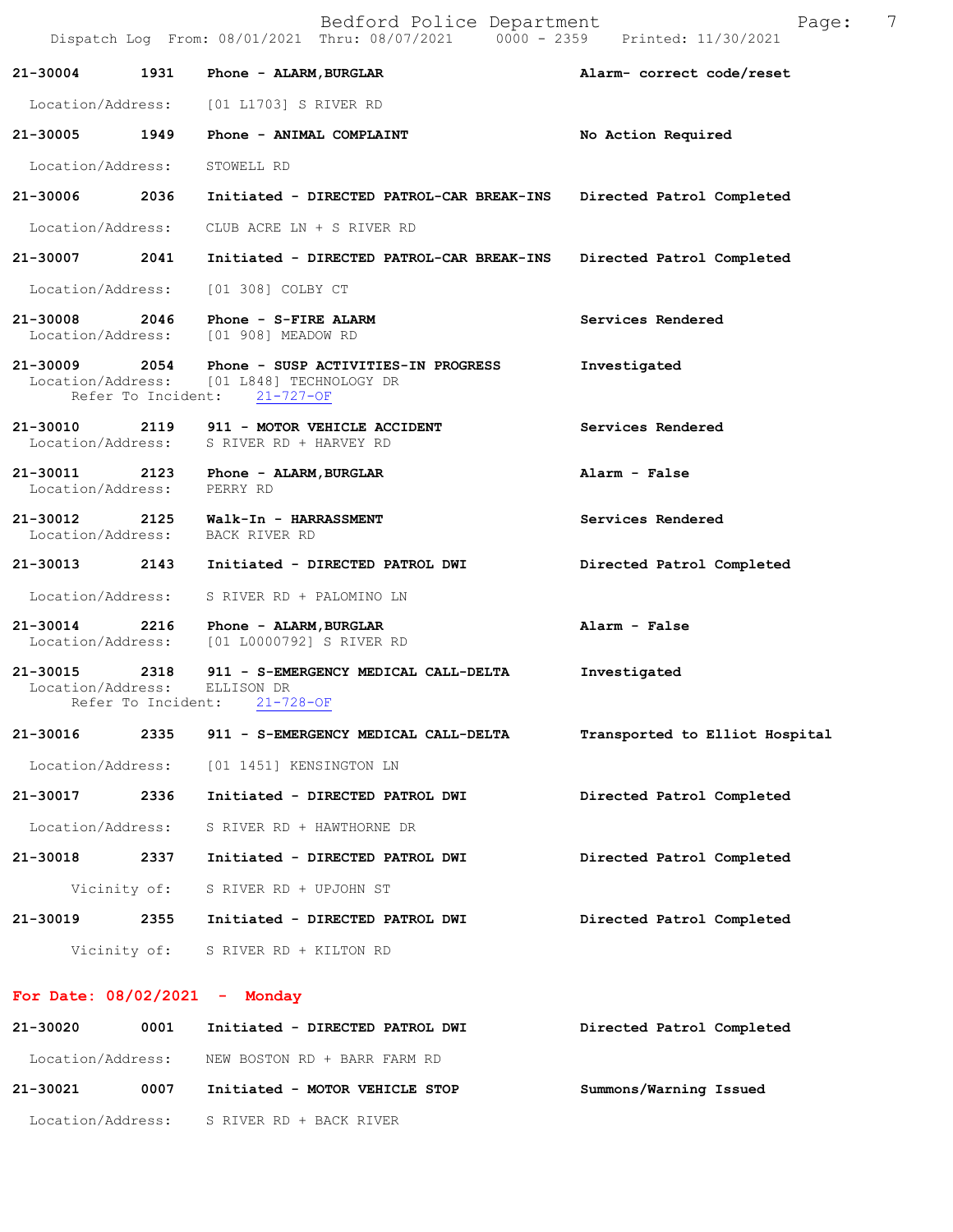|                   |              | Bedford Police Department<br>Dispatch Log From: 08/01/2021 Thru: 08/07/2021 0000 - 2359 Printed: 11/30/2021 | Page:                       | 8 |
|-------------------|--------------|-------------------------------------------------------------------------------------------------------------|-----------------------------|---|
| 21-30022          | 0011         | Initiated - DIRECTED PATROL DWI                                                                             | Directed Patrol Completed   |   |
| Location/Address: |              | 101, RTE + MEETINGHOUSE RD                                                                                  |                             |   |
| 21-30023 0014     |              | Initiated - DIRECTED PATROL DWI                                                                             | Directed Patrol Completed   |   |
|                   |              | Vicinity of: S RIVER RD + PARK DR                                                                           |                             |   |
| 21-30024 0032     |              | Initiated - DIRECTED PATROL DWI Directed Patrol Completed                                                   |                             |   |
|                   |              | Vicinity of: S RIVER RD + HULL RD                                                                           |                             |   |
| 21-30025 0038     |              | Initiated - DIRECTED PATROL DWI                                                                             | Directed Patrol Completed   |   |
| Location/Address: |              | S RIVER RD + SOMERVILLE DR                                                                                  |                             |   |
| 21-30026 0040     |              | Initiated - DIRECTED PATROL DWI                                                                             | Directed Patrol Completed   |   |
| Location/Address: |              | 114 RTE + WHITE AVE                                                                                         |                             |   |
| 21-30027 0042     |              | Initiated - DIRECTED PATROL DWI                                                                             | Directed Patrol Completed   |   |
| Location/Address: |              | 101, RTE + WALLACE RD                                                                                       |                             |   |
| 21-30028 0056     |              | Initiated - MOTOR VEHICLE STOP                                                                              | Summons/Warning Issued      |   |
| Location/Address: |              | WHITE AVE + 114 RTE                                                                                         |                             |   |
| 21-30029 0059     |              | Initiated - DIRECTED PATROL DWI                                                                             | Directed Patrol Completed   |   |
|                   |              | Vicinity of: S RIVER RD + MAIN ST                                                                           |                             |   |
| 21-30030 0112     |              | Initiated - DIRECTED PATROL DWI                                                                             | Directed Patrol Completed   |   |
| Location/Address: |              | 101, RTE + JENKINS RD                                                                                       |                             |   |
| 21-30031 0117     |              | Initiated - DIRECTED PATROL DWI                                                                             | Directed Patrol Completed   |   |
| Vicinity of:      |              | 101, RTE + KILTON ROAD RAMP                                                                                 |                             |   |
| 21-30032          | 0132         | 911 - S-EMERGENCY MEDICAL CALL-ALPHA                                                                        | TRANSPORTED TO CMC HOSPITAL |   |
| Location/Address: |              | AMERICAN BEAUTY LN                                                                                          |                             |   |
| 21-30033          | 0133         | Initiated - DIRECTED PATROL DWI                                                                             | Directed Patrol Completed   |   |
|                   | Vicinity of: | 101, RTE + PLUMMER ROAD OVERPASS                                                                            |                             |   |
| 21-30034          | 0145         | Initiated - DIRECTED PATROL DWI                                                                             | Directed Patrol Completed   |   |
| Location/Address: |              | 101, RTE + GREY ROCK RD                                                                                     |                             |   |
| 21-30035          | 0147         | Initiated - DIRECTED PATROL DWI                                                                             | Directed Patrol Completed   |   |
| Location/Address: |              | S RIVER RD + MEETINGHOUSE RD                                                                                |                             |   |
| 21-30036          | 0147         | Initiated - MOTOR VEHICLE STOP                                                                              | Summons/Warning Issued      |   |
| Location/Address: |              | 101, RTE + COLONIAL DR                                                                                      |                             |   |
| 21-30037          | 0156         | Initiated - BUILDING CHECK                                                                                  | Building Checked/Secured    |   |
| Location/Address: |              | [01 L0000738] COLBY CT                                                                                      |                             |   |
| 21-30038          | 0212         | Initiated - DIRECTED PATROL DWI                                                                             | Directed Patrol Completed   |   |
| Location/Address: |              | 101, RTE + TWIN BROOK LN                                                                                    |                             |   |
| 21-30039          | 0218         | Initiated - DIRECTED PATROL ACCIDENTS                                                                       | Directed Patrol Completed   |   |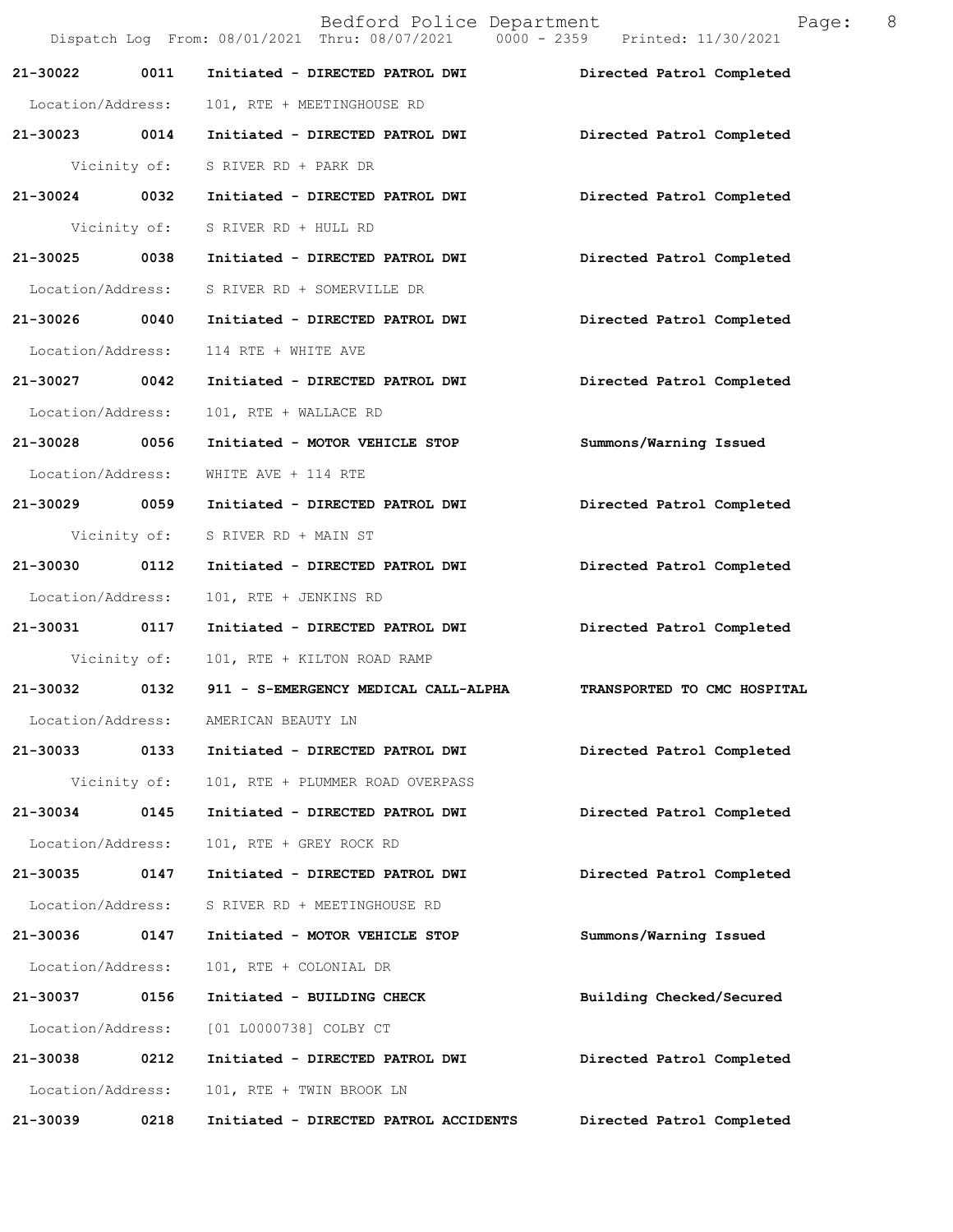|                   |              | Bedford Police Department<br>Dispatch Log From: 08/01/2021 Thru: 08/07/2021   0000 - 2359   Printed: 11/30/2021              | Page:                     | 9 |
|-------------------|--------------|------------------------------------------------------------------------------------------------------------------------------|---------------------------|---|
|                   |              | Location/Address: S RIVER RD + BACK RIVER RD                                                                                 |                           |   |
|                   |              | 21-30040 0230 Initiated - DIRECTED PATROL BURGLARY Directed Patrol Completed                                                 |                           |   |
|                   | Vicinity of: | BOYNTON ST + WAYSIDE DR                                                                                                      |                           |   |
| 21-30041 0232     |              | Initiated - BUILDING CHECK                                                                                                   | Building Checked/Secured  |   |
| Location/Address: |              | [01 192] NEW BOSTON RD                                                                                                       |                           |   |
| 21-30042 0233     |              | Initiated - DIRECTED PATROL BURGLARY                                                                                         | Directed Patrol Completed |   |
|                   |              | Location/Address: BEALS RD + COL DANIELS DR                                                                                  |                           |   |
| 21-30043          | 0241         | Initiated - DIRECTED PATROL-CAR BREAK-INS Directed Patrol Completed                                                          |                           |   |
| Location/Address: |              | [01 L2271] S RIVER RD                                                                                                        |                           |   |
| 21-30044 0242     |              | Initiated - DIRECTED PATROL BURGLARY                                                                                         | Directed Patrol Completed |   |
| Location/Address: |              | [01 308] COLBY CT                                                                                                            |                           |   |
| 21-30045 0250     |              | Initiated - DIRECTED PATROL-CAR BREAK-INS Directed Patrol Completed                                                          |                           |   |
| Location/Address: |              | [01 324] HAWTHORNE DR                                                                                                        |                           |   |
| 21-30046 0254     |              | Initiated - BUILDING CHECK                                                                                                   | Building Checked/Secured  |   |
|                   |              | Location/Address: [01 1083] LEAVY DR                                                                                         |                           |   |
|                   |              | 21-30047 0351 911 - S-EMERGENCY MEDICAL CALL-ECHO<br>Location/Address: [01 L2271] S RIVER RD<br>Refer To Incident: 21-729-OF | Investigated              |   |
| 21-30048 0408     |              | Initiated - DIRECTED PATROL BURGLARY                                                                                         | Directed Patrol Completed |   |
|                   |              | Location/Address: BIRKDALE RD + CAMBRIDGE RD                                                                                 |                           |   |
|                   |              | 21-30049 0456 Initiated - DIRECTED PATROL BURGLARY                                                                           | Directed Patrol Completed |   |
|                   |              | Location/Address: WALLACE RD + JACKSON SQ                                                                                    |                           |   |
| 21-30050          | 0500         | Initiated - BUILDING CHECK                                                                                                   | Building Checked/Secured  |   |
| Location/Address: |              | [01 L800] COLBY CT                                                                                                           |                           |   |
| 21-30051          | 0514         | Initiated - DIRECTED PATROL TRAFFIC ENF                                                                                      | Directed Patrol Completed |   |
| Location/Address: |              | S RIVER RD + BACK RIVER RD                                                                                                   |                           |   |
| 21-30052          | 0538         | Initiated - DIRECTED PATROL TRAFFIC ENF                                                                                      | Directed Patrol Completed |   |
| Location/Address: |              | 114 RTE + NEW BOSTON RD                                                                                                      |                           |   |
| 21-30053          | 0538         | Initiated - MOTOR VEHICLE STOP                                                                                               | Summons/Warning Issued    |   |
| Location/Address: |              | S RIVER RD                                                                                                                   |                           |   |
| 21-30054          | 0548         | Initiated - MOTOR VEHICLE STOP                                                                                               | Summons/Warning Issued    |   |
| Location/Address: |              | S RIVER RD + BACK RIVER RD                                                                                                   |                           |   |
| 21-30055          | 0555         | Phone - DOG COMPLAINT                                                                                                        | Summons/Warning Issued    |   |
| Location/Address: |              | HICKORY LN                                                                                                                   |                           |   |
| 21-30056          | 0610         | Initiated - DIRECTED PATROL TRAFFIC ENF                                                                                      | Directed Patrol Completed |   |
| Location/Address: |              | S RIVER RD + SOMERVILLE DR                                                                                                   |                           |   |
|                   |              |                                                                                                                              |                           |   |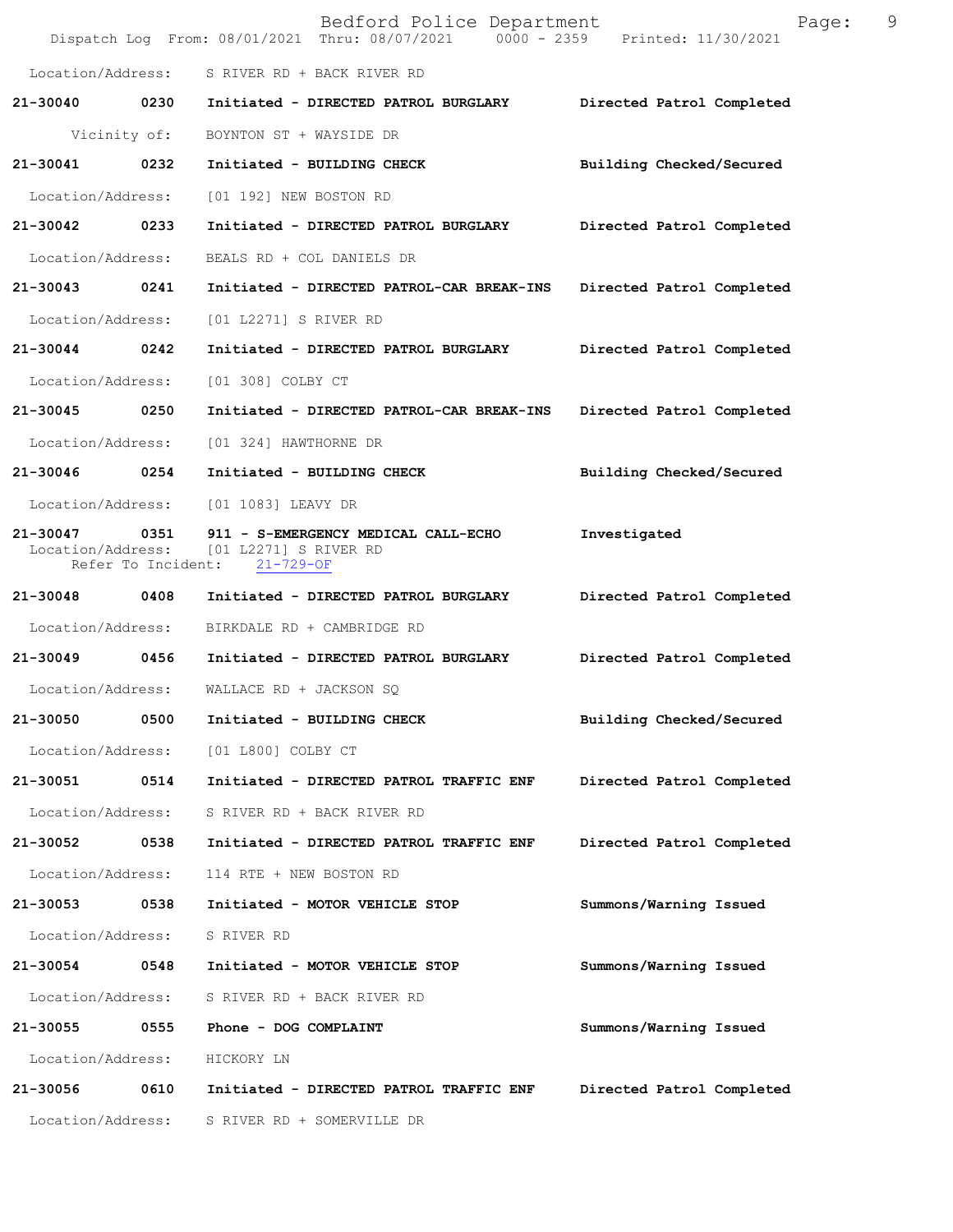|                                    |                  | Bedford Police Department<br>Dispatch Log From: 08/01/2021 Thru: 08/07/2021 0000 - 2359 Printed: 11/30/2021                                                               | 10<br>Page:                    |
|------------------------------------|------------------|---------------------------------------------------------------------------------------------------------------------------------------------------------------------------|--------------------------------|
| 21-30057                           | 0616             | Initiated - DIRECTED PATROL TRAFFIC ENF                                                                                                                                   | Directed Patrol Completed      |
| Location/Address:                  |                  | 101, RTE + KILTON ROAD RAMP                                                                                                                                               |                                |
| 21-30058 0617                      |                  | Walk-In - PRIVATE INVESTIGATOR                                                                                                                                            | No Action Required             |
| Location/Address:                  |                  | DONALD ST                                                                                                                                                                 |                                |
| $21 - 30059$<br>Location/Address:  | 0712             | Phone - ANIMAL COMPLAINT<br>POWDER HILL RD                                                                                                                                | Services Rendered              |
| 21-30060 0738                      |                  | Initiated - DIRECTED PATROL TRAFFIC ENF                                                                                                                                   | Directed Patrol Completed      |
|                                    | Vicinity of:     | 101, RTE + WALLACE RD                                                                                                                                                     |                                |
| 21-30061                           | 0745             | Initiated - DIRECTED PATROL TRAFFIC ENF                                                                                                                                   | Directed Patrol Completed      |
| Location/Address:                  |                  | 114 RTE + NEW BOSTON RD                                                                                                                                                   |                                |
| 21-30062 0746<br>Location/Address: | Address:<br>Age: | Initiated - MOTOR VEHICLE STOP<br>S RIVER RD<br>Refer To Summons: 21-414-AR<br>Summons: NOLET, BRANDON L<br>MANCHESTER, NH<br>36<br>Charges: Drive after Rev/Sus - subsqt | Arrest(s) Made                 |
|                                    |                  | 21-30063 0752 Initiated - DIRECTED PATROL ACCIDENTS                                                                                                                       | Directed Patrol Completed      |
| Location/Address:                  |                  | S RIVER RD + EXECUTIVE PARK DR                                                                                                                                            |                                |
| 21-30064<br>Location/Address:      |                  | 0757 911 - 911 Abandoned<br>WASHINGTON PL                                                                                                                                 | Alarm - False                  |
| 21-30065 0759                      |                  | Initiated - MOTOR VEHICLE STOP                                                                                                                                            | Summons/Warning Issued         |
| Location/Address:                  |                  | 114 RTE + 101, RTE                                                                                                                                                        |                                |
| 21-30066<br>Location/Address:      | 0803             | Phone - ASSIST CITIZEN<br>MACK ST                                                                                                                                         | Services Rendered              |
| 21-30067                           | 0809             | Initiated - DIRECTED PATROL TRAFFIC ENF                                                                                                                                   | Directed Patrol Completed      |
|                                    | Vicinity of:     | JENKINS RD + BEALS RD                                                                                                                                                     |                                |
| 21-30068                           | 0818             | Initiated - MOTOR VEHICLE STOP                                                                                                                                            | Summons/Warning Issued         |
| Location/Address:                  |                  | JENKINS RD + CHRISTMAS TREE CIR                                                                                                                                           |                                |
| 21-30069                           | 0820             | Initiated - DIRECTED PATROL ACCIDENTS                                                                                                                                     | Directed Patrol Completed      |
| Location/Address:                  |                  | S RIVER RD + MEETINGHOUSE RD                                                                                                                                              |                                |
| 21-30070<br>Location/Address:      | 0834             | Walk-In - THEFT<br>CARON RD                                                                                                                                               | Services Rendered              |
| 21-30071                           | 0836             | Initiated - DIRECTED PATROL TRAFFIC ENF                                                                                                                                   | Directed Patrol Completed      |
|                                    | Vicinity of:     | 101, RTE + JENKINS RD                                                                                                                                                     |                                |
| 21-30072                           | 0843             | Initiated - MOTOR VEHICLE STOP                                                                                                                                            | Summons/Warning Issued         |
| Location/Address:                  |                  | 101, RTE + HARDY RD                                                                                                                                                       |                                |
| 21-30073                           | 0849             | Phone - POLICE INFORMATION                                                                                                                                                | No Action Required             |
| Location/Address:                  |                  | ROLLING WOODS DR                                                                                                                                                          |                                |
| 21-30074                           | 0851             | 911 - S-EMERGENCY MEDICAL CALL-CHARL                                                                                                                                      | Transported to Elliot Hospital |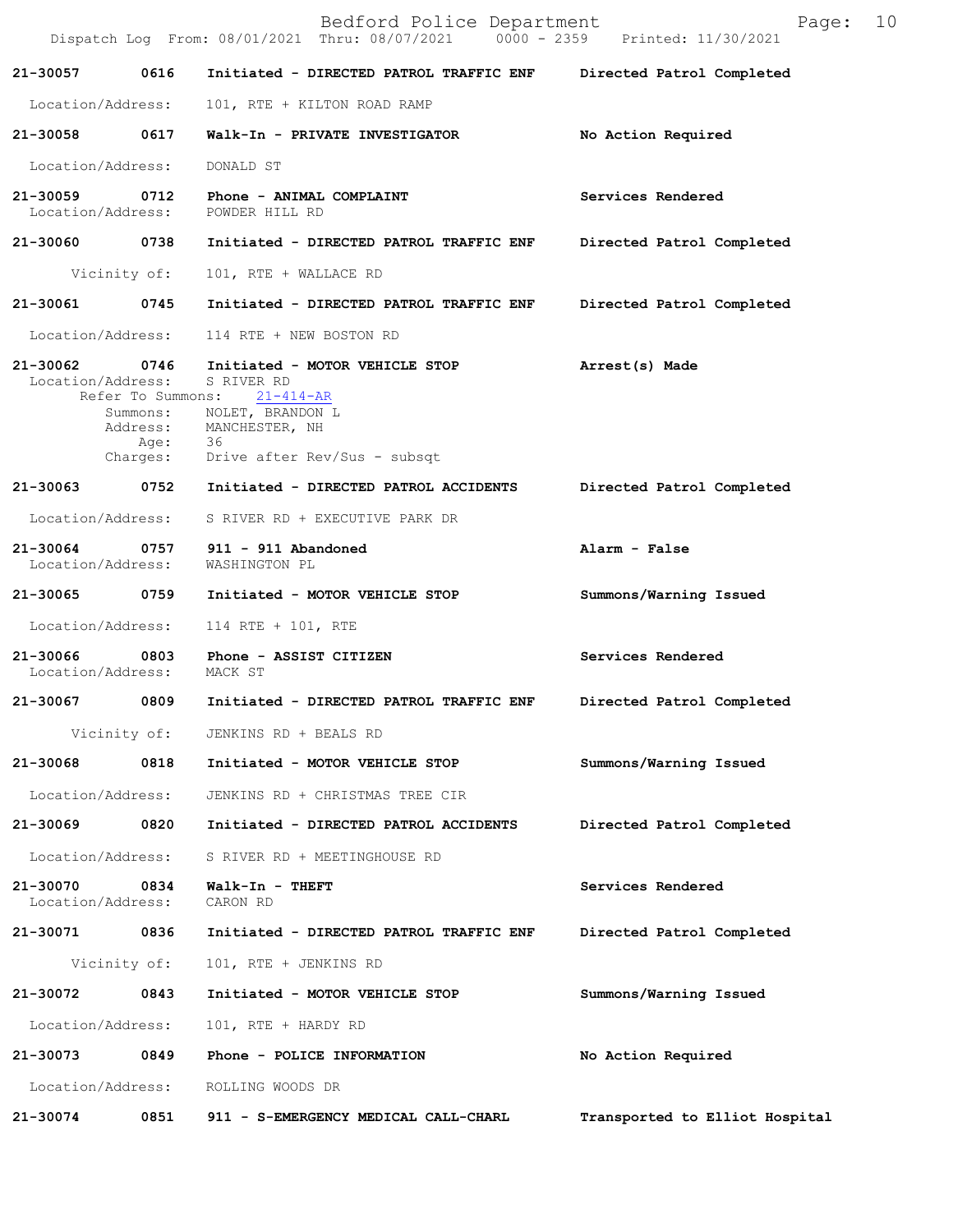|                               |                              | Bedford Police Department<br>Dispatch Log From: 08/01/2021 Thru: 08/07/2021 0000 - 2359          | 11<br>Page:<br>Printed: 11/30/2021 |
|-------------------------------|------------------------------|--------------------------------------------------------------------------------------------------|------------------------------------|
| Location/Address:             |                              | [01 435] HAWTHORNE DR                                                                            |                                    |
| 21-30075                      | 0857                         | Initiated - MOTOR VEHICLE STOP                                                                   | Summons/Warning Issued             |
| Location/Address:             |                              | S RIVER RD                                                                                       |                                    |
| 21-30076                      | 0910                         | Initiated - DIRECTED PATROL-CAR BREAK-INS                                                        | Directed Patrol Completed          |
| Location/Address:             |                              | [01 1033] COUNTY RD                                                                              |                                    |
| 21-30077<br>Location/Address: | 0922                         | Phone - S-FIRE ALARM<br>[01 1083] LEAVY DR                                                       | Services Rendered                  |
| 21-30078                      | 0927                         | Initiated - MOTOR VEHICLE STOP                                                                   | Summons/Warning Issued             |
| Location/Address:             |                              | S RIVER RD + COMMERCE DR                                                                         |                                    |
| 21-30079<br>Location/Address: | 0931<br>Refer To Incident:   | Walk-In - DOG COMPLAINT<br>CARON RD<br>$21 - 730 - OF$                                           | Investigated                       |
| 21-30080<br>Location/Address: | 0945<br>Refer To Summons:    | Initiated - MOTOR VEHICLE STOP<br>S RIVER RD + SUNSET LN<br>$21 - 415 - AR$                      | Arrest(s) Made                     |
|                               | Summons:<br>Address:<br>Age: | INFANTINO, ANTHONY J<br>MANCHESTER, NH<br>33                                                     |                                    |
|                               | Charges:                     | Suspension of Vehicle Registration<br>Driving Without Giving Proof<br>Drive after Rev/Suspension |                                    |
| 21-30081<br>Location/Address: | 0948                         | Walk-In - ASSIST CITIZEN<br>[01 474] CONSTITUTION DR                                             | Services Rendered                  |
| 21-30082<br>Location/Address: | 1016                         | Phone - DOG COMPLAINT<br>HOLBROOK RD                                                             | Services Rendered                  |
| 21-30083                      | 1016                         | Initiated - VACANT PROPERTY CHECK                                                                | Building Checked/Secured           |
| Location/Address:             |                              | [01 1171] PASTURE LN                                                                             |                                    |
| 21-30084<br>Location/Address: | 1021                         | Walk-In - ASSIST CITIZEN<br>[01 474] CONSTITUTION DR                                             | Services Rendered                  |
| 21-30085                      | 1022                         | Initiated - DIRECTED PATROL TRAFFIC ENF                                                          | Directed Patrol Completed          |
|                               | Vicinity of:                 | MEETINGHOUSE RD + S RIVER RD                                                                     |                                    |
| 21-30086                      | 1027                         | Initiated - DIRECTED PATROL-CAR BREAK-INS                                                        | Directed Patrol Completed          |
| Location/Address:             |                              | [01 324] HAWTHORNE DR                                                                            |                                    |
| 21-30087<br>Location/Address: | 1038                         | Phone - ASSIST CITIZEN<br>$[09]$ WEST ST                                                         | Services Rendered                  |
| 21-30088<br>Location/Address: | 1039                         | Phone - POLICE INFORMATION<br>[01 474] CONSTITUTION DR                                           | Investigated                       |
| 21-30089<br>Location/Address: | 1049                         | Initiated - ASSIST CITIZEN<br>[01 474] CONSTITUTION DR                                           | Services Rendered                  |
| 21-30090                      | 1050                         | 911 - S-EMERGENCY MEDICAL CALL-ALPHA                                                             | Transported to Hospital-Other      |
| Location/Address:             |                              | [01 L851] HARVEY RD                                                                              |                                    |
| 21-30091<br>Location/Address: | 1050                         | Phone - ASSIST CITIZEN<br>[01 L61] CHESTERFIELD PL                                               | Services Rendered                  |
| 21-30092                      | 1052                         | Phone - ASSIST-WALK IN                                                                           | Services Rendered                  |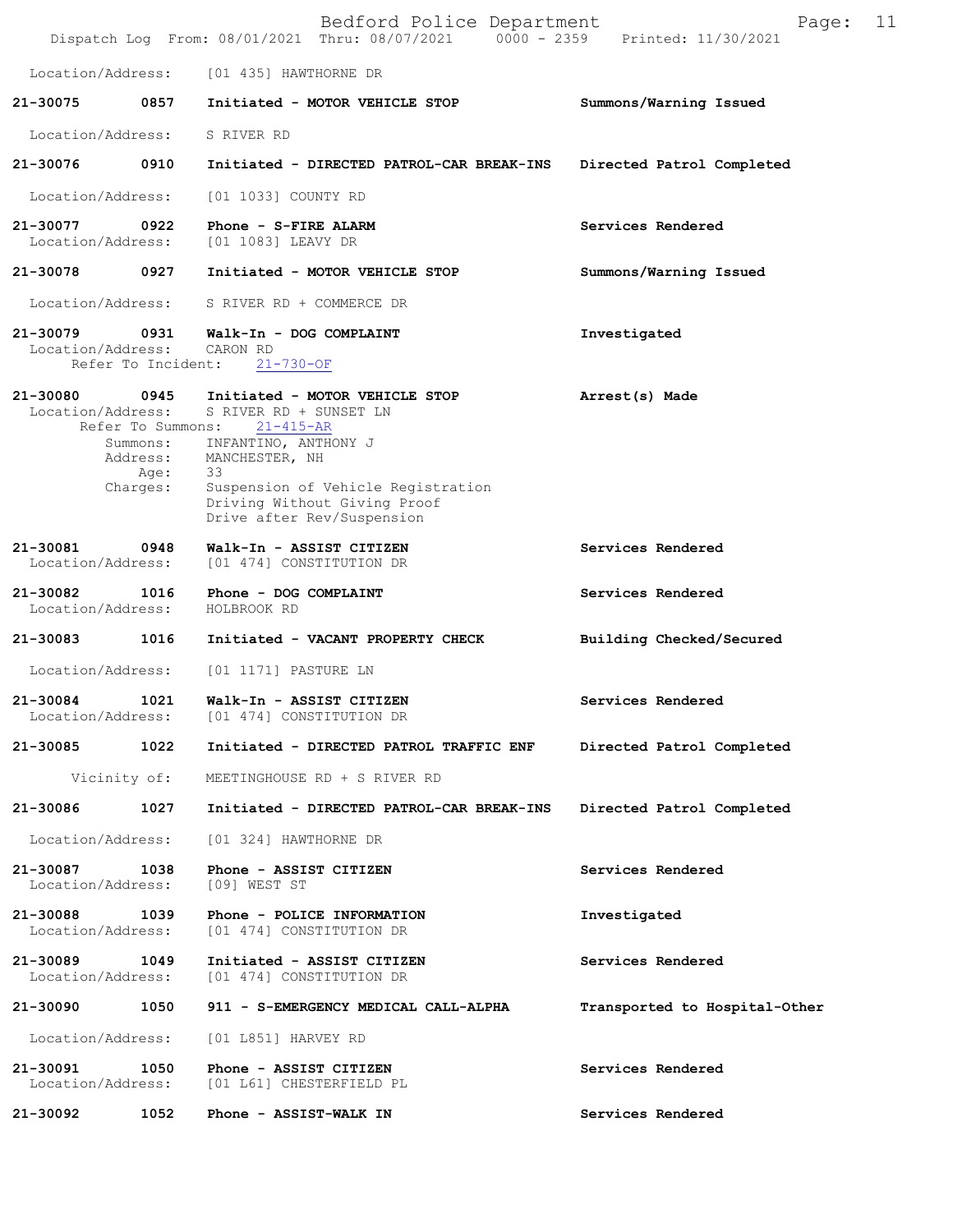|                              |      | Bedford Police Department<br>Dispatch Log From: 08/01/2021 Thru: 08/07/2021 0000 - 2359 Printed: 11/30/2021 | Page: 12                       |  |
|------------------------------|------|-------------------------------------------------------------------------------------------------------------|--------------------------------|--|
|                              |      | 21-30093 1106 911 - S-EMERGENCY MEDICAL CALL-DELTA Transported to Elliot Hospital                           |                                |  |
|                              |      | Location/Address: STEEPLE VIEW LN                                                                           |                                |  |
| Location/Address: HICKORY LN |      | 21-30094 1110 Phone - Parking Complaint                                                                     | Services Rendered              |  |
|                              |      | 21-30095 1114 Initiated - DIRECTED PATROL-CAR BREAK-INS Directed Patrol Completed                           |                                |  |
|                              |      | Location/Address: [01 L863] 101, RTE                                                                        |                                |  |
|                              |      | 21-30096 1126 Phone - POLICE INFORMATION                                                                    | No Action Required             |  |
|                              |      | Location: [STA] RHODE ISLAND - VERMONT                                                                      |                                |  |
|                              |      | 21-30097 1137 911 - MOTOR VEHICLE ACCIDENT<br>Location/Address: COMMERCE PARK NORTH                         | Services Rendered              |  |
|                              |      | 21-30098 1147 Initiated - DIRECTED PATROL MOUNTAIN BIKE Directed Patrol Completed                           |                                |  |
|                              |      | Vicinity of: [01 1235] S RIVER RD                                                                           |                                |  |
|                              |      | 21-30099 1152 Initiated - DIRECTED PATROL TRAFFIC ENF Directed Patrol Completed                             |                                |  |
|                              |      | Location/Address: MEETINGHOUSE RD + S RIVER RD                                                              |                                |  |
|                              |      | 21-30100 1205 Walk-In - FOUND PROPERTY<br>Location/Address: [01 634] MOORES CROSSING RD                     | Services Rendered              |  |
|                              |      | 21-30101 1207 Phone - S-FIRE ALARM<br>Location/Address: CONSTITUTION DR                                     | Services Rendered              |  |
| Location/Address: BOURNE DR  |      | 21-30102 1211 911 - S-EMERGENCY MEDICAL CALL-ALPHA                                                          | <b>NO TRANSPORT</b>            |  |
|                              |      | 21-30103 1227 Walk-In - THEFT<br>Location/Address: HITCHING POST LN<br>Refer To Incident: 21-732-OF         | Investigated                   |  |
|                              |      | 21-30104 1250 Phone - ALARM, BURGLAR<br>Location/Address: [01 2308] ESTHER DR                               | Alarm - False                  |  |
| 21-30105                     | 1253 | 911 - S-EMERGENCY MEDICAL CALL-CHARL                                                                        | Transported to Elliot Hospital |  |
|                              |      | Location/Address: [01 1489] LEAVY DR                                                                        |                                |  |
|                              |      | 21-30106 1317 Initiated - VACANT PROPERTY CHECK                                                             | Building Checked/Secured       |  |
|                              |      | Location/Address: [01 L2462] BLANFORD PL                                                                    |                                |  |
| Location/Address: S RIVER RD |      | 21-30107 1329 Phone - BAD CHECKS<br>Refer To Incident: 21-733-OF                                            | Investigated                   |  |
|                              |      | 21-30108 1338 Initiated - DIRECTED PATROL TRAFFIC ENF Directed Patrol Completed                             |                                |  |
|                              |      | Vicinity of: 101, RTE + JOPPA HILL RD                                                                       |                                |  |
| Location/Address:            |      | 21-30109 1342 911 - S-MOTOR VEHICLE ACCIDENT INJ<br>LIBERTY HILL RD                                         | Investigated                   |  |
|                              |      | 21-30110 1402 Initiated - MOTOR VEHICLE STOP                                                                | Summons/Warning Issued         |  |
| Location/Address: S RIVER RD |      |                                                                                                             |                                |  |
| Location/Address:            |      | 21-30111 1410 Other - RESTRAINING ORDER<br>[01 L1180] SOUTHGATE DR                                          | Services Rendered              |  |
| 21-30113 1436                |      | Phone - MOTOR VEHICLE ACCIDENT<br>Location/Address: [01 1050] DONALD ST                                     | Services Rendered              |  |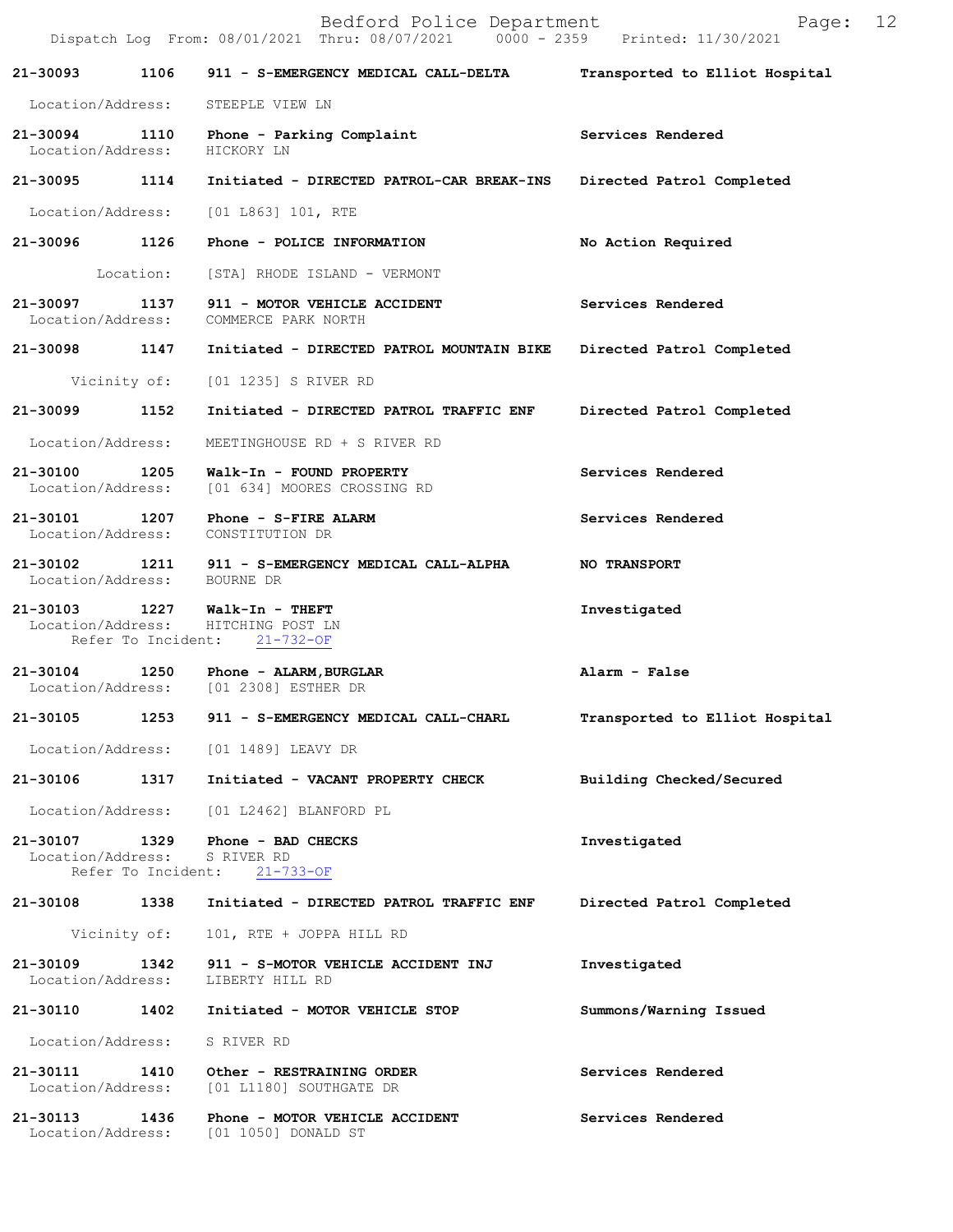|                               |                                          | Bedford Police Department<br>Dispatch Log From: 08/01/2021 Thru: 08/07/2021 0000 - 2359 Printed: 11/30/2021                             | Page:                          | 13 |
|-------------------------------|------------------------------------------|-----------------------------------------------------------------------------------------------------------------------------------------|--------------------------------|----|
| 21-30114                      | 1445                                     | Walk-In - INVOLUNTARY EMERGENCY ADMISS.                                                                                                 | Services Rendered              |    |
| 21-30115                      | 1510                                     | 911 - S-EMERGENCY MEDICAL CALL-ALPHA                                                                                                    | Transported to Elliot Hospital |    |
| Location/Address:             |                                          | [01 L0000552] S RIVER RD                                                                                                                |                                |    |
| 21-30116                      | 1521                                     | Initiated - DIRECTED PATROL TRAFFIC ENF                                                                                                 | Directed Patrol Completed      |    |
|                               | Vicinity of:                             | 101, RTE + NASHUA RD                                                                                                                    |                                |    |
| 21-30117                      | 1528                                     | 911 - S-EMERGENCY MEDICAL CALL-ALPHA                                                                                                    | TRANSPORTED TO CMC HOSPITAL    |    |
| Location/Address:             |                                          | [01 248] RIDGEWOOD RD                                                                                                                   |                                |    |
| 21-30118<br>Location/Address: | 1537                                     | Phone - S-FIRE ALARM<br>[01 1788] KILTON RD                                                                                             | Services Rendered              |    |
| 21-30119                      | 1540                                     | 911 - S-EMERGENCY MEDICAL CALL-DELTA                                                                                                    | TRANSPORTED TO CMC HOSPITAL    |    |
| Location/Address:             |                                          | [01 L2252] JENKINS RD                                                                                                                   |                                |    |
| 21-30120                      | 1554                                     | Initiated - MOTOR VEHICLE STOP                                                                                                          | Summons/Warning Issued         |    |
| Location/Address:             |                                          | 101, RTE + COLONIAL DR                                                                                                                  |                                |    |
| 21-30121<br>Location/Address: | 1604<br>Refer To Summons:                | Initiated - MOTOR VEHICLE STOP<br>[01 L481] S RIVER RD<br>$21 - 416 - AR$                                                               | Arrest(s) Made                 |    |
|                               | Summons:<br>Address:<br>Age:<br>Charges: | LEPICIER, JASMINE A<br>MANCHESTER, NH<br>22<br>Suspension of Vehicle Registration<br>Drive after Rev/Suspension<br>Unregistered Vehicle |                                |    |
| 21-30122                      | 1605                                     | Initiated - DIRECTED PATROL MOUNTAIN BIKE                                                                                               | Directed Patrol Completed      |    |
|                               | Vicinity of:                             | [01 1235] S RIVER RD                                                                                                                    |                                |    |
| 21-30123                      | 1610                                     | Walk-In - RESTRAINING ORDER SERVICE<br>Location/Address: [01 474] CONSTITUTION DR                                                       | Services Rendered              |    |
| 21-30124                      | 1614                                     | 911 - MOTOR VEHICLE ACCIDENT<br>Location/Address: [01 1050] DONALD ST                                                                   | Services Rendered              |    |
| 21-30125                      | 1621                                     | Initiated - DIRECTED PATROL TRAFFIC ENF                                                                                                 | Directed Patrol Completed      |    |
| Location/Address:             |                                          | S RIVER RD + KILTON RD                                                                                                                  |                                |    |
| 21-30126                      | 1716                                     | Initiated - MOTOR VEHICLE STOP                                                                                                          | Summons/Warning Issued         |    |
| Location/Address:             |                                          | [01 L2122] S RIVER RD                                                                                                                   |                                |    |
| 21-30127                      | 1717                                     | Initiated - MOTOR VEHICLE STOP                                                                                                          | Summons/Warning Issued         |    |
| Location/Address:             |                                          | [01 L0000553] 101, RTE                                                                                                                  |                                |    |
| 21-30128 1726                 |                                          | Initiated - DIRECTED PATROL TRAFFIC ENF                                                                                                 | Directed Patrol Completed      |    |
|                               |                                          | Vicinity of: 101, RTE + WALLACE RD                                                                                                      |                                |    |
| 21-30131                      |                                          | 1744 Phone - SUSP ACTIVITIES                                                                                                            | Summons/Warning Issued         |    |
|                               |                                          | Location/Address: [01 1689] S RIVER RD<br>Refer To Incident: 21-734-OF                                                                  |                                |    |
| 21-30129                      | 1745                                     | Initiated - DIRECTED PATROL ACCIDENTS                                                                                                   | Directed Patrol Completed      |    |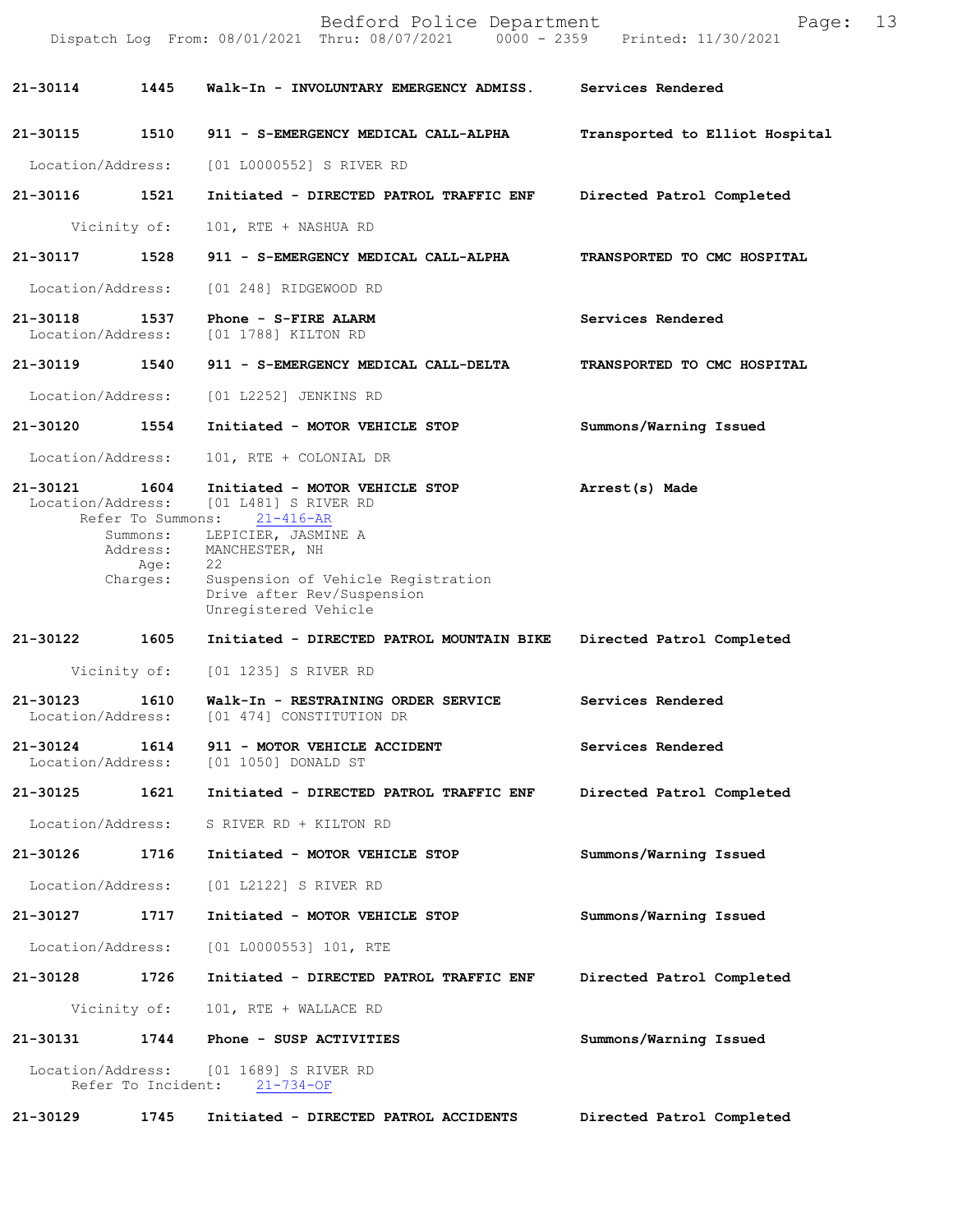|                               |      | Bedford Police Department<br>Dispatch Log From: 08/01/2021 Thru: 08/07/2021 0000 - 2359 Printed: 11/30/2021 | Page:                       | 14 |
|-------------------------------|------|-------------------------------------------------------------------------------------------------------------|-----------------------------|----|
| Location/Address:             |      | NEW BOSTON RD                                                                                               |                             |    |
| 21-30130                      | 1745 | Initiated - MOTOR VEHICLE STOP                                                                              | Summons/Warning Issued      |    |
| Location/Address:             |      | S RIVER RD + RIDGEWOOD RD                                                                                   |                             |    |
| 21-30132                      | 1805 | Initiated - MOTOR VEHICLE STOP                                                                              | Summons/Warning Issued      |    |
| Location/Address:             |      | [01 1660] S RIVER RD                                                                                        |                             |    |
| 21-30133 1808                 |      | Initiated - DIRECTED PATROL-CAR BREAK-INS                                                                   | Directed Patrol Completed   |    |
| Location/Address:             |      | [01 1033] COUNTY RD                                                                                         |                             |    |
| 21-30134<br>Location/Address: | 1817 | 911 - DOG COMPLAINT<br>[01 L1562] KILTON RD                                                                 | Could Not Locate            |    |
| 21-30135 1858                 |      | Initiated - DIRECTED PATROL-CAR BREAK-INS                                                                   | Directed Patrol Completed   |    |
| Location/Address:             |      | [01 1050] DONALD ST                                                                                         |                             |    |
| 21-30136 1900                 |      | Initiated - MOTOR VEHICLE STOP                                                                              | Summons/Warning Issued      |    |
| Location/Address:             |      | S RIVER RD                                                                                                  |                             |    |
| 21-30137<br>Location/Address: | 1917 | Phone - SUSP ACTIVITIES-IN PROGRESS<br>[01 392] COLBY CT                                                    | Could Not Locate            |    |
| 21-30138 1927                 |      | Initiated - DIRECTED PATROL-CAR BREAK-INS                                                                   | Directed Patrol Completed   |    |
| Location/Address:             |      | [01 L2252] JENKINS RD                                                                                       |                             |    |
| 21-30139                      | 1929 | Initiated - DIRECTED PATROL BURGLARY                                                                        | Directed Patrol Completed   |    |
| Location/Address:             |      | HAWK DR                                                                                                     |                             |    |
| 21-30140                      | 2024 | Initiated - DIRECTED PATROL BURGLARY                                                                        | Directed Patrol Completed   |    |
| Location/Address:             |      | WORTHLEY RD                                                                                                 |                             |    |
| 21-30141                      | 2028 | Initiated - MOTOR VEHICLE STOP                                                                              | Summons/Warning Issued      |    |
|                               |      | Location/Address: 101, RTE + WALLACE RD                                                                     |                             |    |
| 21-30142                      |      | 2044 Initiated - BUILDING CHECK                                                                             | Building Checked/Secured    |    |
|                               |      | Location/Address: [01 232] LIBERTY HILL RD                                                                  |                             |    |
|                               |      | 21-30143 2047 Initiated - DIRECTED PATROL BURGLARY                                                          | Directed Patrol Completed   |    |
| Location/Address:             |      | LEAVY DR                                                                                                    |                             |    |
|                               |      | 21-30144 2104 Initiated - DIRECTED PATROL DWI                                                               | Directed Patrol Completed   |    |
|                               |      | Vicinity of: 101, RTE + CHESTNUT DR                                                                         |                             |    |
| 21-30145                      |      | 2105 Phone - S-EMERGENCY MEDICAL CALL-ALPHA                                                                 | TRANSPORTED TO CMC HOSPITAL |    |
|                               |      | Location/Address: [01 919] CORPORATE DR                                                                     |                             |    |
| 21-30146 2124                 |      | Initiated - MOTOR VEHICLE STOP                                                                              | Summons/Warning Issued      |    |
| Location/Address:             |      | [01 400] MEETINGHOUSE RD                                                                                    |                             |    |
| Location/Address:             |      | 21-30147 2153 911 - SUSP ACTIVITIES-IN PROGRESS<br>TINKER RD                                                | Could Not Locate            |    |
| 21-30148 2156                 |      | Initiated - SUSP ACTIVITIES<br>Location/Address: [01 324] HAWTHORNE DR                                      | Services Rendered           |    |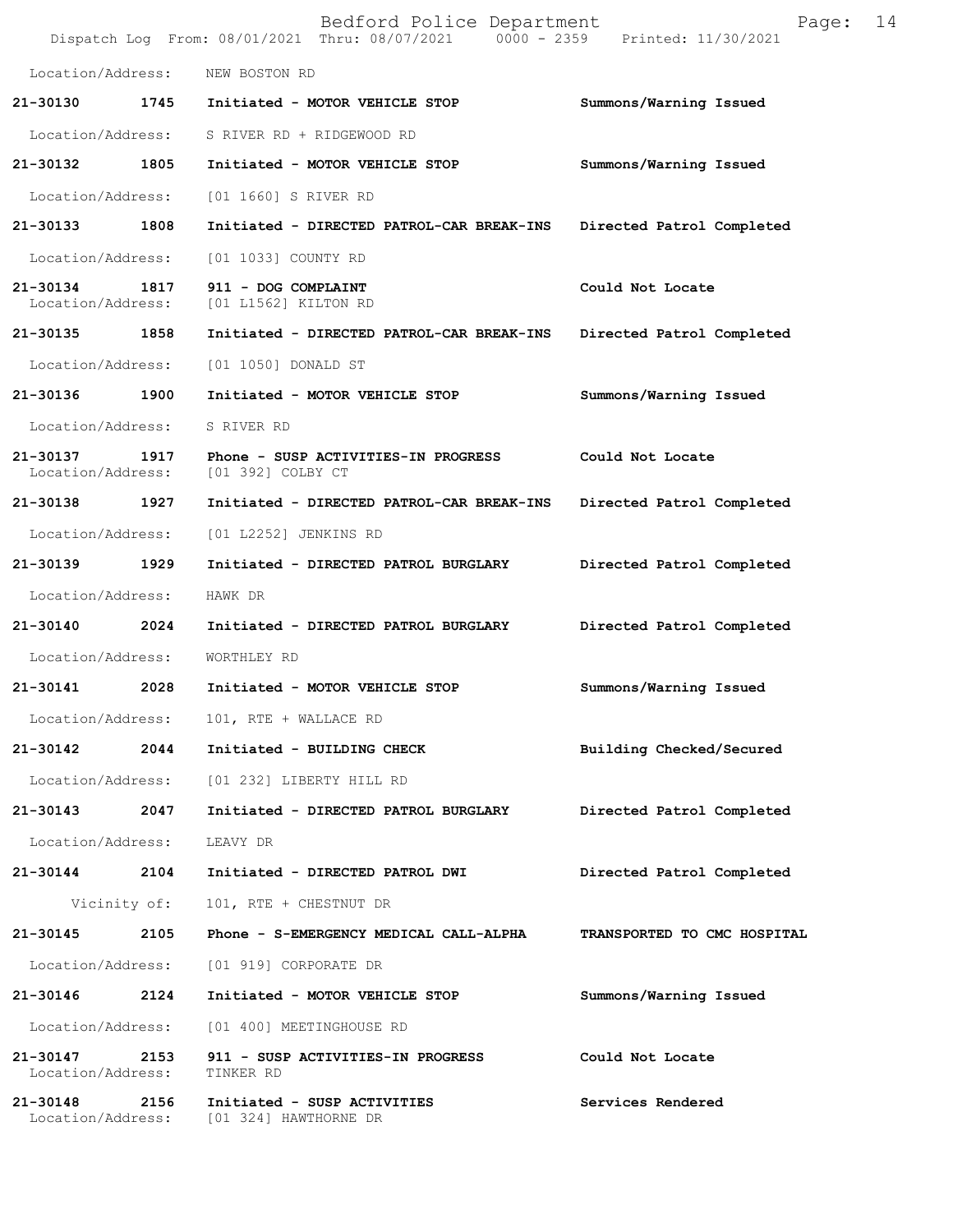|                              |      | Bedford Police Department<br>Dispatch Log From: 08/01/2021 Thru: 08/07/2021   0000 - 2359   Printed: 11/30/2021                                                   |                             | Page: 15 |  |
|------------------------------|------|-------------------------------------------------------------------------------------------------------------------------------------------------------------------|-----------------------------|----------|--|
| Location/Address: S RIVER RD |      | 21-30149 2240 Phone - ANIMAL COMPLAINT                                                                                                                            | Services Rendered           |          |  |
|                              |      | 21-30150 2241 911 - S-EMERGENCY MEDICAL CALL                                                                                                                      | TRANSPORTED TO CMC HOSPITAL |          |  |
| Location/Address:            |      | NASHUA RD                                                                                                                                                         |                             |          |  |
|                              |      | 21-30151 2246 Phone - HIGHWAY CONDITIONS<br>Location/Address: 101, RTE + 114 RTE                                                                                  | Unfounded                   |          |  |
| Location/Address: MAIN ST    |      | 21-30152 2321 Phone - S-MUTUAL AID-MEDICAL                                                                                                                        | Services Rendered           |          |  |
| 21-30153 2341                |      | Initiated - DIRECTED PATROL DWI                                                                                                                                   | Directed Patrol Completed   |          |  |
| Location/Address:            |      | 101, RTE + COVENANT WAY                                                                                                                                           |                             |          |  |
| 21-30154 2344                |      | Initiated - DIRECTED PATROL DWI                                                                                                                                   | Directed Patrol Completed   |          |  |
| Location/Address:            |      | 101, RTE + COVENANT WAY                                                                                                                                           |                             |          |  |
| 21-30155 2347                |      | Initiated - MOTOR VEHICLE STOP                                                                                                                                    | Summons/Warning Issued      |          |  |
| Location/Address:            |      | 101, RTE + HITCHING POST LN                                                                                                                                       |                             |          |  |
| 21-30156 2348                |      | Initiated - MOTOR VEHICLE STOP                                                                                                                                    | Summons/Warning Issued      |          |  |
| Location/Address:            |      | 101, RTE + KAHLIKO LN                                                                                                                                             |                             |          |  |
| 21-30157 2350                |      | Initiated - DIRECTED PATROL DWI                                                                                                                                   | Directed Patrol Completed   |          |  |
|                              |      | Vicinity of: S RIVER RD + RIDGEWOOD RD                                                                                                                            |                             |          |  |
| 21-30158 2354                |      | Initiated - MOTOR VEHICLE STOP The Arrest (s) Made<br>Location/Address: [01 L2471] S RIVER RD<br>Refer To Arrest: 21-417-AR<br>Arrest: PEREZ BAEZ, SHALIMAR ENNIS |                             |          |  |
|                              | Age: | Address: MANCHESTER, NH<br>30                                                                                                                                     |                             |          |  |

## **For Date: 08/03/2021 - Tuesday**

Charges: Arrest on Warrant

| $21 - 30159$<br>Location/Address: | 0002 | Initiated - SUSP ACTIVITIES-IN PROGRESS<br>S RIVER RD + BACK RIVER RD | Services Rendered         |
|-----------------------------------|------|-----------------------------------------------------------------------|---------------------------|
| 21-30160                          | 0028 | Initiated - DIRECTED PATROL DWI                                       | Directed Patrol Completed |
| Location/Address:                 |      | NEW BOSTON RD + WALLACE RD                                            |                           |
| 21-30161                          | 0028 | Initiated - MOTOR VEHICLE STOP                                        | Summons/Warning Issued    |
|                                   |      | Location/Address: [01 L0000604] 101, RTE                              |                           |
| $21 - 30162$                      | 0034 | Initiated - MOTOR VEHICLE STOP                                        | Summons/Warning Issued    |
|                                   |      | Location/Address: S RIVER RD + KILTON RD                              |                           |
| $21 - 30163$<br>Location/Address: | 0041 | Phone - DISORDERLY CONDUCT-IN PROGRESS<br>[01 138] S RIVER RD         | Services Rendered         |
| 21-30164<br>Location/Address:     | 0045 | Phone - ALARM, BURGLAR<br>[01 L0000129] HARVEY RD                     | Alarm - False             |
| 21-30165                          | 0053 | Initiated - DIRECTED PATROL DWI                                       | Summons/Warning Issued    |
| Location/Address:                 |      | 101, RTE + OLD BEDFORD RD                                             |                           |
| 21-30166                          | 0122 | Initiated - DIRECTED PATROL DWI                                       | Directed Patrol Completed |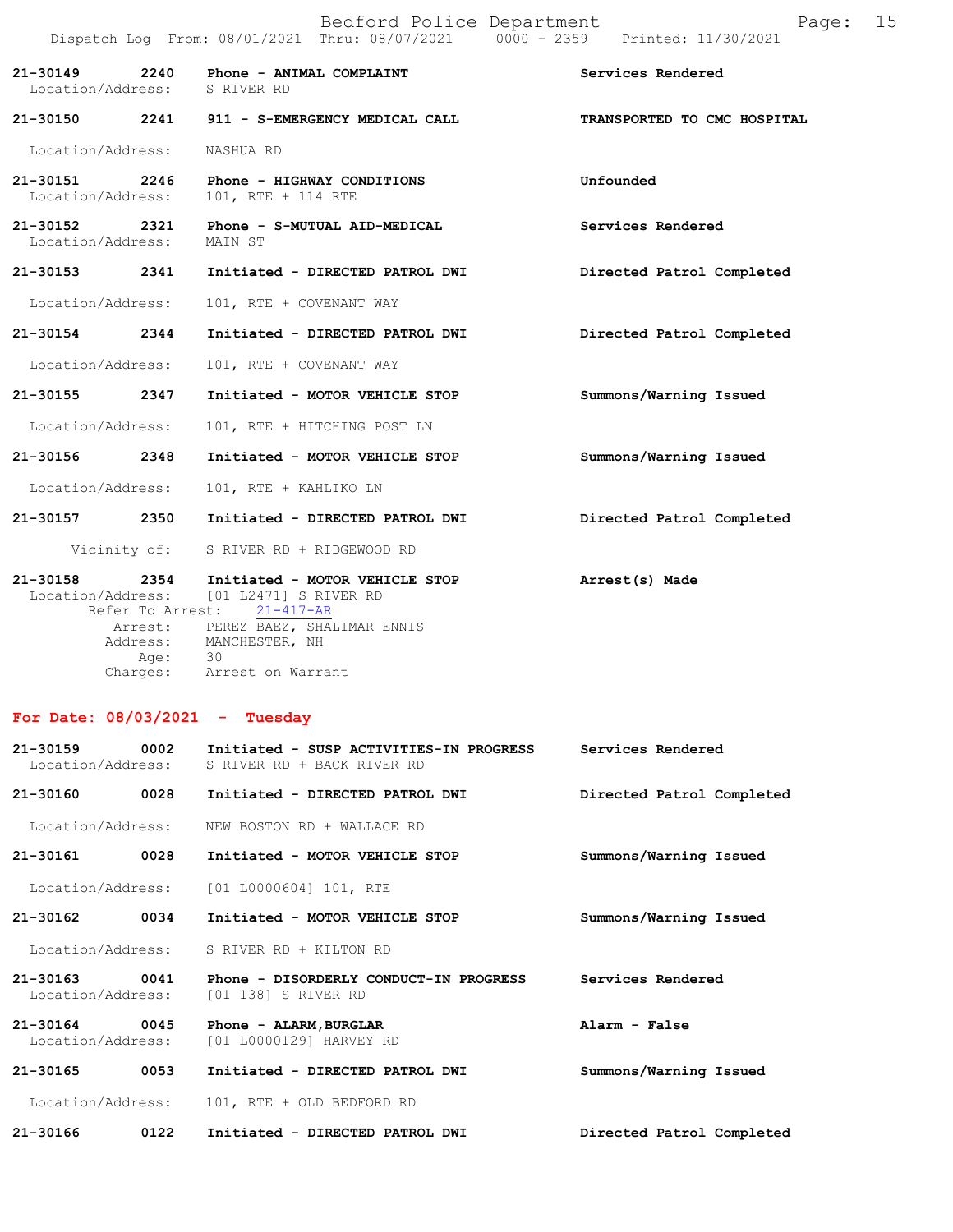Dispatch Log From: 08/01/2021 Thru: 08/07/2021 0000 - 2359 Printed: 11/30/2021 Vicinity of: S RIVER RD + KILTON RD **21-30167 0124 Initiated - DIRECTED PATROL DWI Directed Patrol Completed**  Location/Address: S RIVER RD + AUTUMN LN **21-30168 0125 Initiated - DIRECTED PATROL DWI Directed Patrol Completed**  Location/Address: HAZEN RD + OLD BEDFORD RD **21-30169 0125 Initiated - DIRECTED PATROL DWI Directed Patrol Completed**  Location/Address: 101, RTE + KAHLIKO LN **21-30170 0140 Initiated - MOTOR VEHICLE STOP Summons/Warning Issued**  Location/Address: 101, RTE + WALLACE RD **21-30171 0155 Initiated - MOTOR VEHICLE STOP Summons/Warning Issued**  Location/Address: 101, RTE + WALLACE RD **21-30172 0202 Initiated - DIRECTED PATROL-CAR BREAK-INS Directed Patrol Completed**  Vicinity of: PALOMINO LN + PLUMMER RD **21-30173 0206 Initiated - BUILDING CHECK Building Checked/Secured**  Location/Address: [01 L0000587] 101, RTE **21-30174 0206 Initiated - DIRECTED PATROL DWI Directed Patrol Completed**  Location/Address: S RIVER RD + SOMERVILLE DR **21-30175 0212 Initiated - DIRECTED PATROL-CAR BREAK-INS Directed Patrol Completed**  Location/Address: JOPPA HILL RD + DARBY LN **21-30176 0216 Initiated - DIRECTED PATROL BURGLARY Directed Patrol Completed**  Vicinity of: N AMHERST RD + JOPPA HILL RD **21-30177 0233 Phone - MOTOR VEHICLE COMPLAINT Taken/Refered to Other Agency** Location/Address: S RIVER RD **21-30178 0239 Initiated - DIRECTED PATROL BURGLARY SUSPICIOUS ACTIVITY**  Vicinity of: JENKINS RD + BEALS RD **21-30179 0239 Initiated - DIRECTED PATROL-CAR BREAK-INS Directed Patrol Completed**  Location/Address: [01 L1805] BEDFORD FARMS DR **21-30180 0243 Initiated - DIRECTED PATROL-CAR BREAK-INS Directed Patrol Completed**  Location/Address: [01 324] HAWTHORNE DR **21-30181 0307 Initiated - BUILDING CHECK Building Checked/Secured**  Location/Address: [01 L848] TECHNOLOGY DR **21-30182 0416 Initiated - DIRECTED PATROL BURGLARY Directed Patrol Completed**  Vicinity of: HARDY RD + HITCHING POST LN **21-30183 0419 Initiated - DIRECTED PATROL-CAR BREAK-INS Directed Patrol Completed**  Location/Address: COOPER LN

Bedford Police Department Fage: 16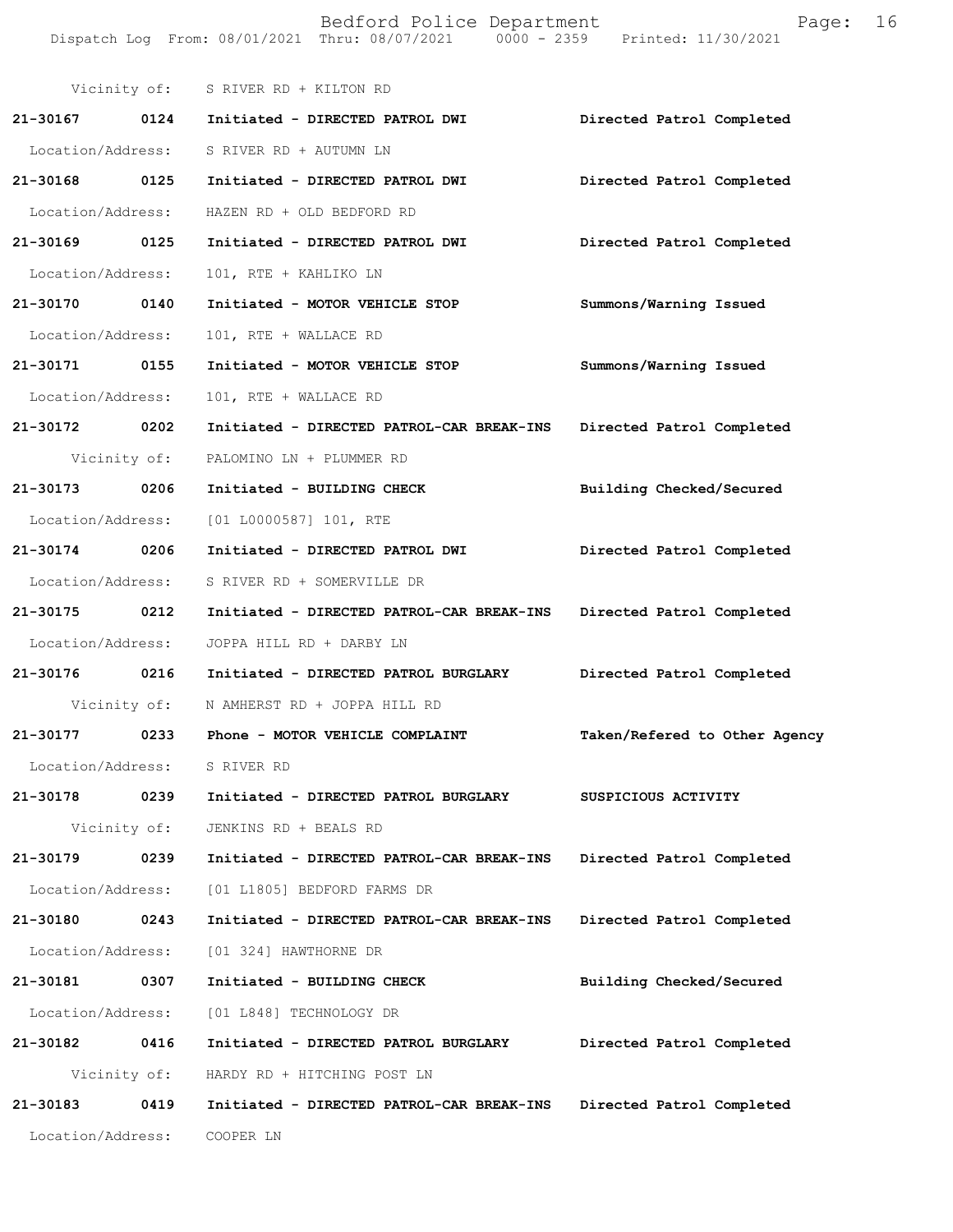|                               |              | Dispatch Log From: 08/01/2021 Thru: 08/07/2021 0000 - 2359 Printed: 11/30/2021 |                           |
|-------------------------------|--------------|--------------------------------------------------------------------------------|---------------------------|
| 21-30184 0447                 |              | Initiated - DIRECTED PATROL BURGLARY                                           | Directed Patrol Completed |
| Location/Address:             |              | HAWTHORNE DR                                                                   |                           |
| 21-30185 0453                 |              | Phone - S-FIRE ALARM                                                           | Alarm- correct code/reset |
| Location/Address:             |              | [01 L2493] CHURCH RD                                                           |                           |
| 21-30186 0508                 |              | Initiated - DIRECTED PATROL-CAR BREAK-INS                                      | Directed Patrol Completed |
| Location/Address:             |              | [01 1312] S RIVER RD                                                           |                           |
| 21-30187 0511                 |              | Initiated - DIRECTED PATROL TRAFFIC ENF                                        | Directed Patrol Completed |
| Location/Address:             |              | 114 RTE + DONALD ST                                                            |                           |
| 21-30188 0515                 |              | Initiated - DIRECTED PATROL TRAFFIC ENF                                        | Directed Patrol Completed |
| Location/Address:             |              | 101, RTE + HITCHING POST LN                                                    |                           |
| 21-30189 0523                 |              | Initiated - MOTOR VEHICLE STOP                                                 | Summons/Warning Issued    |
| Location/Address:             |              | 114 RTE + 101, RTE                                                             |                           |
| 21-30190 0531                 |              | Initiated - DIRECTED PATROL TRAFFIC ENF                                        | Directed Patrol Completed |
|                               | Vicinity of: | S RIVER RD + KILTON RD                                                         |                           |
| 21-30191 0545                 |              | Initiated - DIRECTED PATROL TRAFFIC ENF                                        | Directed Patrol Completed |
| Location/Address:             |              | S RIVER RD + BACK RIVER RD                                                     |                           |
| 21-30192 0559                 |              | Initiated - MOTOR VEHICLE STOP                                                 | Summons/Warning Issued    |
| Location/Address:             |              | S RIVER RD                                                                     |                           |
| 21-30193 0616                 |              | Initiated - DIRECTED PATROL TRAFFIC ENF                                        | Merge: 21-30194 By: 0233  |
| Location/Address:             |              | S RIVER RD + SOMERVILLE DR                                                     |                           |
| 21-30194 0622                 |              | Initiated - DIRECTED PATROL TRAFFIC ENF                                        | Directed Patrol Completed |
| Location/Address:             |              | S RIVER RD + SOMERVILLE DR                                                     |                           |
| 21-30195                      | 0628         | Initiated - MOTOR VEHICLE STOP                                                 | Summons/Warning Issued    |
| Location/Address:             |              | RAY WIEZOREK EAST DR                                                           |                           |
| 21-30196                      | 0732         | Initiated - DIRECTED PATROL TRAFFIC ENF                                        | Directed Patrol Completed |
| Location/Address:             |              | 101, RTE + KAHLIKO LN                                                          |                           |
| 21-30197                      | 0733         | Initiated - MOTOR VEHICLE STOP                                                 | Summons/Warning Issued    |
| Location/Address:             |              | S RIVER RD + TECHNOLOGY DR                                                     |                           |
| 21-30198<br>Location/Address: | 0747         | Phone - THEFT<br>[01 1603] MARKET ST                                           | Services Rendered         |
| 21-30199                      | 0753         | Initiated - MOTOR VEHICLE STOP                                                 | Summons/Warning Issued    |
| Location/Address:             |              | S RIVER RD                                                                     |                           |
| 21-30200                      | 0759         | Initiated - DIRECTED PATROL TRAFFIC ENF                                        | Directed Patrol Completed |
|                               | Vicinity of: | NEW BOSTON RD + WALLACE RD                                                     |                           |
| 21-30201                      | 0816         | Initiated - DIRECTED PATROL TRAFFIC ENF                                        | Directed Patrol Completed |

Bedford Police Department Fage: 17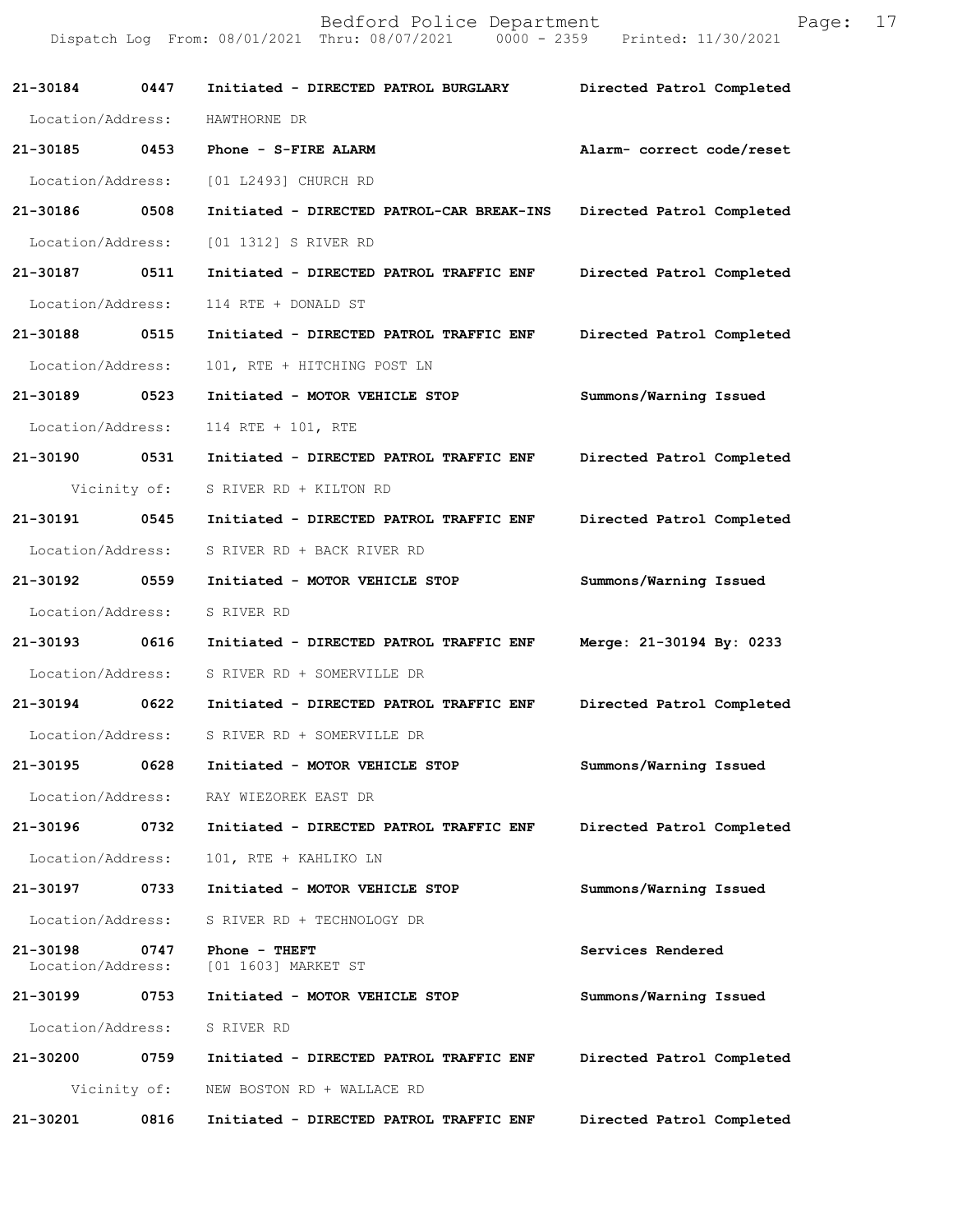|                               |                                                                                           | Bedford Police Department<br>Dispatch Log From: 08/01/2021 Thru: 08/07/2021 0000 - 2359 Printed: 11/30/2021                                                                                                                                            | 18<br>Page:                    |
|-------------------------------|-------------------------------------------------------------------------------------------|--------------------------------------------------------------------------------------------------------------------------------------------------------------------------------------------------------------------------------------------------------|--------------------------------|
| Location/Address:             |                                                                                           | 101, RTE + WALLACE RD                                                                                                                                                                                                                                  |                                |
| 21-30202                      | 0818                                                                                      | Initiated - DIRECTED PATROL TRAFFIC ENF                                                                                                                                                                                                                | Directed Patrol Completed      |
| Location/Address:             |                                                                                           | S RIVER RD + COLBY CT                                                                                                                                                                                                                                  |                                |
| 21-30203                      | 0819                                                                                      | Initiated - DIRECTED PATROL-CAR BREAK-INS Directed Patrol Completed                                                                                                                                                                                    |                                |
| Location/Address:             |                                                                                           | LEAVY DR                                                                                                                                                                                                                                               |                                |
| 21-30204 0820                 |                                                                                           | Initiated - MOTOR VEHICLE STOP                                                                                                                                                                                                                         | Summons/Warning Issued         |
| Location/Address:             |                                                                                           | 101, RTE + HITCHING POST LN                                                                                                                                                                                                                            |                                |
| 21-30205<br>Location/Address: | 0834                                                                                      | Initiated - MOTOR VEHICLE ACCIDENT<br>101, RTE                                                                                                                                                                                                         | Investigated                   |
| 21-30206 0837                 |                                                                                           | Initiated - MOTOR VEHICLE STOP                                                                                                                                                                                                                         | Summons/Warning Issued         |
| Location/Address:             |                                                                                           | [01 L1562] KILTON RD                                                                                                                                                                                                                                   |                                |
| 21-30207 0852                 |                                                                                           | Initiated - DIRECTED PATROL TRAFFIC ENF                                                                                                                                                                                                                | Directed Patrol Completed      |
| Location/Address:             |                                                                                           | JENKINS RD + BEALS RD                                                                                                                                                                                                                                  |                                |
| 21-30208                      | 0857                                                                                      | Initiated - DIRECTED PATROL TRAFFIC ENF                                                                                                                                                                                                                | Directed Patrol Completed      |
| Location/Address:             |                                                                                           | S RIVER RD + KILTON RD                                                                                                                                                                                                                                 |                                |
| 21-30209                      | 0857                                                                                      | Initiated - DIRECTED PATROL TRAFFIC ENF                                                                                                                                                                                                                | Directed Patrol Completed      |
| Location/Address:             |                                                                                           | 101, RTE + COVENANT WAY                                                                                                                                                                                                                                |                                |
| 21-30210                      | 0925                                                                                      | Initiated - MOTOR VEHICLE STOP                                                                                                                                                                                                                         | Summons/Warning Issued         |
| Location/Address:             |                                                                                           | 101, RTE                                                                                                                                                                                                                                               |                                |
| 21-30211 0926                 |                                                                                           | Initiated - DIRECTED PATROL ACCIDENTS                                                                                                                                                                                                                  | Directed Patrol Completed      |
| Location/Address:             |                                                                                           | 101, RTE + 114 RTE                                                                                                                                                                                                                                     |                                |
| 21-30212<br>Location/Address: | 0953                                                                                      | Initiated - INVESTIGATION-FOLLOW UP<br>CARON RD                                                                                                                                                                                                        | Investigated                   |
| 21-30213<br>Location/Address: | 1010<br>Refer To Arrest:<br>Arrest:<br>Address:<br>Age:<br>Charges:<br>Refer To Incident: | Initiated - MOTOR VEHICLE STOP<br>S RIVER RD + TECHNOLOGY DR<br>$21 - 418 - AR$<br>INFANTINO, ANTHONY J<br>MANCHESTER, NH<br>33<br>Driving Without Giving Proof<br>Drive after Rev/Suspension<br>Suspension of Vehicle Registration<br>$21 - 735 - OF$ | Arrest(s) Made                 |
| 21-30214                      | 1023                                                                                      | 911 - S-EMERGENCY MEDICAL CALL-CHARL                                                                                                                                                                                                                   | Transported to Elliot Hospital |
| Location/Address:             |                                                                                           | [01 248] RIDGEWOOD RD                                                                                                                                                                                                                                  |                                |
| 21-30215                      | 1121                                                                                      | Initiated - DIRECTED PATROL-CAR BREAK-INS                                                                                                                                                                                                              | Directed Patrol Completed      |
| Location/Address:             |                                                                                           | [01 L2252] JENKINS RD                                                                                                                                                                                                                                  |                                |
| 21-30216                      | 1144                                                                                      | Phone - ALARM, BURGLAR                                                                                                                                                                                                                                 | Alarm- correct code/reset      |
| Location/Address:             |                                                                                           | [01 L1868] BRICK MILL RD                                                                                                                                                                                                                               |                                |
| 21-30217                      | 1146                                                                                      | 911 - S-EMERGENCY MEDICAL CALL-CHARL                                                                                                                                                                                                                   | Transported to Elliot Hospital |
| Location/Address:             |                                                                                           | [01 1489] LEAVY DR                                                                                                                                                                                                                                     |                                |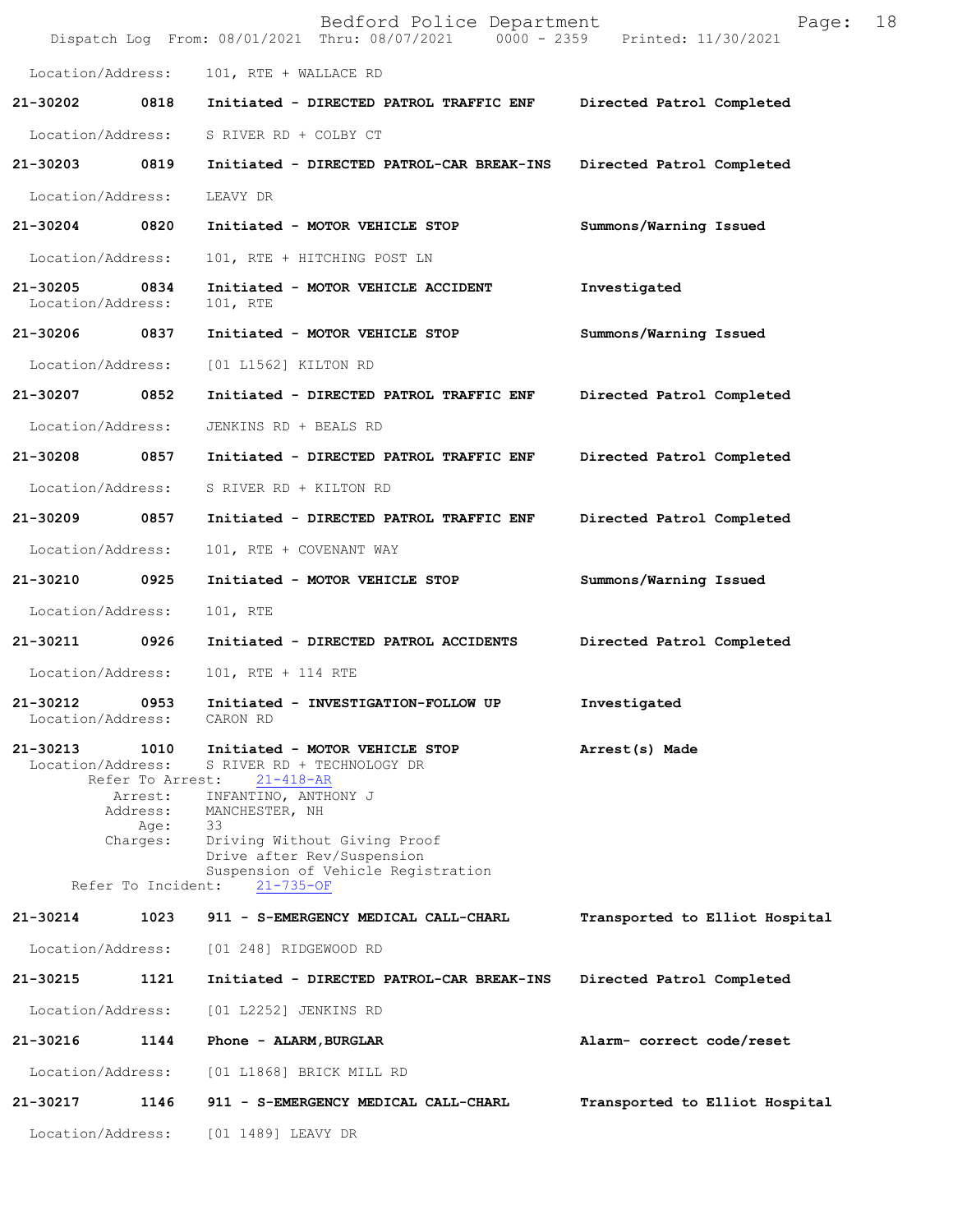|                                    |                            | Bedford Police Department<br>Dispatch Log From: 08/01/2021 Thru: 08/07/2021 0000 - 2359 | 19<br>Page:<br>Printed: 11/30/2021 |
|------------------------------------|----------------------------|-----------------------------------------------------------------------------------------|------------------------------------|
| 21-30218                           | 1153                       | Initiated - DIRECTED PATROL BURGLARY                                                    | Directed Patrol Completed          |
| Location/Address:                  |                            | JENKINS RD + BEALS RD                                                                   |                                    |
| 21-30219                           | 1155                       | Phone - S-MUTUAL AID-MEDICAL                                                            | TRANSPORTED TO CMC HOSPITAL        |
| Location/Address:                  |                            | [07] QUEEN CITY AVE                                                                     |                                    |
| 21-30220                           | 1219                       | 911 - S-EMERGENCY MEDICAL CALL-CHARL                                                    | Transported to Elliot Hospital     |
| Location/Address:                  |                            | [01 435] HAWTHORNE DR                                                                   |                                    |
| 21-30221                           | 1228                       | Phone - HIGHWAY CONDITIONS                                                              | No Action Required                 |
| Location/Address:                  |                            | BARR FARM RD + NEW BOSTON RD                                                            |                                    |
| 21-30222                           | 1253                       | Initiated - DIRECTED PATROL TRAFFIC ENF                                                 | Directed Patrol Completed          |
| Location/Address:                  |                            | OLD BEDFORD RD + 101, RTE                                                               |                                    |
| 21-30223                           | 1311                       | Initiated - DIRECTED PATROL BURGLARY                                                    | Directed Patrol Completed          |
| Location/Address:                  |                            | TIRRELL HILL RD + WHIPPOORWILL LN                                                       |                                    |
| 21-30224<br>Location/Address:      | 1323                       | Phone - ASSIST CITIZEN<br>STEPHANIE DR                                                  | Could Not Locate                   |
| 21-30225<br>Location/Address:      | 1341                       | 911 - S-EMERGENCY MEDICAL CALL-ALPHA<br>[01 919] CORPORATE DR                           | <b>NO TRANSPORT</b>                |
| 21-30226<br>Location/Address:      | 1352                       | Phone - NUISANCE/NOISE COMPLIANT<br>NASHUA RD                                           | Services Rendered                  |
| 21-30227<br>Location/Address:      | 1405                       | Phone - ASSIST OTHER AGENCY<br>[01 504] RIDGEWOOD RD                                    | Services Rendered                  |
| 21-30228<br>Location/Address:      | 1436                       | 911 - S-FIRE ALARM<br>STEEPLE VIEW LN                                                   | Services Rendered                  |
| 21-30229                           | 1522                       | 911 - S-EMERGENCY MEDICAL CALL-CHARL                                                    | Transported to Elliot Hospital     |
| Location/Address:                  |                            | [01 1389] S RIVER RD                                                                    |                                    |
| 21-30230<br>Location/Address:      | 1532                       | Phone - HARRASSMENT<br>[01 474] CONSTITUTION DR                                         | Services Rendered                  |
| 21-30231<br>Location/Address:      | 1539                       | Phone - CHECK THE WELFARE<br>OLD FARM RD                                                | Services Rendered                  |
| 21-30232                           | 1542                       | Initiated - DIRECTED PATROL TRAFFIC ENF                                                 | Directed Patrol Completed          |
|                                    | Vicinity of:               | S RIVER RD + KILTON RD                                                                  |                                    |
| 21-30233<br>Location/Address:      | 1543                       | 911 - MOTOR VEHICLE ACCIDENT<br>WALLACE RD                                              | Services Rendered                  |
| 21-30234 1543<br>Location/Address: |                            | Initiated - ANIMAL COMPLAINT<br>NEW BOSTON RD                                           | Services Rendered                  |
| 21-30235                           | 1545                       | Initiated - MOTOR VEHICLE STOP                                                          | Summons/Warning Issued             |
| Location/Address:                  |                            | S RIVER RD + HAWTHORNE DR                                                               |                                    |
| 21-30236<br>Location/Address:      | 1603<br>Refer To Incident: | Walk-In - ASSIST CITIZEN<br>[01 L0000794] OLDE BEDFORD WAY<br>$21 - 736 - OF$           | Investigated                       |
| 21-30237                           | 1603                       | Initiated - MOTOR VEHICLE STOP                                                          | Summons/Warning Issued             |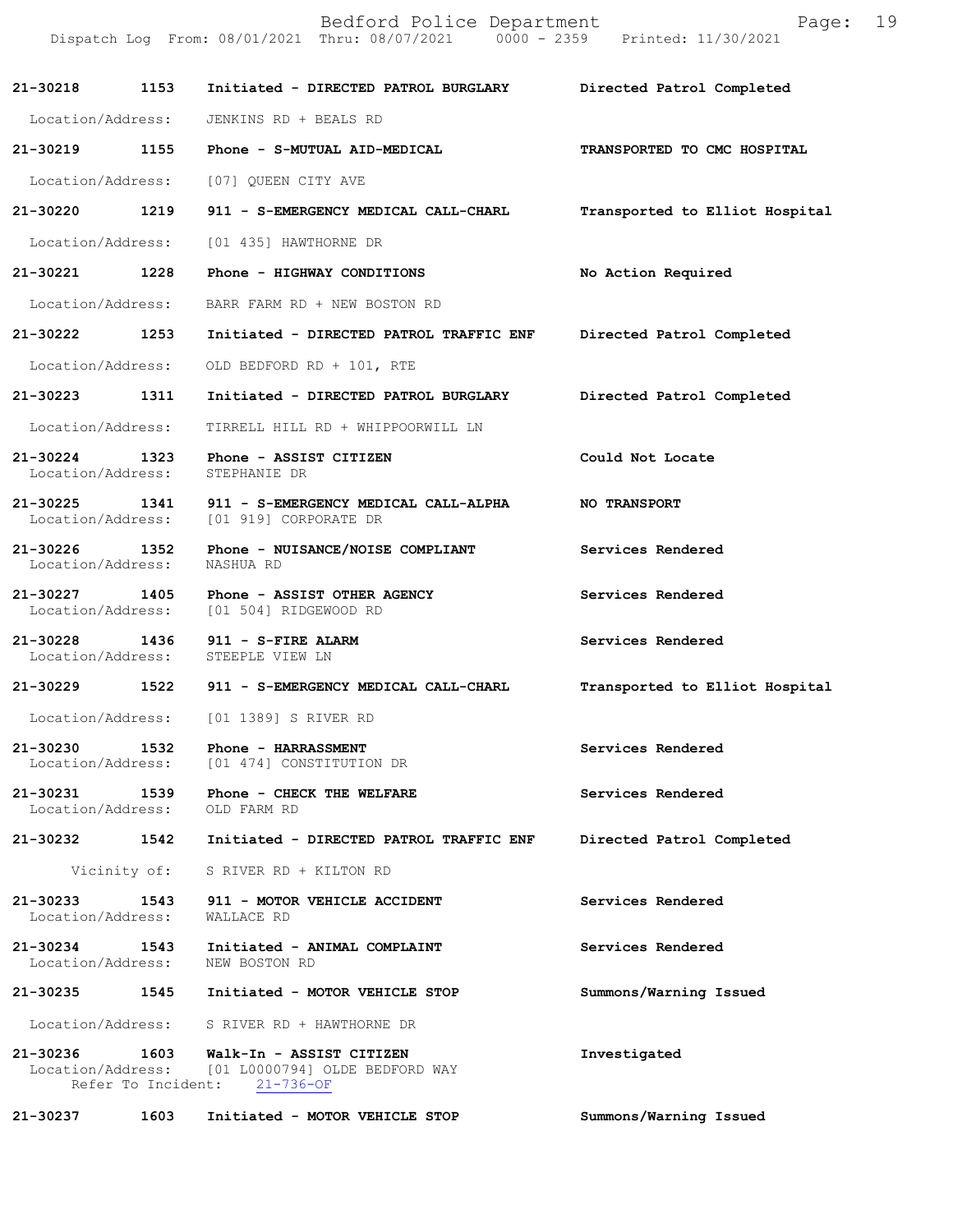|                                    |                    | Bedford Police Department<br>Dispatch Log From: 08/01/2021 Thru: 08/07/2021 0000 - 2359 Printed: 11/30/2021 | 20<br>Page:                    |
|------------------------------------|--------------------|-------------------------------------------------------------------------------------------------------------|--------------------------------|
| Location/Address:                  |                    | [01 L380] S RIVER RD                                                                                        |                                |
| 21-30238                           | 1605               | Initiated - MOTOR VEHICLE STOP                                                                              | Summons/Warning Issued         |
| Location/Address:                  |                    | CEDARWOOD DR                                                                                                |                                |
| 21-30239<br>Location/Address:      | 1616               | Phone - ANIMAL COMPLAINT<br>S RIVER RD                                                                      | Services Rendered              |
| 21-30240 1622<br>Location/Address: |                    | Initiated - SUSP ACTIVITIES<br>[01 L560] S RIVER RD                                                         | Services Rendered              |
| 21-30241                           | 1644               | Initiated - MOTOR VEHICLE STOP                                                                              | Summons/Warning Issued         |
| Location/Address:                  |                    | 101, RTE + CONSTITUTION DR                                                                                  |                                |
| 21-30242 1651                      | Refer To Incident: | 911 - CHECK THE WELFARE<br>Location/Address: [01 976] CARRIAGE LN<br>$21 - 737 - OF$                        | Services Rendered              |
| 21-30243 1655                      |                    | Initiated - DIRECTED PATROL TRAFFIC ENF                                                                     | Directed Patrol Completed      |
|                                    | Vicinity of:       | S RIVER RD + MEETINGHOUSE RD                                                                                |                                |
| 21-30244                           | 1702               | Phone - ALARM, BURGLAR                                                                                      | Alarm- correct code/reset      |
| Location/Address:                  |                    | [01 L1216] CAMPBELL RD                                                                                      |                                |
| 21-30245                           | 1714               | Initiated - MOTOR VEHICLE STOP                                                                              | Summons/Warning Issued         |
| Location/Address:                  |                    | S RIVER RD + RIDGEWOOD RD                                                                                   |                                |
| 21-30246 1726                      |                    | Radio - S-EMERGENCY MEDICAL CALL                                                                            | Transported to Elliot Hospital |
| Location/Address:                  |                    | [01 976] CARRIAGE LN                                                                                        |                                |
| $21 - 30247$                       | 1731               | Initiated - MOTOR VEHICLE STOP                                                                              | Summons/Warning Issued         |
| Location/Address:                  |                    | MEETINGHOUSE RD + MEETINGHOUSE TER                                                                          |                                |
| 21-30248                           | 1735               | Initiated - DIRECTED PATROL TRAFFIC ENF                                                                     | Directed Patrol Completed      |
|                                    | Vicinity of:       | S RIVER RD + BACK RIVER RD                                                                                  |                                |
| $21 - 30249$                       | 1735               | Phone - DISABLED MOTOR VEHICLE                                                                              | No Action Required             |
| Location/Address:                  |                    | DONALD ST                                                                                                   |                                |
| 21-30250                           | 1743               | Initiated - MOTOR VEHICLE STOP                                                                              | Summons/Warning Issued         |
| Location/Address:                  |                    | [01 L2122] S RIVER RD                                                                                       |                                |
| 21-30251                           | 1745               | Initiated - MOTOR VEHICLE STOP                                                                              | Summons/Warning Issued         |
| Location/Address:                  |                    | COMMERCE DR + S RIVER RD                                                                                    |                                |
| 21-30252                           | 1745               | 911 - S-EMERGENCY MEDICAL CALL-DELTA                                                                        | Transported to Elliot Hospital |
| Location/Address:                  |                    | [01 L819] 101, RTE                                                                                          |                                |
| 21-30253                           | 1835               | 911 - S-EMERGENCY MEDICAL CALL-ALPHA                                                                        | Transported to Hospital-Other  |
| Location/Address:                  |                    | [01 919] CORPORATE DR                                                                                       |                                |
| 21-30254                           | 2027               | Phone - S-MUTUAL AID-MEDICAL                                                                                | Transported to Hospital-Other  |
| Location/Address:                  |                    | [04] DANIEL WEBSTER HWY                                                                                     |                                |
| 21-30255                           | 2036               | Initiated - DIRECTED PATROL BURGLARY                                                                        | Directed Patrol Completed      |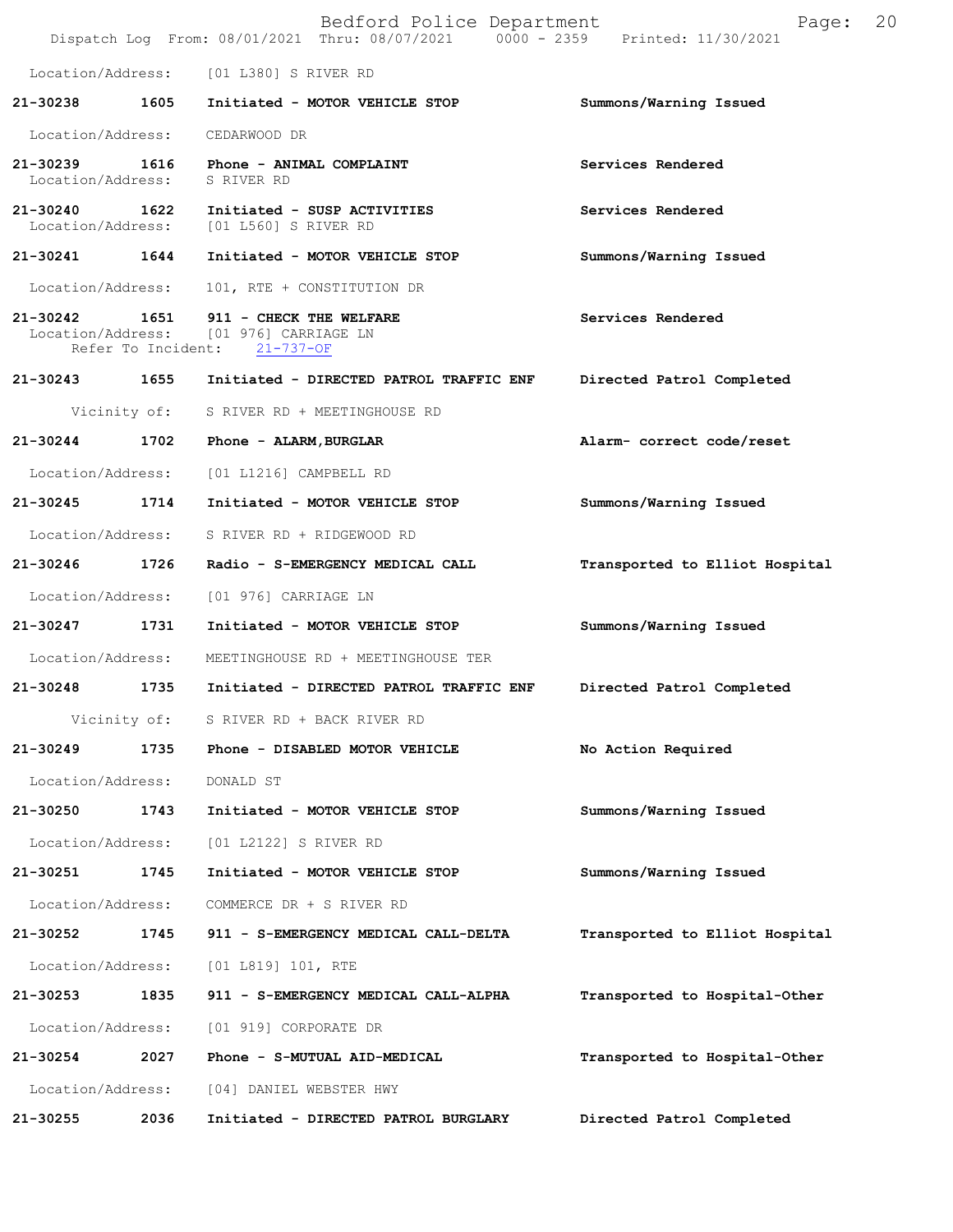|                               |              | Bedford Police Department<br>Dispatch Log From: 08/01/2021 Thru: 08/07/2021 0000 - 2359 Printed: 11/30/2021 | Page:                       | 21 |
|-------------------------------|--------------|-------------------------------------------------------------------------------------------------------------|-----------------------------|----|
|                               |              | Vicinity of: S RIVER RD + KILTON RD                                                                         |                             |    |
| 21-30256                      |              | 2050 911 - S-EMERGENCY MEDICAL CALL-ALPHA                                                                   | TRANSPORTED TO CMC HOSPITAL |    |
| Location/Address:             |              | TEABERRY LN                                                                                                 |                             |    |
| 21-30257                      | 2050         | Initiated - DIRECTED PATROL-CAR BREAK-INS                                                                   | Directed Patrol Completed   |    |
| Location/Address:             |              | [01 324] HAWTHORNE DR                                                                                       |                             |    |
| 21-30258 2104                 |              | Initiated - DIRECTED PATROL MOUNTAIN BIKE                                                                   | Directed Patrol Completed   |    |
|                               | Vicinity of: | S RIVER RD + HAWTHORNE DR                                                                                   |                             |    |
| 21-30259                      | 2136         | Initiated - DIRECTED PATROL BURGLARY                                                                        | Directed Patrol Completed   |    |
| Location/Address:             |              | LIBERTY HILL RD                                                                                             |                             |    |
| 21-30260                      | 2137         | Initiated - DIRECTED PATROL-CAR BREAK-INS Directed Patrol Completed                                         |                             |    |
| Location/Address:             |              | N AMHERST RD + WALLACE RD                                                                                   |                             |    |
| 21-30261 2142                 |              | Initiated - DIRECTED PATROL-CAR BREAK-INS                                                                   | Directed Patrol Completed   |    |
| Location/Address:             |              | [01 L2271] S RIVER RD                                                                                       |                             |    |
| 21-30262<br>Location/Address: | 2153         | Initiated - SUSP ACTIVITIES<br>MOORES CROSSING RD                                                           | Services Rendered           |    |
| 21-30263                      | 2202         | Initiated - DIRECTED PATROL BURGLARY                                                                        | Summons/Warning Issued      |    |
| Location/Address:             |              | $[01 L0000553] 101$ , RTE                                                                                   |                             |    |
| 21-30264<br>Location/Address: | 2208         | Phone - SUSP ACTIVITIES-IN PROGRESS<br>[01 L848] TECHNOLOGY DR                                              | Services Rendered           |    |
| 21-30265<br>Location/Address: | 2319         | Phone - ALARM, BURGLAR<br>[01 2309] NEWFANE RD                                                              | Alarm - False               |    |
| 21-30266 2333                 |              | Initiated - DIRECTED PATROL DWI                                                                             | Directed Patrol Completed   |    |
| Location/Address:             |              | S RIVER RD + MEETINGHOUSE RD                                                                                |                             |    |
| 21-30267                      | 2336         | Initiated - DIRECTED PATROL DWI                                                                             | Directed Patrol Completed   |    |
| Location/Address:             |              | 101, RTE + CHESTNUT DR                                                                                      |                             |    |
| 21-30268                      | 2341         | Initiated - DIRECTED PATROL DWI                                                                             | Directed Patrol Completed   |    |
| Location/Address:             |              | S RIVER RD + COLBY CT                                                                                       |                             |    |
| 21-30269                      | 2357         | Initiated - DIRECTED PATROL DWI                                                                             | Directed Patrol Completed   |    |
|                               |              | Vicinity of: NEW BOSTON RD + PASTURE LN                                                                     |                             |    |
|                               |              | For Date: $08/04/2021$ - Wednesday                                                                          |                             |    |

**21-30270 0002 Initiated - DIRECTED PATROL DWI Directed Patrol Completed**  Location/Address: 101, RTE + JENKINS RD **21-30271 0011 Initiated - DIRECTED PATROL DWI Directed Patrol Completed**  Location/Address: S RIVER RD + MEETINGHOUSE RD **21-30272 0012 Initiated - DIRECTED PATROL DWI Directed Patrol Completed**  Location/Address: S RIVER RD + BACK RIVER RD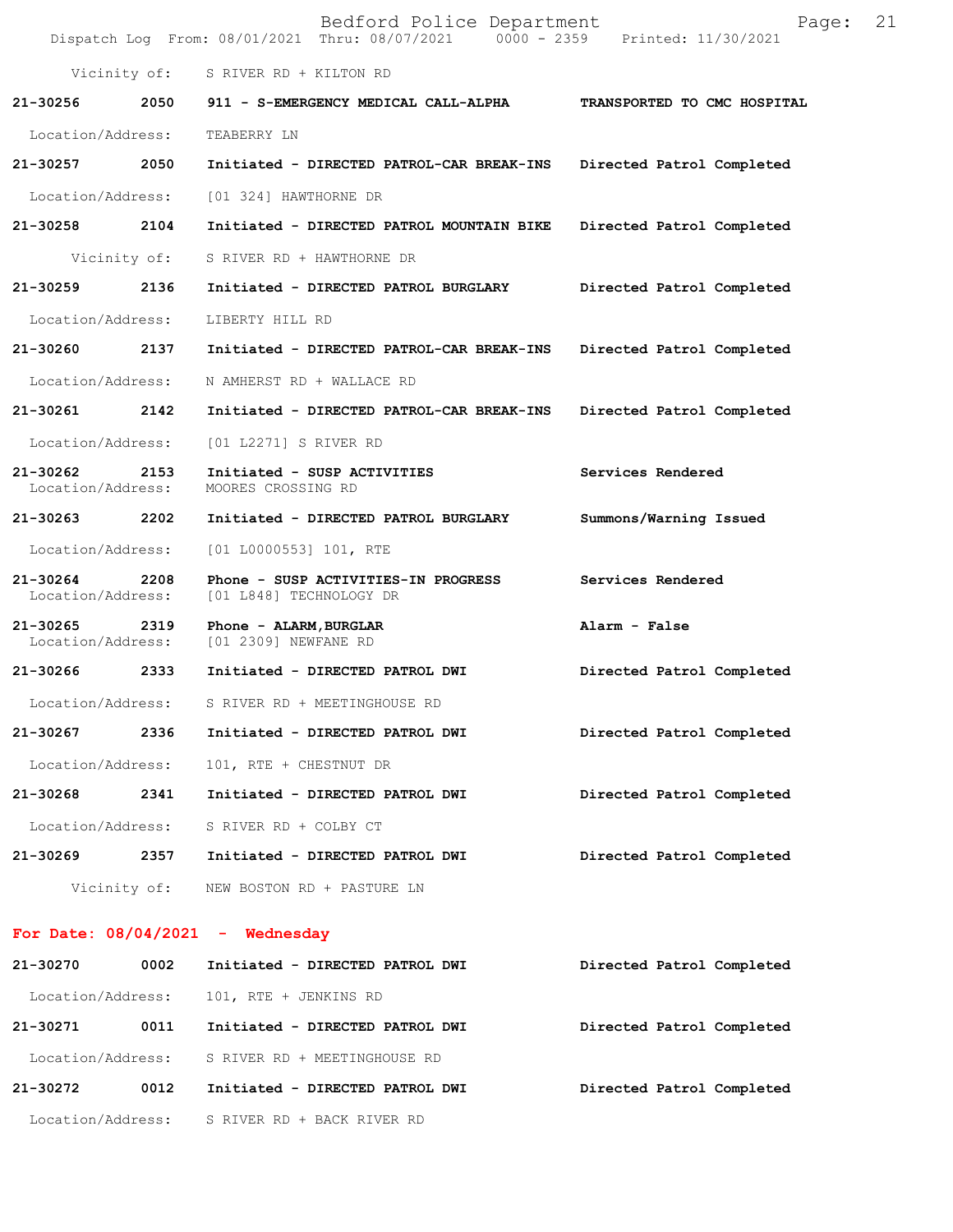|                               |              | Bedford Police Department<br>Dispatch Log From: 08/01/2021 Thru: 08/07/2021 0000 - 2359 Printed: 11/30/2021 | 22<br>Page:               |
|-------------------------------|--------------|-------------------------------------------------------------------------------------------------------------|---------------------------|
| 21-30273                      | 0018         | Initiated - DIRECTED PATROL DWI                                                                             | Directed Patrol Completed |
|                               | Vicinity of: | 101, RTE + MEETINGHOUSE RD                                                                                  |                           |
| 21-30274                      | 0027         | Initiated - MOTOR VEHICLE STOP                                                                              | Summons/Warning Issued    |
| Location/Address:             |              | 101, RTE + MEETINGHOUSE RD                                                                                  |                           |
| 21-30275<br>Location/Address: | 0031         | Initiated - SUSP ACTIVITIES<br>[01 631] NASHUA RD                                                           | Services Rendered         |
| 21-30276 0041                 |              | Initiated - DIRECTED PATROL DWI                                                                             | Directed Patrol Completed |
| Location/Address:             |              | 101, RTE + BEAVER LN                                                                                        |                           |
| 21-30277 0048                 |              | Initiated - MOTOR VEHICLE STOP                                                                              | Summons/Warning Issued    |
| Location/Address:             |              | MEETINGHOUSE RD + MEETINGHOUSE TER                                                                          |                           |
| 21-30278                      | 0059         | Initiated - DIRECTED PATROL DWI                                                                             | Directed Patrol Completed |
| Location/Address:             |              | S RIVER RD + TECHNOLOGY DR                                                                                  |                           |
| 21-30279                      | 0102         | Initiated - MOTOR VEHICLE STOP                                                                              | Summons/Warning Issued    |
| Location/Address:             |              | NASHUA RD + 101, RTE                                                                                        |                           |
| 21-30280 0103                 |              | Initiated - DIRECTED PATROL DWI                                                                             | Directed Patrol Completed |
|                               | Vicinity of: | 114 RTE + OLD BEDFORD ROAD OVERPASS                                                                         |                           |
| 21-30281<br>Location/Address: | 0126         | Initiated - SUSP ACTIVITIES<br>S RIVER RD + BACK RIVER RD                                                   | Services Rendered         |
| 21-30282                      | 0140         | Initiated - DIRECTED PATROL DWI                                                                             | Directed Patrol Completed |
|                               | Vicinity of: | 101, RTE + 114 RTE                                                                                          |                           |
| 21-30283<br>Location/Address: | 0144         | Phone - ALARM, BURGLAR<br>[01 1186] LIBERTY HILL RD                                                         | Alarm - False             |
| 21-30284                      | 0145         | Initiated - MOTOR VEHICLE STOP                                                                              | Summons/Warning Issued    |
| Location/Address:             |              | 101, RTE + 114 RTE                                                                                          |                           |
| 21-30285                      | 0147         | Initiated - DIRECTED PATROL DWI                                                                             | Directed Patrol Completed |
| Location/Address:             |              | BACK RIVER RD + MEADOWCREST DR                                                                              |                           |
| 21-30286                      | 0200         | Initiated - BUILDING CHECK                                                                                  | Building Checked/Secured  |
| Location/Address:             |              | [01 694] S RIVER RD                                                                                         |                           |
| 21-30287<br>Location/Address: | 0203         | Initiated - SUSP ACTIVITIES<br>[01 694] S RIVER RD                                                          | Investigated              |
| 21-30288                      | 0219         | Initiated - BUILDING CHECK                                                                                  | Building Checked/Secured  |
| Location/Address:             |              | [01 284] N AMHERST RD                                                                                       |                           |
| 21-30289                      | 0234         | Initiated - BUILDING CHECK                                                                                  | Building Checked/Secured  |
| Location/Address:             |              | [01 463] NASHUA RD                                                                                          |                           |
| 21-30290                      | 0238         | Initiated - BUILDING CHECK                                                                                  | Building Checked/Secured  |
| Location/Address:             |              | [01 515] S RIVER RD                                                                                         |                           |
| 21-30291<br>Location/Address: | 0242         | Phone - SERVE WARRANT<br>[01 L2340] EAST POINT DR                                                           | Arrest(s) Made            |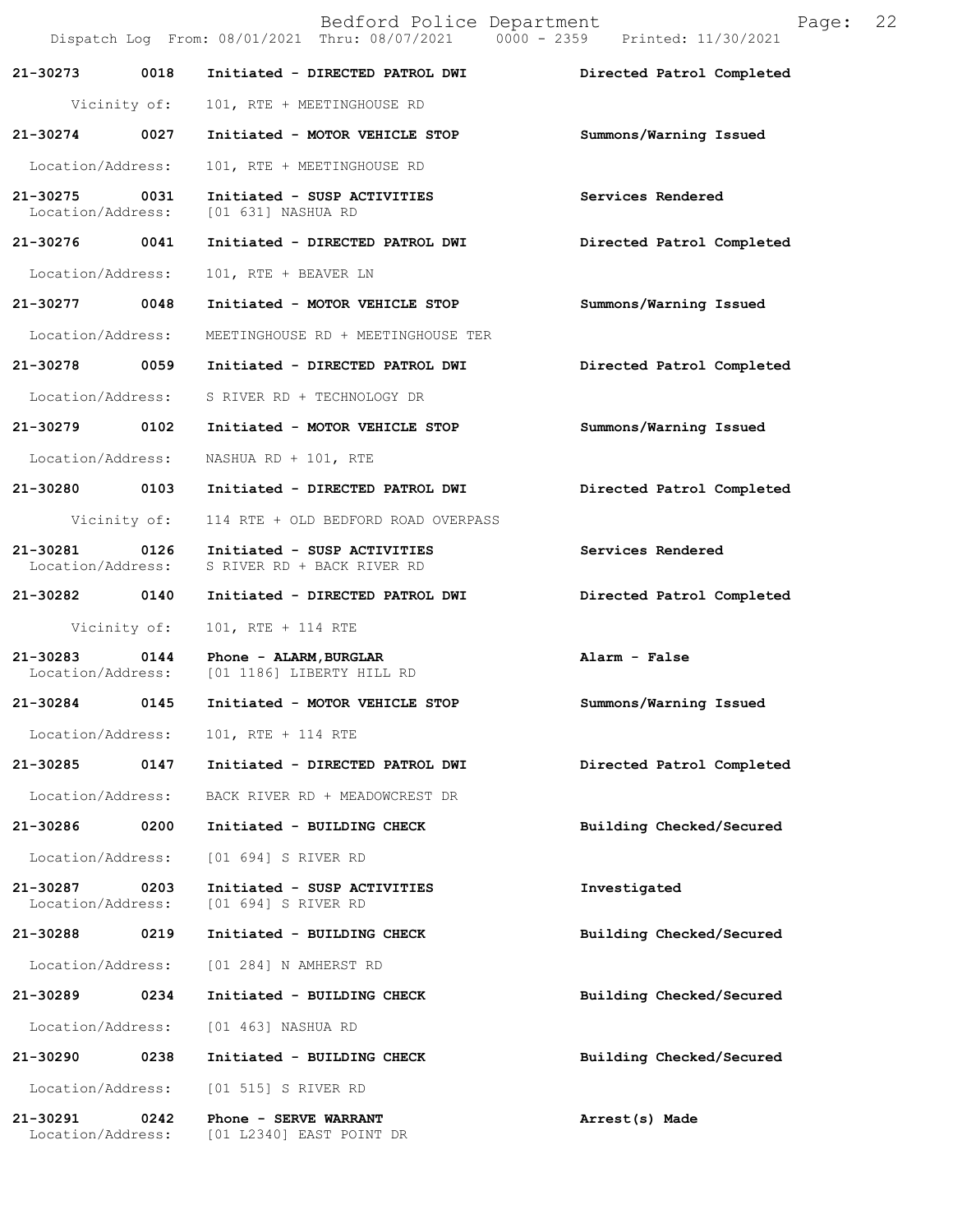| Dispatch Log From: 08/01/2021 Thru: 08/07/2021 0000 - 2359 |                                                                                                                                                                                                                                 |                           |  |
|------------------------------------------------------------|---------------------------------------------------------------------------------------------------------------------------------------------------------------------------------------------------------------------------------|---------------------------|--|
| Refer To Arrest:<br>Address:<br>Age:<br>Charges:           | $21 - 419 - AR$<br>Arrest: RIENDEAU, JOHANNE M<br>HUDSON, NH<br>45<br>Cntrl Drug: Sched $1 - 4$ ; Possession<br>Cntrl Drug: Sched 1 - 4; Possession<br>Theft by Unauthd Taking \$0-\$1000<br>Theft by Unauthd Taking \$0-\$1000 |                           |  |
| 21-30292<br>0244                                           | Initiated - DIRECTED PATROL-CAR BREAK-INS                                                                                                                                                                                       | Directed Patrol Completed |  |
| Vicinity of:                                               | POWDER HILL RD + CHESTERFIELD PL                                                                                                                                                                                                |                           |  |
| 21-30293<br>0324<br>Location/Address:                      | 911 - S-EMERGENCY MEDICAL CALL<br>[01 L2340] EAST POINT DR                                                                                                                                                                      | <b>NO TRANSPORT</b>       |  |
| 0416<br>21-30294                                           | Initiated - DIRECTED PATROL-CAR BREAK-INS                                                                                                                                                                                       | Directed Patrol Completed |  |
| Location/Address:                                          | JENKINS RD + BEALS RD                                                                                                                                                                                                           |                           |  |
| 21-30295<br>0417                                           | Initiated - DIRECTED PATROL BURGLARY                                                                                                                                                                                            | Directed Patrol Completed |  |
| Location/Address:                                          | TECHNOLOGY DR + CHATHAM DR                                                                                                                                                                                                      |                           |  |
| 21-30296<br>0516<br>Location/Address:                      | Phone - S-FIRE ALARM<br>[01 910] S RIVER RD                                                                                                                                                                                     | Alarm - False             |  |
| 21-30297<br>0516                                           | Initiated - DIRECTED PATROL TRAFFIC ENF                                                                                                                                                                                         | Directed Patrol Completed |  |
| Location/Address:                                          | S RIVER RD + SUNSET LN                                                                                                                                                                                                          |                           |  |
| 21-30298<br>0543                                           | Initiated - DIRECTED PATROL TRAFFIC ENF                                                                                                                                                                                         | Directed Patrol Completed |  |
| Location/Address:                                          | 101, RTE + GREY ROCK RD                                                                                                                                                                                                         |                           |  |
| 21-30299<br>0549                                           | Initiated - DIRECTED PATROL TRAFFIC ENF                                                                                                                                                                                         | Directed Patrol Completed |  |
| Location/Address:                                          | BOYNTON ST + DAVIES ST                                                                                                                                                                                                          |                           |  |
| 21-30300<br>0550                                           | Initiated - MOTOR VEHICLE STOP                                                                                                                                                                                                  | Summons/Warning Issued    |  |
| Location/Address:                                          | S RIVER RD                                                                                                                                                                                                                      |                           |  |
| 21-30301<br>0611                                           | Initiated - MOTOR VEHICLE STOP                                                                                                                                                                                                  | Summons/Warning Issued    |  |
| Location/Address:                                          | S RIVER RD + UPJOHN ST                                                                                                                                                                                                          |                           |  |
| 21-30302<br>0733                                           | Initiated - DIRECTED PATROL TRAFFIC ENF                                                                                                                                                                                         | Directed Patrol Completed |  |
| Location/Address:                                          | 101, RTE + MEETINGHOUSE RD                                                                                                                                                                                                      |                           |  |
| 21-30303<br>0741                                           | Initiated - MOTOR VEHICLE STOP                                                                                                                                                                                                  | Summons/Warning Issued    |  |
| Location/Address:                                          | ATWOOD LN + RIDGEWOOD RD                                                                                                                                                                                                        |                           |  |
| 21-30304<br>0744                                           | Initiated - DIRECTED PATROL TRAFFIC ENF                                                                                                                                                                                         | Directed Patrol Completed |  |
| Location/Address:                                          | S RIVER RD + MEETINGHOUSE RD                                                                                                                                                                                                    |                           |  |
| 21-30305<br>0758                                           | Initiated - MOTOR VEHICLE STOP                                                                                                                                                                                                  | Summons/Warning Issued    |  |
| Location/Address:                                          | 101, RTE + COLONIAL DR                                                                                                                                                                                                          |                           |  |
| 21-30306<br>0817<br>Location/Address:                      | Phone - ASSIST OTHER AGENCY<br>101, RTE                                                                                                                                                                                         | Could Not Locate          |  |
| 21-30307<br>0913                                           | Initiated - DIRECTED PATROL TRAFFIC ENF                                                                                                                                                                                         | Directed Patrol Completed |  |
| Location/Address:                                          | 101, RTE + 114 RTE                                                                                                                                                                                                              |                           |  |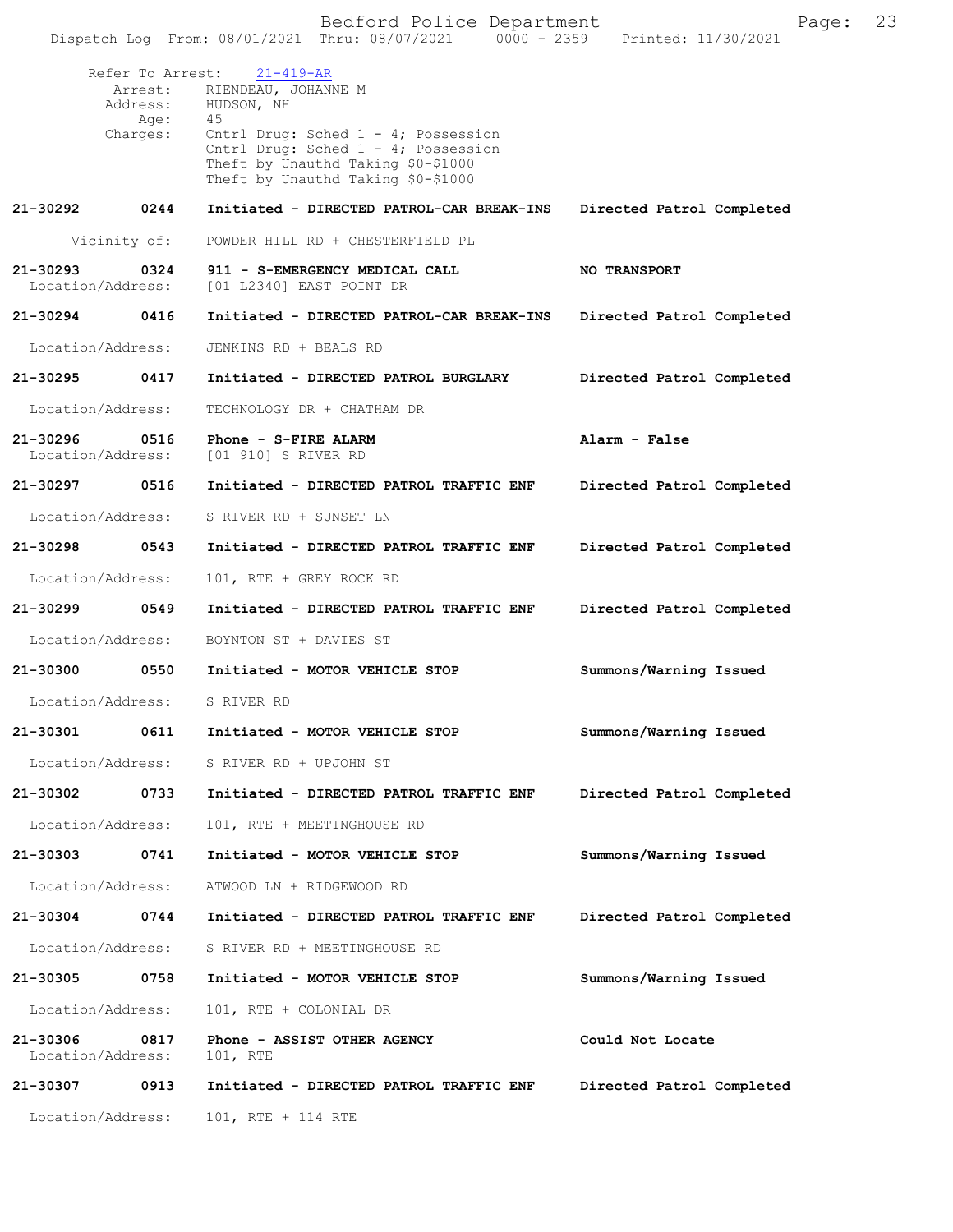|                                    |                            | Bedford Police Department<br>Dispatch Log From: 08/01/2021 Thru: 08/07/2021 0000 - 2359 Printed: 11/30/2021 | Page:                     | 24 |
|------------------------------------|----------------------------|-------------------------------------------------------------------------------------------------------------|---------------------------|----|
| 21-30308                           | 0931                       | Initiated - RADAR TRAILER<br>Vicinity of: [01 192] NEW BOSTON RD                                            | Services Rendered         |    |
| 21-30309<br>Location/Address:      | 1003                       | Initiated - RADAR TRAILER<br>JENKINS RD                                                                     | Services Rendered         |    |
| 21-30310 1015                      |                            | Phone - CHECK THE WELFARE                                                                                   | No Action Required        |    |
| Location/Address:                  |                            | [01 1767] RUNDLETT HILL RD                                                                                  |                           |    |
| 21-30311                           | 1028                       | Initiated - DIRECTED PATROL TRAFFIC ENF                                                                     | Directed Patrol Completed |    |
| Location/Address:                  |                            | DONALD ST + LAWES AVE                                                                                       |                           |    |
| 21-30312                           | 1034                       | Initiated - DIRECTED PATROL ANIMAL CONTROL Directed Patrol Completed                                        |                           |    |
| Location/Address:                  |                            | [01 L562] WALLACE RD                                                                                        |                           |    |
| 21-30313 1039                      |                            | Initiated - MOTOR VEHICLE STOP                                                                              | Summons/Warning Issued    |    |
| Location/Address:                  |                            | 101, RTE + BELL HILL RD                                                                                     |                           |    |
| 21-30314 1051                      |                            | Initiated - DIRECTED PATROL TRAFFIC ENF                                                                     | Directed Patrol Completed |    |
| Location/Address:                  |                            | S RIVER RD + SOMERVILLE DR                                                                                  |                           |    |
| 21-30315                           | 1105                       | Phone - ANIMAL COMPLAINT                                                                                    | No Action Required        |    |
| Location/Address:                  |                            | N AMHERST RD                                                                                                |                           |    |
| 21-30316                           | 1117                       | Initiated - DIRECTED PATROL BURGLARY                                                                        | Directed Patrol Completed |    |
| Location/Address:                  |                            | PLUMMER HILL RD                                                                                             |                           |    |
| 21-30317 1158<br>Location/Address: |                            | Phone - SUSP ACTIVITIES<br>[01 L999] EDWARD CIR                                                             | Could Not Locate          |    |
| 21-30318 1202<br>Location/Address: |                            | Walk-In - INVESTIGATION-FOLLOW UP<br>[01 474] CONSTITUTION DR                                               | Services Rendered         |    |
| 21-30319 1212                      |                            | 911 - MOTOR VEHICLE ACCIDENT<br>Location/Address: [01 174] 101, RTE                                         | Investigated              |    |
| 21-30321                           | 1215<br>Vicinity of:       | Initiated - DIRECTED PATROL BURGLARY<br>GLEN RD                                                             | Services Rendered         |    |
| 21-30320                           | 1223                       | Initiated - DIRECTED PATROL-CAR BREAK-INS                                                                   | Directed Patrol Completed |    |
| Location/Address:                  |                            | [01 L1804] S RIVER RD                                                                                       |                           |    |
| 21-30322                           | 1254                       | Phone - S-ALARM-MEDICAL AID/LIFT ASST                                                                       | Alarm- correct code/reset |    |
| Location/Address:                  |                            | COUNTY RD                                                                                                   |                           |    |
| 21-30323                           | 1257                       | Initiated - MOTOR VEHICLE STOP                                                                              | Summons/Warning Issued    |    |
| Location/Address:                  |                            | KILTON RD                                                                                                   |                           |    |
| 21-30324                           | 1303                       | Initiated - DIRECTED PATROL TRAFFIC ENF                                                                     | Directed Patrol Completed |    |
| Location/Address:                  |                            | S RIVER RD + CLUB ACRE LN                                                                                   |                           |    |
| 21-30325<br>Location/Address:      | 1304<br>Refer To Incident: | Phone - FRAUD<br>S RIVER RD<br>$21 - 738 - OF$                                                              | Investigated              |    |
| 21-30326                           | 1304                       | Initiated - MOTOR VEHICLE STOP                                                                              | Summons/Warning Issued    |    |
| Location/Address:                  |                            | 101, RTE + F.E. EVERETT SOUTH TPKE                                                                          |                           |    |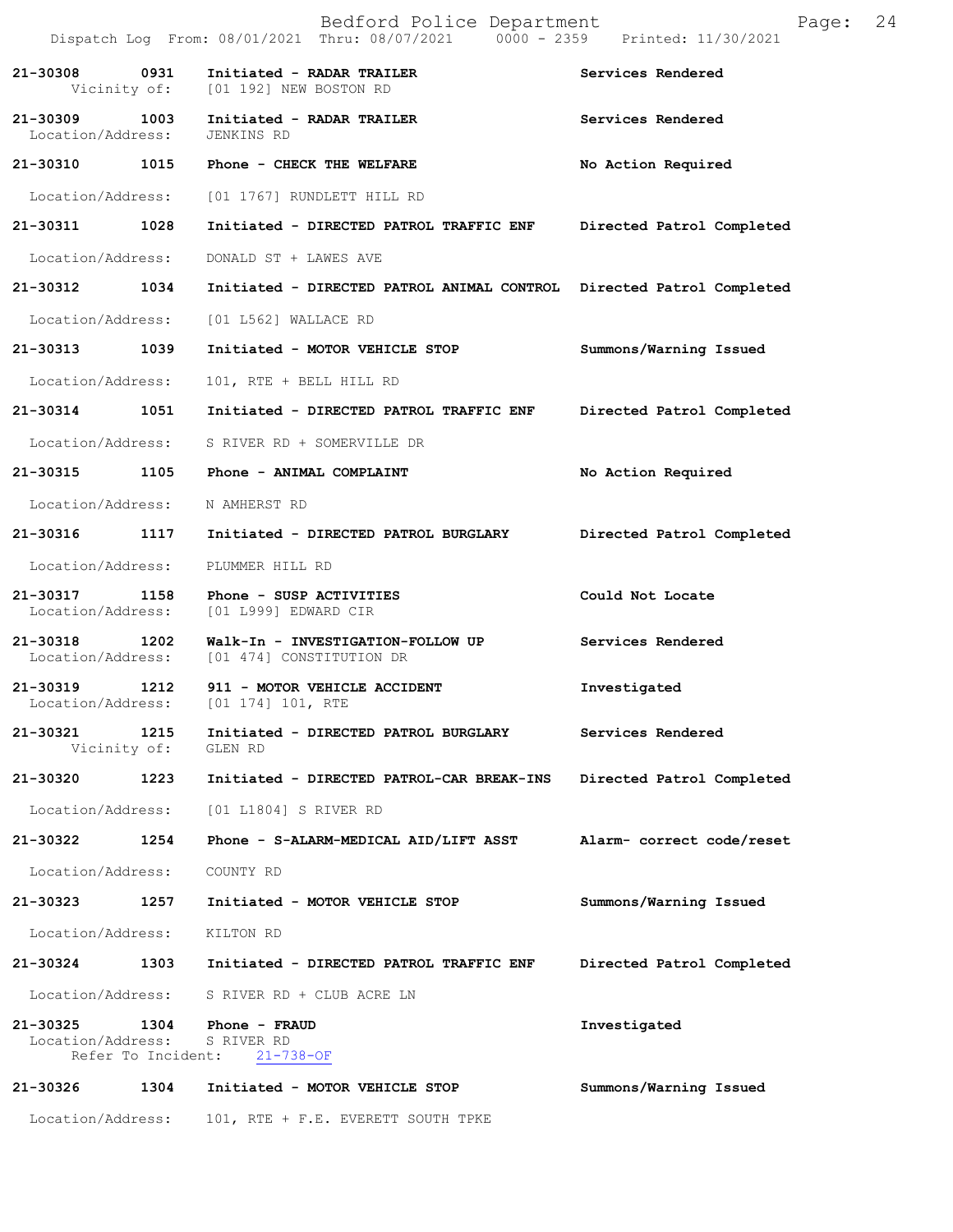|                                    |                                                                       | Bedford Police Department<br>Dispatch Log From: 08/01/2021 Thru: 08/07/2021 0000 - 2359 Printed: 11/30/2021                                                                                                                                  | 25<br>Page:                    |
|------------------------------------|-----------------------------------------------------------------------|----------------------------------------------------------------------------------------------------------------------------------------------------------------------------------------------------------------------------------------------|--------------------------------|
| 21-30327                           | 1335                                                                  | 911 - S-MOTOR VEHICLE ACCIDENT INJ                                                                                                                                                                                                           | Transported to Elliot Hospital |
| Location/Address:                  |                                                                       | 101, RTE + TWIN BROOK LN                                                                                                                                                                                                                     |                                |
| 21-30328 1357<br>Location/Address: |                                                                       | Phone - ASSIST CITIZEN<br>PULPIT RD                                                                                                                                                                                                          | Services Rendered              |
| 21-30329                           | 1446                                                                  | 911 - S-EMERGENCY MEDICAL CALL-ALPHA                                                                                                                                                                                                         | Transported to Elliot Hospital |
| Location/Address:                  |                                                                       | [01 919] CORPORATE DR                                                                                                                                                                                                                        |                                |
| 21-30330<br>Location/Address:      | 1527                                                                  | Walk-In - MOTOR VEHICLE ACCIDENT<br>WASHINGTON PL                                                                                                                                                                                            | Services Rendered              |
| 21-30331 1529                      | Address:<br>Age:<br>Charges:                                          | Walk-In - SERVE WARRANT<br>Location/Address: [01 474] CONSTITUTION DR<br>Refer To Arrest: 21-420-AR<br>Arrest: TOLIVER, ELLIOTT LLOYD<br>FRANKLIN, NH<br>- 35<br>Disorderly Conduct<br>Refer To Arrest: 21-421-AR<br>Arrest: BARRY, KALI ANN | Arrest(s) Made                 |
|                                    | Age:                                                                  | Address: MANCHESTER, NH<br>26<br>Charges: Disorderly Conduct                                                                                                                                                                                 |                                |
| 21-30332 1537                      |                                                                       | Initiated - DIRECTED PATROL TRAFFIC ENF                                                                                                                                                                                                      | Directed Patrol Completed      |
| Location/Address:                  |                                                                       | 101, RTE + NASHUA RD                                                                                                                                                                                                                         |                                |
| 21-30333 1540                      |                                                                       | Initiated - MOTOR VEHICLE STOP                                                                                                                                                                                                               | Summons/Warning Issued         |
| Location/Address:                  |                                                                       | MEETINGHOUSE RD + ORCHARD HILL CIR                                                                                                                                                                                                           |                                |
| 21-30334                           | 1544                                                                  | Initiated - MOTOR VEHICLE STOP                                                                                                                                                                                                               | Summons/Warning Issued         |
| Location/Address:                  |                                                                       | 101, RTE + SHAW DR                                                                                                                                                                                                                           |                                |
|                                    |                                                                       | 21-30335 1601 911 - ANIMAL COMPLAINT<br>Location/Address: POWERS CIR                                                                                                                                                                         | Services Rendered              |
| 21-30336<br>Location/Address:      | 1602                                                                  | Phone - DOG COMPLAINT<br>RIDGEWOOD RD                                                                                                                                                                                                        | Could Not Locate               |
| 21-30337                           | 1605                                                                  | Initiated - DIRECTED PATROL TRAFFIC ENF                                                                                                                                                                                                      | Directed Patrol Completed      |
| Location/Address:                  |                                                                       | 101, RTE + HARDY RD                                                                                                                                                                                                                          |                                |
| 21-30338                           | 1608                                                                  | Initiated - DIRECTED PATROL TRAFFIC ENF                                                                                                                                                                                                      | Directed Patrol Completed      |
| Location/Address:                  |                                                                       | S RIVER RD + COLBY CT                                                                                                                                                                                                                        |                                |
| 21-30339                           | 1610                                                                  | Initiated - MOTOR VEHICLE STOP                                                                                                                                                                                                               | Summons/Warning Issued         |
| Location/Address:                  |                                                                       | 101, RTE                                                                                                                                                                                                                                     |                                |
| 21-30340<br>Location/Address:      | 1621<br>Refer To Summons:<br>Summons:<br>Address:<br>Age:<br>Charges: | Initiated - MOTOR VEHICLE STOP<br>101, RTE<br>$21 - 422 - AR$<br>RHEAUME, RYAN M<br>CONCORD, NH<br>44<br>Drive after Rev/Sus - subsqt                                                                                                        | Arrest(s) Made                 |
| 21-30341<br>Location/Address:      | 1630                                                                  | Initiated - MOTOR VEHICLE ACCIDENT<br>101, RTE                                                                                                                                                                                               | Services Rendered              |
| 21-30342                           | 1634                                                                  | Initiated - DIRECTED PATROL TRAFFIC ENF                                                                                                                                                                                                      | Directed Patrol Completed      |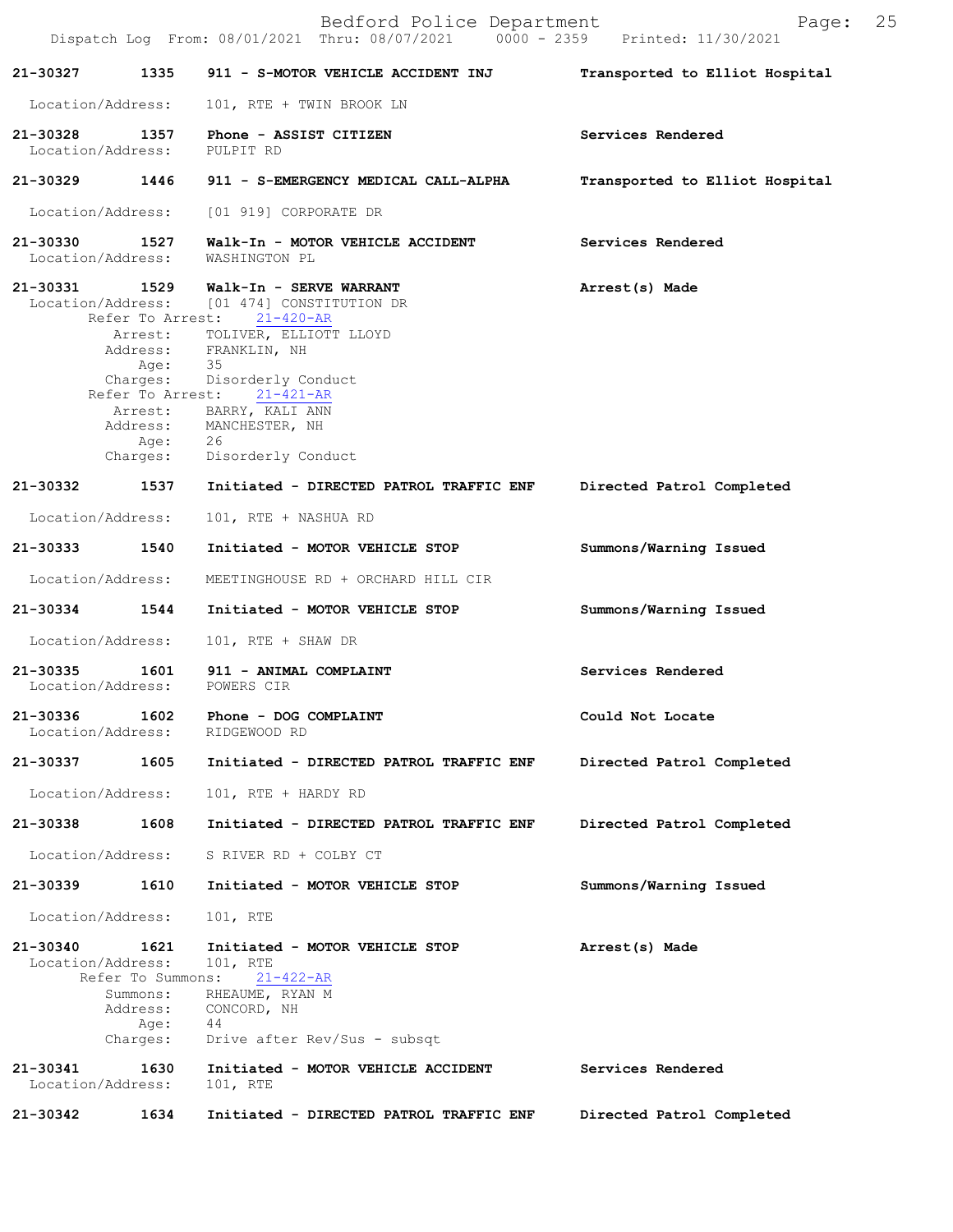| Location/Address: S RIVER RD + WATHEN RD<br>1641 Initiated - MOTOR VEHICLE STOP<br>21-30343<br>Summons/Warning Issued<br>Location/Address:<br>S RIVER RD<br>1656<br>21-30344<br>Initiated - DIRECTED PATROL TRAFFIC ENF<br>Directed Patrol Completed<br>Location/Address:<br>S RIVER RD + PARK DR<br>21-30345 1658<br>Initiated - MOTOR VEHICLE STOP<br>Summons/Warning Issued<br>Location/Address:<br>101, RTE + HARDY RD<br>1720<br>21-30346<br>Initiated - DIRECTED PATROL-CAR BREAK-INS<br>Directed Patrol Completed<br>Location/Address:<br>S RIVER RD + HAWTHORNE DR<br>21-30347<br>1724<br>Phone - DOG COMPLAINT<br>Services Rendered<br>Location/Address:<br>[01 1132] HAWTHORNE DR<br>21-30348 1725<br>Initiated - DIRECTED PATROL-CAR BREAK-INS<br>Directed Patrol Completed<br>Location/Address:<br>WALLACE RD + N AMHERST RD<br>21-30349 1735<br>Initiated - MOTOR VEHICLE STOP<br>Summons/Warning Issued<br>Location/Address:<br>COLBY CT<br>21-30350<br>1740<br>Phone - S-MUTUAL AID-MEDICAL<br>TRANSPORTED TO CMC HOSPITAL<br>Location/Address:<br>[07] MAIN ST<br>21-30351 1754<br>Initiated - MOTOR VEHICLE STOP<br>Summons/Warning Issued<br>Location/Address:<br>MAIN ST<br>21-30352 1757<br>Initiated - DIRECTED PATROL-CAR BREAK-INS<br>Directed Patrol Completed<br>Location/Address:<br>[01 L1804] S RIVER RD<br>1833<br>21-30353<br>Initiated - DIRECTED PATROL-CAR BREAK-INS<br>Directed Patrol Completed<br>Location/Address: [01 L2252] JENKINS RD<br>21-30354 1834 Initiated - DIRECTED PATROL TRAFFIC ENF<br>Directed Patrol Completed<br>Location/Address:<br>NEW BOSTON RD + PULPIT RD<br>1836<br>21-30355<br>Initiated - MOTOR VEHICLE STOP<br>Summons/Warning Issued<br>Location/Address: S RIVER RD + UPJOHN ST<br>21-30356 1855<br>Initiated - DIRECTED PATROL ACCIDENTS<br>Directed Patrol Completed<br>Location/Address:<br>NEW BOSTON RD + WALLACE RD<br>21-30357 1928 911 - MOTOR VEHICLE COMP-IN PROGRESS<br>Could Not Locate<br>Location/Address:<br>NEW BOSTON RD<br>21-30358 1939 911 - S-EMERGENCY MEDICAL CALL-BRAVO<br><b>NO TRANSPORT</b><br>Location/Address: MILL STONE TER<br>21-30359 1945<br>Services Rendered<br>Initiated - SUSP ACTIVITIES<br>Location/Address: [01 629] NEW BOSTON RD<br>21-30360<br>1959     Phone - DISABLED MOTOR VEHICLE<br>Could Not Locate<br>Location/Address: S RIVER RD<br>21-30361<br>2002<br>Directed Patrol Completed<br>Initiated - DIRECTED PATROL TRAFFIC ENF |  | Bedford Police Department<br>Dispatch Log From: 08/01/2021 Thru: 08/07/2021 0000 - 2359 Printed: 11/30/2021 | Page: | 26 |
|------------------------------------------------------------------------------------------------------------------------------------------------------------------------------------------------------------------------------------------------------------------------------------------------------------------------------------------------------------------------------------------------------------------------------------------------------------------------------------------------------------------------------------------------------------------------------------------------------------------------------------------------------------------------------------------------------------------------------------------------------------------------------------------------------------------------------------------------------------------------------------------------------------------------------------------------------------------------------------------------------------------------------------------------------------------------------------------------------------------------------------------------------------------------------------------------------------------------------------------------------------------------------------------------------------------------------------------------------------------------------------------------------------------------------------------------------------------------------------------------------------------------------------------------------------------------------------------------------------------------------------------------------------------------------------------------------------------------------------------------------------------------------------------------------------------------------------------------------------------------------------------------------------------------------------------------------------------------------------------------------------------------------------------------------------------------------------------------------------------------------------------------------------------------------------------------------------------------------------------------------------------------------------------------------------------------------------------------------------------------------------------------------------------------------------------------------|--|-------------------------------------------------------------------------------------------------------------|-------|----|
|                                                                                                                                                                                                                                                                                                                                                                                                                                                                                                                                                                                                                                                                                                                                                                                                                                                                                                                                                                                                                                                                                                                                                                                                                                                                                                                                                                                                                                                                                                                                                                                                                                                                                                                                                                                                                                                                                                                                                                                                                                                                                                                                                                                                                                                                                                                                                                                                                                                      |  |                                                                                                             |       |    |
|                                                                                                                                                                                                                                                                                                                                                                                                                                                                                                                                                                                                                                                                                                                                                                                                                                                                                                                                                                                                                                                                                                                                                                                                                                                                                                                                                                                                                                                                                                                                                                                                                                                                                                                                                                                                                                                                                                                                                                                                                                                                                                                                                                                                                                                                                                                                                                                                                                                      |  |                                                                                                             |       |    |
|                                                                                                                                                                                                                                                                                                                                                                                                                                                                                                                                                                                                                                                                                                                                                                                                                                                                                                                                                                                                                                                                                                                                                                                                                                                                                                                                                                                                                                                                                                                                                                                                                                                                                                                                                                                                                                                                                                                                                                                                                                                                                                                                                                                                                                                                                                                                                                                                                                                      |  |                                                                                                             |       |    |
|                                                                                                                                                                                                                                                                                                                                                                                                                                                                                                                                                                                                                                                                                                                                                                                                                                                                                                                                                                                                                                                                                                                                                                                                                                                                                                                                                                                                                                                                                                                                                                                                                                                                                                                                                                                                                                                                                                                                                                                                                                                                                                                                                                                                                                                                                                                                                                                                                                                      |  |                                                                                                             |       |    |
|                                                                                                                                                                                                                                                                                                                                                                                                                                                                                                                                                                                                                                                                                                                                                                                                                                                                                                                                                                                                                                                                                                                                                                                                                                                                                                                                                                                                                                                                                                                                                                                                                                                                                                                                                                                                                                                                                                                                                                                                                                                                                                                                                                                                                                                                                                                                                                                                                                                      |  |                                                                                                             |       |    |
|                                                                                                                                                                                                                                                                                                                                                                                                                                                                                                                                                                                                                                                                                                                                                                                                                                                                                                                                                                                                                                                                                                                                                                                                                                                                                                                                                                                                                                                                                                                                                                                                                                                                                                                                                                                                                                                                                                                                                                                                                                                                                                                                                                                                                                                                                                                                                                                                                                                      |  |                                                                                                             |       |    |
|                                                                                                                                                                                                                                                                                                                                                                                                                                                                                                                                                                                                                                                                                                                                                                                                                                                                                                                                                                                                                                                                                                                                                                                                                                                                                                                                                                                                                                                                                                                                                                                                                                                                                                                                                                                                                                                                                                                                                                                                                                                                                                                                                                                                                                                                                                                                                                                                                                                      |  |                                                                                                             |       |    |
|                                                                                                                                                                                                                                                                                                                                                                                                                                                                                                                                                                                                                                                                                                                                                                                                                                                                                                                                                                                                                                                                                                                                                                                                                                                                                                                                                                                                                                                                                                                                                                                                                                                                                                                                                                                                                                                                                                                                                                                                                                                                                                                                                                                                                                                                                                                                                                                                                                                      |  |                                                                                                             |       |    |
|                                                                                                                                                                                                                                                                                                                                                                                                                                                                                                                                                                                                                                                                                                                                                                                                                                                                                                                                                                                                                                                                                                                                                                                                                                                                                                                                                                                                                                                                                                                                                                                                                                                                                                                                                                                                                                                                                                                                                                                                                                                                                                                                                                                                                                                                                                                                                                                                                                                      |  |                                                                                                             |       |    |
|                                                                                                                                                                                                                                                                                                                                                                                                                                                                                                                                                                                                                                                                                                                                                                                                                                                                                                                                                                                                                                                                                                                                                                                                                                                                                                                                                                                                                                                                                                                                                                                                                                                                                                                                                                                                                                                                                                                                                                                                                                                                                                                                                                                                                                                                                                                                                                                                                                                      |  |                                                                                                             |       |    |
|                                                                                                                                                                                                                                                                                                                                                                                                                                                                                                                                                                                                                                                                                                                                                                                                                                                                                                                                                                                                                                                                                                                                                                                                                                                                                                                                                                                                                                                                                                                                                                                                                                                                                                                                                                                                                                                                                                                                                                                                                                                                                                                                                                                                                                                                                                                                                                                                                                                      |  |                                                                                                             |       |    |
|                                                                                                                                                                                                                                                                                                                                                                                                                                                                                                                                                                                                                                                                                                                                                                                                                                                                                                                                                                                                                                                                                                                                                                                                                                                                                                                                                                                                                                                                                                                                                                                                                                                                                                                                                                                                                                                                                                                                                                                                                                                                                                                                                                                                                                                                                                                                                                                                                                                      |  |                                                                                                             |       |    |
|                                                                                                                                                                                                                                                                                                                                                                                                                                                                                                                                                                                                                                                                                                                                                                                                                                                                                                                                                                                                                                                                                                                                                                                                                                                                                                                                                                                                                                                                                                                                                                                                                                                                                                                                                                                                                                                                                                                                                                                                                                                                                                                                                                                                                                                                                                                                                                                                                                                      |  |                                                                                                             |       |    |
|                                                                                                                                                                                                                                                                                                                                                                                                                                                                                                                                                                                                                                                                                                                                                                                                                                                                                                                                                                                                                                                                                                                                                                                                                                                                                                                                                                                                                                                                                                                                                                                                                                                                                                                                                                                                                                                                                                                                                                                                                                                                                                                                                                                                                                                                                                                                                                                                                                                      |  |                                                                                                             |       |    |
|                                                                                                                                                                                                                                                                                                                                                                                                                                                                                                                                                                                                                                                                                                                                                                                                                                                                                                                                                                                                                                                                                                                                                                                                                                                                                                                                                                                                                                                                                                                                                                                                                                                                                                                                                                                                                                                                                                                                                                                                                                                                                                                                                                                                                                                                                                                                                                                                                                                      |  |                                                                                                             |       |    |
|                                                                                                                                                                                                                                                                                                                                                                                                                                                                                                                                                                                                                                                                                                                                                                                                                                                                                                                                                                                                                                                                                                                                                                                                                                                                                                                                                                                                                                                                                                                                                                                                                                                                                                                                                                                                                                                                                                                                                                                                                                                                                                                                                                                                                                                                                                                                                                                                                                                      |  |                                                                                                             |       |    |
|                                                                                                                                                                                                                                                                                                                                                                                                                                                                                                                                                                                                                                                                                                                                                                                                                                                                                                                                                                                                                                                                                                                                                                                                                                                                                                                                                                                                                                                                                                                                                                                                                                                                                                                                                                                                                                                                                                                                                                                                                                                                                                                                                                                                                                                                                                                                                                                                                                                      |  |                                                                                                             |       |    |
|                                                                                                                                                                                                                                                                                                                                                                                                                                                                                                                                                                                                                                                                                                                                                                                                                                                                                                                                                                                                                                                                                                                                                                                                                                                                                                                                                                                                                                                                                                                                                                                                                                                                                                                                                                                                                                                                                                                                                                                                                                                                                                                                                                                                                                                                                                                                                                                                                                                      |  |                                                                                                             |       |    |
|                                                                                                                                                                                                                                                                                                                                                                                                                                                                                                                                                                                                                                                                                                                                                                                                                                                                                                                                                                                                                                                                                                                                                                                                                                                                                                                                                                                                                                                                                                                                                                                                                                                                                                                                                                                                                                                                                                                                                                                                                                                                                                                                                                                                                                                                                                                                                                                                                                                      |  |                                                                                                             |       |    |
|                                                                                                                                                                                                                                                                                                                                                                                                                                                                                                                                                                                                                                                                                                                                                                                                                                                                                                                                                                                                                                                                                                                                                                                                                                                                                                                                                                                                                                                                                                                                                                                                                                                                                                                                                                                                                                                                                                                                                                                                                                                                                                                                                                                                                                                                                                                                                                                                                                                      |  |                                                                                                             |       |    |
|                                                                                                                                                                                                                                                                                                                                                                                                                                                                                                                                                                                                                                                                                                                                                                                                                                                                                                                                                                                                                                                                                                                                                                                                                                                                                                                                                                                                                                                                                                                                                                                                                                                                                                                                                                                                                                                                                                                                                                                                                                                                                                                                                                                                                                                                                                                                                                                                                                                      |  |                                                                                                             |       |    |
|                                                                                                                                                                                                                                                                                                                                                                                                                                                                                                                                                                                                                                                                                                                                                                                                                                                                                                                                                                                                                                                                                                                                                                                                                                                                                                                                                                                                                                                                                                                                                                                                                                                                                                                                                                                                                                                                                                                                                                                                                                                                                                                                                                                                                                                                                                                                                                                                                                                      |  |                                                                                                             |       |    |
|                                                                                                                                                                                                                                                                                                                                                                                                                                                                                                                                                                                                                                                                                                                                                                                                                                                                                                                                                                                                                                                                                                                                                                                                                                                                                                                                                                                                                                                                                                                                                                                                                                                                                                                                                                                                                                                                                                                                                                                                                                                                                                                                                                                                                                                                                                                                                                                                                                                      |  |                                                                                                             |       |    |
|                                                                                                                                                                                                                                                                                                                                                                                                                                                                                                                                                                                                                                                                                                                                                                                                                                                                                                                                                                                                                                                                                                                                                                                                                                                                                                                                                                                                                                                                                                                                                                                                                                                                                                                                                                                                                                                                                                                                                                                                                                                                                                                                                                                                                                                                                                                                                                                                                                                      |  |                                                                                                             |       |    |
|                                                                                                                                                                                                                                                                                                                                                                                                                                                                                                                                                                                                                                                                                                                                                                                                                                                                                                                                                                                                                                                                                                                                                                                                                                                                                                                                                                                                                                                                                                                                                                                                                                                                                                                                                                                                                                                                                                                                                                                                                                                                                                                                                                                                                                                                                                                                                                                                                                                      |  |                                                                                                             |       |    |
|                                                                                                                                                                                                                                                                                                                                                                                                                                                                                                                                                                                                                                                                                                                                                                                                                                                                                                                                                                                                                                                                                                                                                                                                                                                                                                                                                                                                                                                                                                                                                                                                                                                                                                                                                                                                                                                                                                                                                                                                                                                                                                                                                                                                                                                                                                                                                                                                                                                      |  |                                                                                                             |       |    |
|                                                                                                                                                                                                                                                                                                                                                                                                                                                                                                                                                                                                                                                                                                                                                                                                                                                                                                                                                                                                                                                                                                                                                                                                                                                                                                                                                                                                                                                                                                                                                                                                                                                                                                                                                                                                                                                                                                                                                                                                                                                                                                                                                                                                                                                                                                                                                                                                                                                      |  |                                                                                                             |       |    |
|                                                                                                                                                                                                                                                                                                                                                                                                                                                                                                                                                                                                                                                                                                                                                                                                                                                                                                                                                                                                                                                                                                                                                                                                                                                                                                                                                                                                                                                                                                                                                                                                                                                                                                                                                                                                                                                                                                                                                                                                                                                                                                                                                                                                                                                                                                                                                                                                                                                      |  |                                                                                                             |       |    |
|                                                                                                                                                                                                                                                                                                                                                                                                                                                                                                                                                                                                                                                                                                                                                                                                                                                                                                                                                                                                                                                                                                                                                                                                                                                                                                                                                                                                                                                                                                                                                                                                                                                                                                                                                                                                                                                                                                                                                                                                                                                                                                                                                                                                                                                                                                                                                                                                                                                      |  |                                                                                                             |       |    |
|                                                                                                                                                                                                                                                                                                                                                                                                                                                                                                                                                                                                                                                                                                                                                                                                                                                                                                                                                                                                                                                                                                                                                                                                                                                                                                                                                                                                                                                                                                                                                                                                                                                                                                                                                                                                                                                                                                                                                                                                                                                                                                                                                                                                                                                                                                                                                                                                                                                      |  |                                                                                                             |       |    |
|                                                                                                                                                                                                                                                                                                                                                                                                                                                                                                                                                                                                                                                                                                                                                                                                                                                                                                                                                                                                                                                                                                                                                                                                                                                                                                                                                                                                                                                                                                                                                                                                                                                                                                                                                                                                                                                                                                                                                                                                                                                                                                                                                                                                                                                                                                                                                                                                                                                      |  |                                                                                                             |       |    |
|                                                                                                                                                                                                                                                                                                                                                                                                                                                                                                                                                                                                                                                                                                                                                                                                                                                                                                                                                                                                                                                                                                                                                                                                                                                                                                                                                                                                                                                                                                                                                                                                                                                                                                                                                                                                                                                                                                                                                                                                                                                                                                                                                                                                                                                                                                                                                                                                                                                      |  |                                                                                                             |       |    |
|                                                                                                                                                                                                                                                                                                                                                                                                                                                                                                                                                                                                                                                                                                                                                                                                                                                                                                                                                                                                                                                                                                                                                                                                                                                                                                                                                                                                                                                                                                                                                                                                                                                                                                                                                                                                                                                                                                                                                                                                                                                                                                                                                                                                                                                                                                                                                                                                                                                      |  |                                                                                                             |       |    |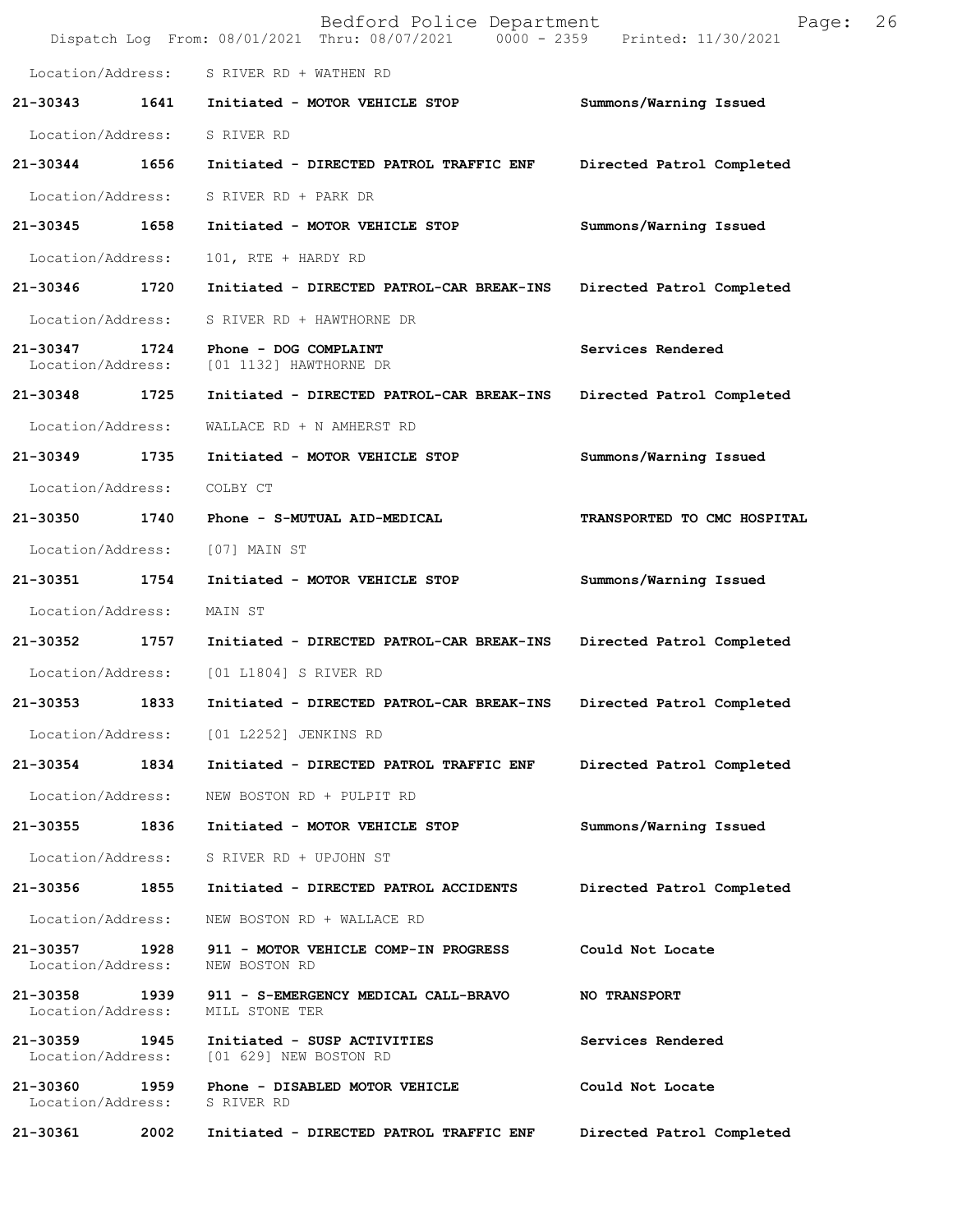|                                    |                    | Bedford Police Department<br>Dispatch Log From: 08/01/2021 Thru: 08/07/2021 0000 - 2359 Printed: 11/30/2021 | Page:                     | 27 |
|------------------------------------|--------------------|-------------------------------------------------------------------------------------------------------------|---------------------------|----|
|                                    |                    | Location/Address: 101, RTE + WALLACE RD                                                                     |                           |    |
| 21-30362                           | 2004               | Initiated - DIRECTED PATROL TRAFFIC ENF                                                                     | Directed Patrol Completed |    |
| Location/Address:                  |                    | 114 RTE + NEW BOSTON RD                                                                                     |                           |    |
| 21-30363 2028                      |                    | Initiated - DIRECTED PATROL DWI                                                                             | Directed Patrol Completed |    |
| Location/Address:                  |                    | 101, RTE + JENKINS RD                                                                                       |                           |    |
| 21-30364 2109                      |                    | Initiated - DIRECTED PATROL-CAR BREAK-INS Directed Patrol Completed                                         |                           |    |
| Location/Address:                  |                    | NASHUA RD + COUNTY RD                                                                                       |                           |    |
| 21-30365 2110                      |                    | Initiated - DIRECTED PATROL-CAR BREAK-INS                                                                   | Directed Patrol Completed |    |
| Location/Address:                  |                    | [01 L2271] S RIVER RD                                                                                       |                           |    |
| 21-30366                           | 2121               | Initiated - MOTOR VEHICLE STOP                                                                              | Summons/Warning Issued    |    |
| Location/Address:                  |                    | NEW BOSTON RD + TIRRELL HILL RD                                                                             |                           |    |
| 21-30367 2139                      |                    | Initiated - DIRECTED PATROL-CAR BREAK-INS                                                                   | Directed Patrol Completed |    |
| Location/Address:                  |                    | [01 1312] S RIVER RD                                                                                        |                           |    |
| 21-30368 2147                      |                    | Initiated - DIRECTED PATROL DWI                                                                             | Directed Patrol Completed |    |
| Location/Address:                  |                    | 114 RTE + 101, RTE                                                                                          |                           |    |
| 21-30369 2156                      |                    | Initiated - DIRECTED PATROL DWI                                                                             | Directed Patrol Completed |    |
| Location/Address:                  |                    | 101, RTE + KAHLIKO LN                                                                                       |                           |    |
| 21-30370 2207                      |                    | Initiated - DIRECTED PATROL DWI                                                                             | Directed Patrol Completed |    |
| Location/Address:                  |                    | 101, RTE + CONSTITUTION DR                                                                                  |                           |    |
| 21-30371 2211<br>Location/Address: | Refer To Incident: | Phone - SUSP ACTIVITIES-IN PROGRESS<br>ORIOLE DR<br>$21 - 739 - OF$                                         | Investigated              |    |
| 21-30372 2326                      |                    | Initiated - DIRECTED PATROL DWI                                                                             | Directed Patrol Completed |    |
|                                    | Vicinity of:       | 101, RTE + CONSTITUTION DR                                                                                  |                           |    |
|                                    |                    | 21-30373  2327  Initiated - DIRECTED PATROL DWI                                                             | Directed Patrol Completed |    |
|                                    | Vicinity of:       | 101, RTE + WALLACE RD                                                                                       |                           |    |
| 21-30374 2329                      |                    | Initiated - DIRECTED PATROL DWI                                                                             | Directed Patrol Completed |    |
| Location/Address:                  |                    | S RIVER RD + MOORES CROSSING RD                                                                             |                           |    |
| 21-30375 2331                      |                    | Initiated - MOTOR VEHICLE STOP                                                                              | Summons/Warning Issued    |    |
| Location/Address:                  |                    | 101, RTE + SHAW DR                                                                                          |                           |    |
| 21-30376 2331                      |                    | Initiated - DIRECTED PATROL DWI                                                                             | Directed Patrol Completed |    |
|                                    |                    | Location/Address: S RIVER RD + COLBY CT                                                                     |                           |    |
|                                    |                    | 21-30377 2347 Initiated - DIRECTED PATROL DWI                                                               | Directed Patrol Completed |    |
|                                    | Vicinity of:       | 101, RTE + 114 RTE                                                                                          |                           |    |
| 21-30378                           | 2351               | Initiated - MOTOR VEHICLE STOP                                                                              | Summons/Warning Issued    |    |
|                                    |                    | Location/Address: S RIVER RD + HARVEY RD                                                                    |                           |    |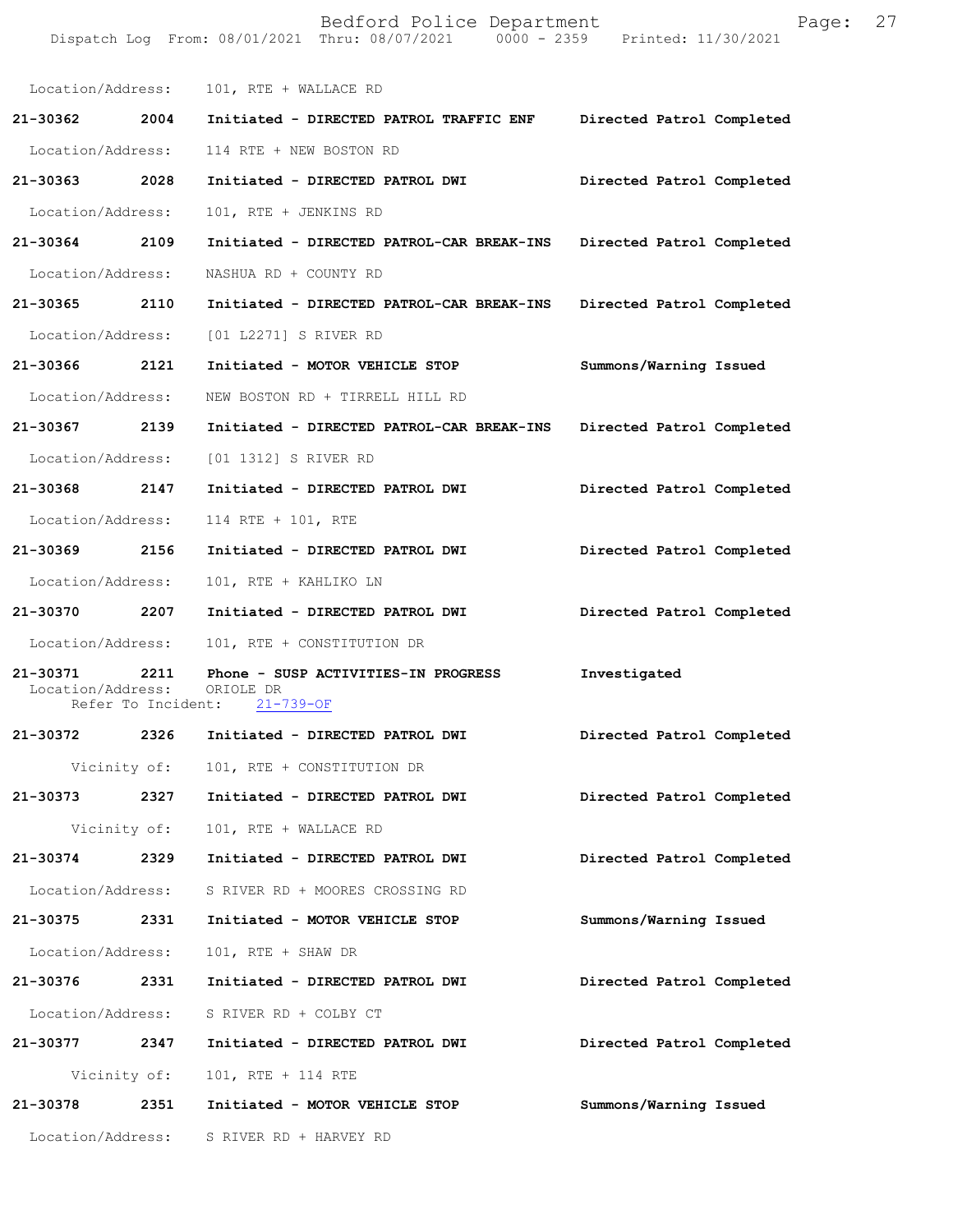Bedford Police Department Fage: 28 Dispatch Log From: 08/01/2021 Thru: 08/07/2021 0000 - 2359 Printed: 11/30/2021

## **For Date: 08/05/2021 - Thursday**

| 21-30379 0002     |              | Initiated - MOTOR VEHICLE STOP            | Summons/Warning Issued    |
|-------------------|--------------|-------------------------------------------|---------------------------|
| Location/Address: |              | BOYNTON ST + 101, RTE                     |                           |
| 21-30380 0007     |              | Initiated - DIRECTED PATROL DWI           | Directed Patrol Completed |
| Vicinity of:      |              | OLD BEDFORD RD + 101, RTE                 |                           |
| 21-30381 0010     |              | Initiated - DIRECTED PATROL DWI           | Directed Patrol Completed |
| Location/Address: |              | S RIVER RD + HARVEY RD                    |                           |
| 21-30382 0018     |              | Initiated - DIRECTED PATROL DWI           | Directed Patrol Completed |
| Location/Address: |              | S RIVER RD + MEETINGHOUSE RD              |                           |
| 21-30383 0023     |              | Initiated - DIRECTED PATROL DWI           | Directed Patrol Completed |
| Vicinity of:      |              | 101, RTE + JENKINS RD                     |                           |
| 21-30384 0026     |              | Initiated - DIRECTED PATROL DWI           | Directed Patrol Completed |
| Vicinity of:      |              | 101, RTE + BEDFORD CENTER RD              |                           |
| 21-30385 0049     |              | Initiated - DIRECTED PATROL DWI           | Directed Patrol Completed |
| Location/Address: |              | S RIVER RD + BACK RIVER RD                |                           |
| 21-30386 0050     |              | Initiated - DIRECTED PATROL DWI           | Directed Patrol Completed |
| Vicinity of:      |              | 101, RTE + JOPPA HILL RD                  |                           |
| 21-30387 0055     |              | Initiated - DIRECTED PATROL DWI           | Directed Patrol Completed |
| Vicinity of:      |              | 114 RTE + NEW BOSTON RD                   |                           |
| 21-30388 0105     |              | Initiated - MOTOR VEHICLE STOP            | Summons/Warning Issued    |
| Location/Address: |              | 101, RTE + F.E. EVERETT SOUTH TPKE        |                           |
| 21-30389 0119     |              | Initiated - MOTOR VEHICLE STOP            | Summons/Warning Issued    |
| Location/Address: |              | 101, RTE + F.E. EVERETT SOUTH TPKE        |                           |
| 21-30390 0120     |              | Initiated - DIRECTED PATROL DWI           | Directed Patrol Completed |
|                   |              | Vicinity of: 101, RTE + PINECREST DR      |                           |
| 21-30391          | 0136         | Initiated - DIRECTED PATROL DWI           | Directed Patrol Completed |
|                   | Vicinity of: | NEW BOSTON RD + 114 RTE                   |                           |
| 21-30392          | 0144         | Initiated - DIRECTED PATROL DWI           | Directed Patrol Completed |
| Location/Address: |              | S RIVER RD + SUNSET LN                    |                           |
| 21-30393          | 0145         | Initiated - DIRECTED PATROL DWI           | Directed Patrol Completed |
| Location/Address: |              | S RIVER RD + KILTON RD                    |                           |
| 21-30394          | 0200         | Initiated - DIRECTED PATROL-CAR BREAK-INS | Directed Patrol Completed |
|                   | Vicinity of: | GREENFIELD PKWY + SENTRY RD               |                           |
| 21-30395          | 0240         | Initiated - DIRECTED PATROL-CAR BREAK-INS | Directed Patrol Completed |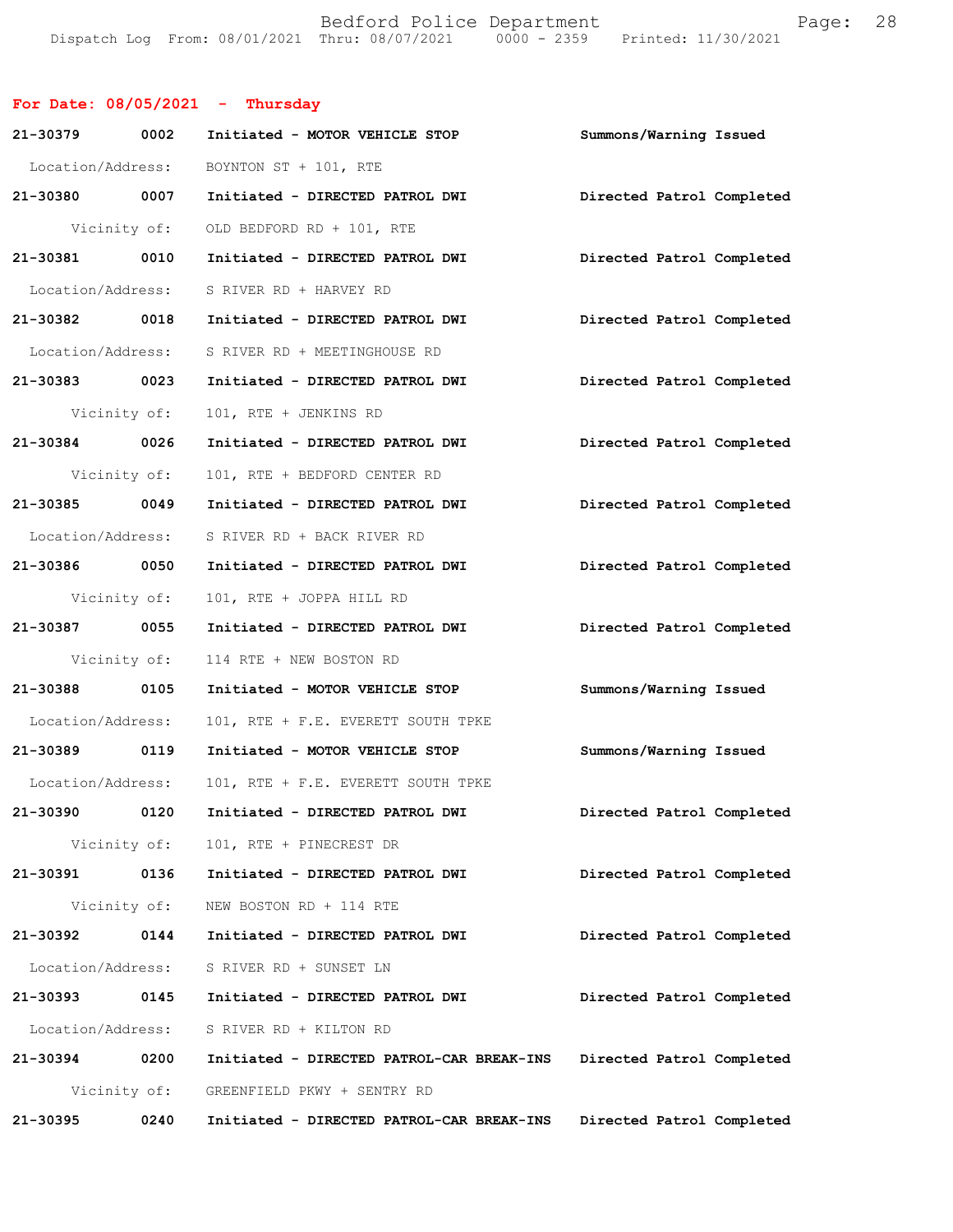|                                    |              | Bedford Police Department<br>Dispatch Log From: 08/01/2021 Thru: 08/07/2021 0000 - 2359 Printed: 11/30/2021 | Page:                     | 29 |
|------------------------------------|--------------|-------------------------------------------------------------------------------------------------------------|---------------------------|----|
|                                    |              | Vicinity of: NASHUA RD + COUNTY RD                                                                          |                           |    |
|                                    |              | 21-30396 0244 Initiated - BUILDING CHECK                                                                    | Directed Patrol Completed |    |
|                                    |              | Location/Address: [01 1312] S RIVER RD                                                                      |                           |    |
| 21-30397 0244                      |              | Initiated - BUILDING CHECK                                                                                  | Building Checked/Secured  |    |
| Location/Address:                  |              | [01 192] NEW BOSTON RD                                                                                      |                           |    |
| 21-30398 0248                      |              | Initiated - DIRECTED PATROL-CAR BREAK-INS                                                                   | Directed Patrol Completed |    |
| Location/Address:                  |              | TECHNOLOGY DR                                                                                               |                           |    |
| 21-30399 0249<br>Location/Address: |              | Initiated - SUSP ACTIVITIES<br>[01 463] NASHUA RD                                                           | Services Rendered         |    |
| 21-30400 0302<br>Location/Address: |              | Initiated - SUSP ACTIVITIES<br>COMMERCE PARK NORTH                                                          | Services Rendered         |    |
| 21-30401 0307                      |              | Initiated - BUILDING CHECK                                                                                  | Directed Patrol Completed |    |
| Location/Address:                  |              | [01 1235] S RIVER RD                                                                                        |                           |    |
| 21-30402 0310                      |              | Initiated - BUILDING CHECK                                                                                  | Building Checked/Secured  |    |
| Location/Address:                  |              | [01 232] LIBERTY HILL RD                                                                                    |                           |    |
| 21-30403 0316                      |              | Initiated - BUILDING CHECK                                                                                  | Directed Patrol Completed |    |
| Location/Address:                  |              | [01 L0000792] S RIVER RD                                                                                    |                           |    |
| 21-30404 0337                      |              | Initiated - BUILDING CHECK                                                                                  | Building Checked/Secured  |    |
| Location/Address:                  |              | $[01 L0000587] 101$ , RTE                                                                                   |                           |    |
| 21-30405 0337                      |              | Initiated - DIRECTED PATROL BURGLARY                                                                        | Directed Patrol Completed |    |
| Vicinity of:                       |              | NEW BOSTON RD + WALLACE RD                                                                                  |                           |    |
| 21-30406 0343<br>Location/Address: |              | 911 - S-FIRE ALARM<br>MAIDEN LN                                                                             | Alarm - False             |    |
| 21-30407                           | 0345         | Initiated - DIRECTED PATROL BURGLARY                                                                        | Directed Patrol Completed |    |
| Location/Address:                  |              | [01 308] COLBY CT                                                                                           |                           |    |
| 21-30408                           | 0356         | Initiated - BUILDING CHECK                                                                                  | Building Checked/Secured  |    |
| Location/Address:                  |              | [01 234] COUNTY RD                                                                                          |                           |    |
| 21-30409                           | 0421         | Initiated - DIRECTED PATROL-CAR BREAK-INS                                                                   | Directed Patrol Completed |    |
| Location/Address:                  |              | SMITH RD                                                                                                    |                           |    |
| 21-30410                           | 0423         | Initiated - DIRECTED PATROL-CAR BREAK-INS                                                                   | Directed Patrol Completed |    |
|                                    | Vicinity of: | HITCHING POST LN + KAHLIKO LN                                                                               |                           |    |
| 21-30411                           | 0446         | Initiated - DIRECTED PATROL TRAFFIC ENF                                                                     | Directed Patrol Completed |    |
| Location/Address:                  |              | 101, RTE + KILTON ROAD RAMP                                                                                 |                           |    |
| 21-30412                           | 0505         | Initiated - MOTOR VEHICLE STOP                                                                              | Summons/Warning Issued    |    |
| Location/Address:                  |              | S RIVER RD                                                                                                  |                           |    |
| 21-30413                           | 0507         | Initiated - DIRECTED PATROL TRAFFIC ENF                                                                     | Directed Patrol Completed |    |
|                                    | Vicinity of: | WALLACE $RD + 101$ , RTE                                                                                    |                           |    |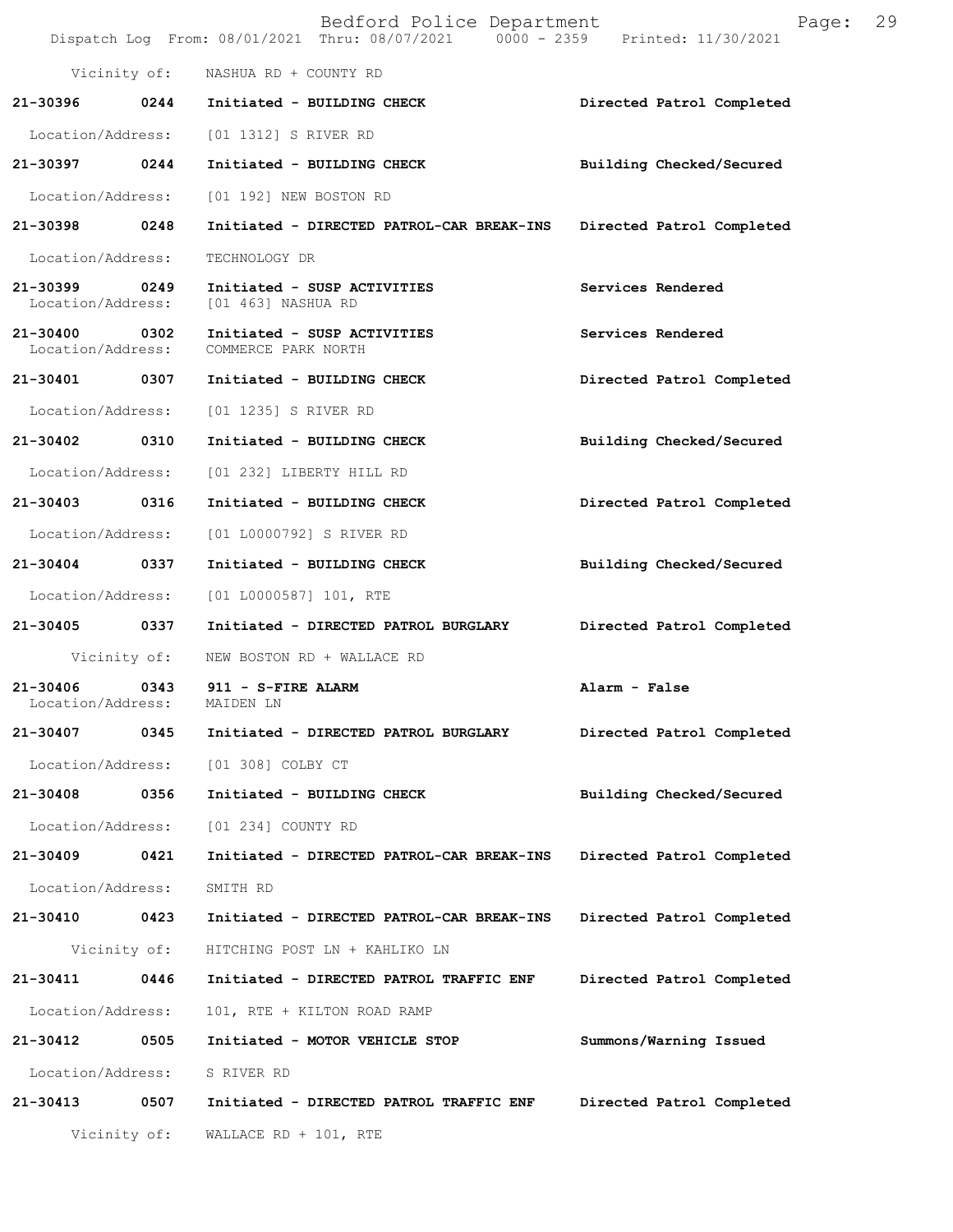Bedford Police Department [11/30/2021 | Page: 30 Dispatch Log From: 08/01/2021 Thru: 08/07/2021 **21-30414 0512 Initiated - DIRECTED PATROL TRAFFIC ENF Directed Patrol Completed**  Vicinity of: NEW BOSTON RD + WALLACE RD **21-30415 0512 Initiated - MOTOR VEHICLE STOP Summons/Warning Issued**  Location/Address: 101, RTE + PINECREST DR **21-30416 0537 Initiated - DIRECTED PATROL TRAFFIC ENF Directed Patrol Completed**  Location/Address: BOYNTON ST + DAVIES ST **21-30417 0541 Initiated - DIRECTED PATROL TRAFFIC ENF Directed Patrol Completed**  Vicinity of: 101, RTE + KAHLIKO LN **21-30418 0541 Initiated - DIRECTED PATROL ACCIDENTS Directed Patrol Completed**  Vicinity of: 114 RTE + NEW BOSTON RD **21-30419 0544 Initiated - DIRECTED PATROL TRAFFIC ENF Directed Patrol Completed**  Location/Address: BACK RIVER RD + COUNTY RD **21-30420 0619 Initiated - DIRECTED PATROL TRAFFIC ENF Directed Patrol Completed**  Location/Address: S RIVER RD + COLBY CT **21-30421 0625 911 - S-ALARM-MEDICAL AID/LIFT ASST NO TRANSPORT**  Location/Address: [01 1387] TECHNOLOGY DR **21-30422 0645 Phone - LOST PROPERTY No Action Required**  Location/Address: EDINBURGH DR **21-30423 0727 Initiated - MOTOR VEHICLE STOP Summons/Warning Issued**  Location/Address: 101, RTE + PLUMMER ROAD OVERPASS **21-30424 0735 Initiated - DIRECTED PATROL TRAFFIC ENF Directed Patrol Completed**  Vicinity of: 101, RTE + WALLACE RD **21-30425 0736 Initiated - DIRECTED PATROL TRAFFIC ENF Directed Patrol Completed**  Location/Address: S RIVER RD + EXECUTIVE PARK DR **21-30426 0757 Initiated - DIRECTED PATROL TRAFFIC ENF Directed Patrol Completed**  Vicinity of: 101, RTE + PINECREST DR **21-30427 0757 Initiated - DIRECTED PATROL ACCIDENTS Directed Patrol Completed**  Location/Address: S RIVER RD + MEETINGHOUSE RD **21-30428 0824 Initiated - DIRECTED PATROL TRAFFIC ENF Directed Patrol Completed**  Vicinity of: WALLACE RD **21-30429 0827 911 - S-EMERGENCY MEDICAL CALL-ALPHA Transported to Elliot Hospital** Location/Address: [01 L2098] HAWTHORNE DR **21-30430 0836 Initiated - DIRECTED PATROL TRAFFIC ENF Directed Patrol Completed**  Vicinity of: 101, RTE + CHESTNUT DR **21-30431 0837 Initiated - DIRECTED PATROL TRAFFIC ENF Directed Patrol Completed**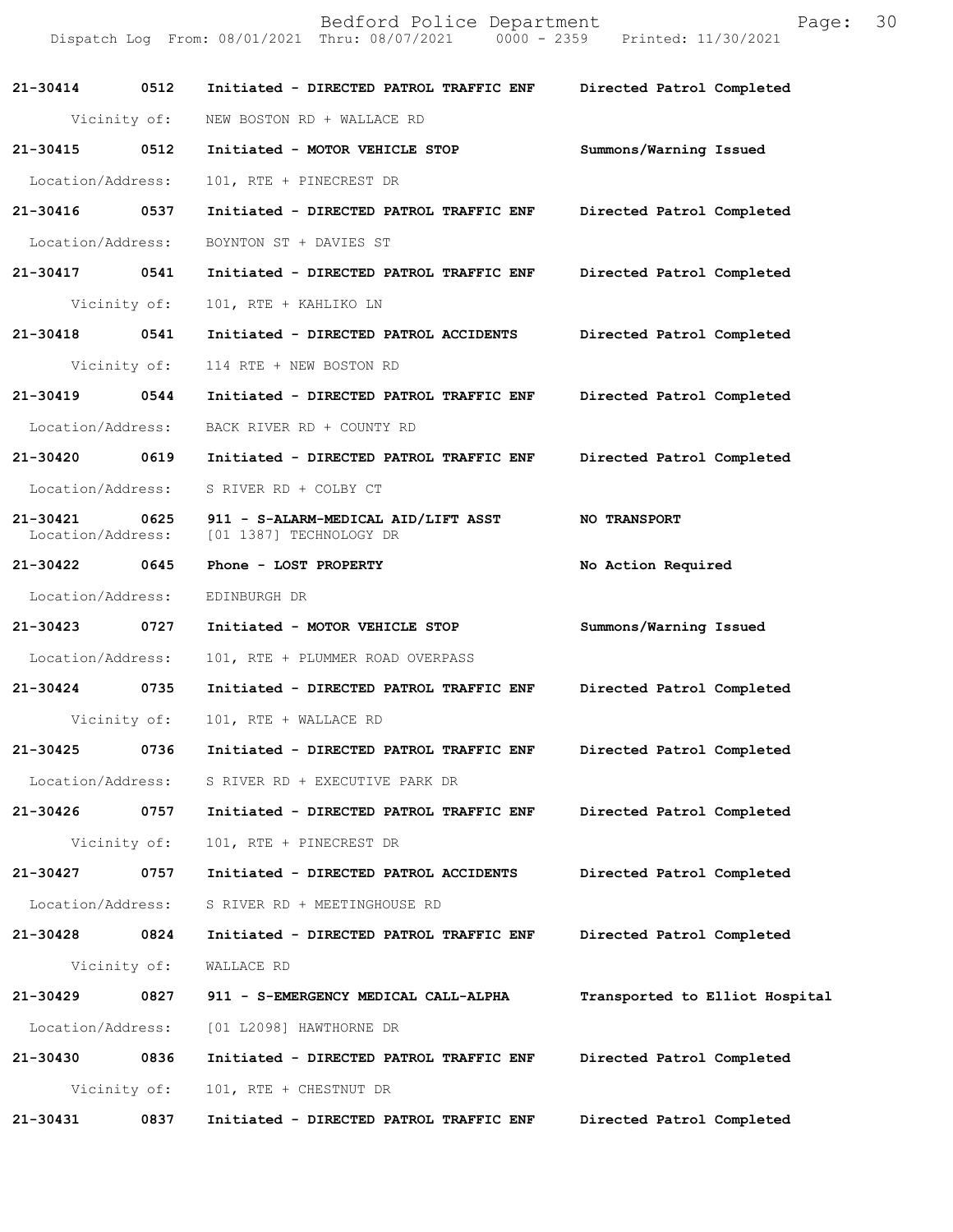|                                    |              | Bedford Police Department<br>Dispatch Log From: 08/01/2021 Thru: 08/07/2021   0000 - 2359   Printed: 11/30/2021 | Page: 31                       |  |
|------------------------------------|--------------|-----------------------------------------------------------------------------------------------------------------|--------------------------------|--|
|                                    |              | Location/Address: S RIVER RD + BACK RIVER RD                                                                    |                                |  |
|                                    |              | 21-30432 0846 Other - BOLO                                                                                      | No Action Required             |  |
|                                    |              | Location: [164] MASON, NH                                                                                       |                                |  |
| 21-30433 0851                      |              | 911 - S-CHECK AN ODOR<br>Location/Address: [01 786] S RIVER RD                                                  | Services Rendered              |  |
| 21-30434 0853                      |              | Initiated - DIRECTED PATROL TRAFFIC ENF                                                                         | Directed Patrol Completed      |  |
|                                    | Vicinity of: | 101, RTE + KAHLIKO LN                                                                                           |                                |  |
| 21-30435 0909                      |              | Initiated - DIRECTED PATROL ACCIDENTS                                                                           | Directed Patrol Completed      |  |
|                                    | Vicinity of: | 101, RTE + NASHUA RD                                                                                            |                                |  |
| 21-30436 0920<br>Location/Address: |              | 911 - 911 Abandoned<br>BALDWIN LN                                                                               | Services Rendered              |  |
|                                    |              | 21-30437 0927 Phone - THEFT<br>Location/Address: MEETINGHOUSE RD<br>Refer To Incident: 21-751-OF                | Services Rendered              |  |
|                                    |              | 21-30438 0943 Initiated - DIRECTED PATROL TRAFFIC ENF                                                           | Directed Patrol Completed      |  |
|                                    | Vicinity of: | 101, RTE + COVENANT WAY                                                                                         |                                |  |
| 21-30439 0949<br>Location/Address: |              | Initiated - COMMUNITY POLICING<br>[01 474] CONSTITUTION DR                                                      | Services Rendered              |  |
| 21-30440 0952                      |              | Phone - SEX OFFENDER REGISTRATION<br>Location/Address: [01 474] CONSTITUTION DR                                 | Investigated                   |  |
| 21-30441 0954                      |              | Phone - SEX OFFENDER REGISTRATION<br>Location/Address: [01 474] CONSTITUTION DR                                 | Investigated                   |  |
| 21-30442 0955                      |              | Phone - SEX OFFENDER REGISTRATION<br>Location/Address: [01 474] CONSTITUTION DR                                 | Investigated                   |  |
| 21-30443 0955                      |              | Phone - SEX OFFENDER REGISTRATION<br>Location/Address: [01 474] CONSTITUTION DR                                 | Investigated                   |  |
| 21-30444                           | 1007         | Initiated - MOTOR VEHICLE STOP                                                                                  | Summons/Warning Issued         |  |
| Location/Address:                  |              | 101, RTE + CHESTNUT DR                                                                                          |                                |  |
| 21-30445                           | 1024         | 911 - S-EMERGENCY MEDICAL CALL-CHARL                                                                            | Transported to Elliot Hospital |  |
| Location/Address:                  |              | [01 248] RIDGEWOOD RD                                                                                           |                                |  |
| 21-30446                           | 1028         | Initiated - DIRECTED PATROL TRAFFIC ENF                                                                         | Directed Patrol Completed      |  |
|                                    | Vicinity of: | 101, RTE + BELL HILL RD                                                                                         |                                |  |
| 21-30447                           | 1033         | Initiated - DIRECTED PATROL-CAR BREAK-INS                                                                       | Directed Patrol Completed      |  |
| Location/Address:                  |              | [01 1312] S RIVER RD                                                                                            |                                |  |
| 21-30448<br>Location/Address:      | 1037         | Phone - HIGHWAY CONDITIONS<br>BLUEBERRY LN                                                                      | Services Rendered              |  |
| 21-30449                           | 1048         | Initiated - MOTOR VEHICLE STOP                                                                                  | Summons/Warning Issued         |  |
| Location/Address:                  |              | 101, RTE + MEETINGHOUSE RD                                                                                      |                                |  |
| 21-30450<br>Location/Address:      | 1055         | 911 - MOTOR VEHICLE ACCIDENT<br>114 RTE + NEW BOSTON RD                                                         | Investigated                   |  |
| 21-30451                           | 1128         | Initiated - DIRECTED PATROL TRAFFIC ENF                                                                         | Directed Patrol Completed      |  |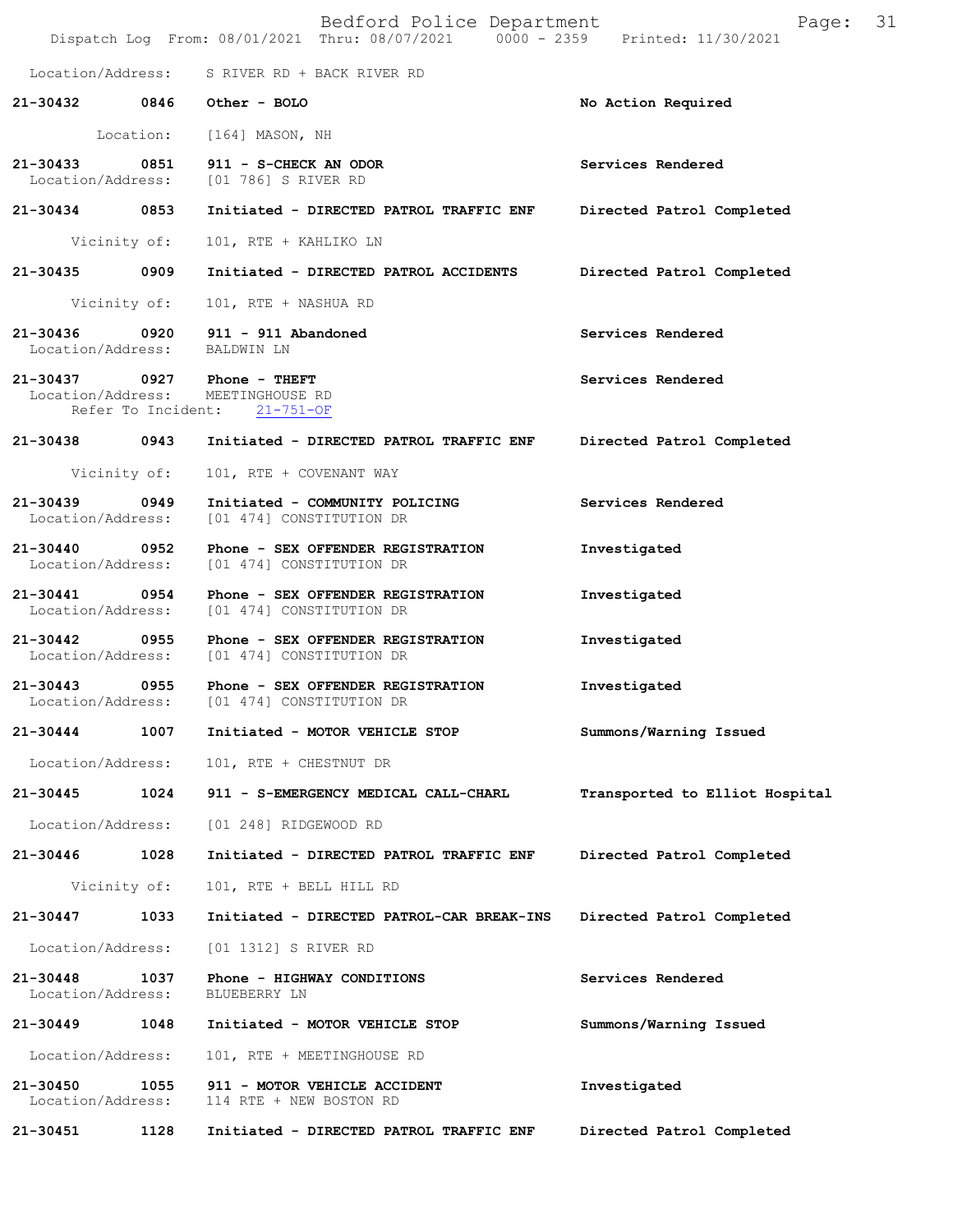|                                    |                            | Bedford Police Department<br>Dispatch Log From: 08/01/2021 Thru: 08/07/2021 0000 - 2359 Printed: 11/30/2021 | Page:                       | 32 |
|------------------------------------|----------------------------|-------------------------------------------------------------------------------------------------------------|-----------------------------|----|
|                                    | Vicinity of:               | NASHUA RD + COUNTY RD                                                                                       |                             |    |
| $21 - 30452$<br>Location/Address:  | 1201                       | 911 - S-MOTOR VEHICLE ACCIDENT INJ<br>BEAVER LN + 101, RTE                                                  | Investigated                |    |
| 21-30453                           | 1216                       | Initiated - DIRECTED PATROL ACCIDENTS                                                                       | Directed Patrol Completed   |    |
| Location/Address:                  |                            | S RIVER RD + COLBY CT                                                                                       |                             |    |
| 21-30454 1222<br>Location/Address: | Refer To Incident:         | Phone - DISORDERLY CONDUCT-IN PROGRESS<br>CAMBRIDGE RD<br>$21 - 744 - OF$                                   | Services Rendered           |    |
| 21-30455                           | 1246                       | Initiated - DIRECTED PATROL-CAR BREAK-INS                                                                   | Directed Patrol Completed   |    |
| Location/Address:                  |                            | [01 L1562] KILTON RD                                                                                        |                             |    |
| 21-30456                           | 1248                       | 911 - S-EMERGENCY MEDICAL CALL-CHARL                                                                        | TRANSPORTED TO CMC HOSPITAL |    |
| Location/Address:                  |                            | S RIVER RD                                                                                                  |                             |    |
| 21-30457 1314                      |                            | 911 - S-EMERGENCY MEDICAL CALL-CHARL                                                                        | TRANSPORTED TO CMC HOSPITAL |    |
| Location/Address:                  |                            | [01 1387] TECHNOLOGY DR                                                                                     |                             |    |
| $21 - 30458$<br>Location/Address:  | 1328                       | Phone - ASSIST CITIZEN<br>POWDER HILL RD                                                                    | Services Rendered           |    |
| 21-30459<br>Location/Address:      | 1336                       | Walk-In - ASSIST OTHER AGENCY<br>[01 474] CONSTITUTION DR                                                   | Services Rendered           |    |
| 21-30460 1346                      |                            | Initiated - DIRECTED PATROL TRAFFIC ENF                                                                     | Directed Patrol Completed   |    |
|                                    | Vicinity of:               | POWDER HILL RD                                                                                              |                             |    |
| 21-30461                           | 1352                       | Initiated - DIRECTED PATROL ACCIDENTS                                                                       | Directed Patrol Completed   |    |
| Location/Address:                  |                            | KILTON RD                                                                                                   |                             |    |
| 21-30462                           | 1356                       | Initiated - DIRECTED PATROL ACCIDENTS                                                                       | Directed Patrol Completed   |    |
|                                    | Vicinity of:               | NASHUA RD + 101, RTE                                                                                        |                             |    |
| 21-30463<br>Location/Address:      | 1359                       | Phone - S-FIRE ALARM<br>[01 1589] COLBY CT                                                                  | Services Rendered           |    |
| 21-30464                           | 1403                       | Initiated - MOTOR VEHICLE STOP                                                                              | Summons/Warning Issued      |    |
| Location/Address:                  |                            | POWDER HILL RD + CHESTERFIELD PL                                                                            |                             |    |
| 21-30465<br>Location/Address:      | 1428                       | Initiated - COMMUNITY POLICING<br>[01 1589] COLBY CT                                                        | Services Rendered           |    |
| 21-30466                           | 1449                       | 911 - S-EMERGENCY MEDICAL CALL-CHARL                                                                        | TRANSPORTED TO CMC HOSPITAL |    |
| Location/Address:                  |                            | [01 248] RIDGEWOOD RD                                                                                       |                             |    |
| 21-30467<br>Location/Address:      | 1502                       | 911 - S-EMERGENCY MEDICAL CALL-DELTA<br>ROSEWELL RD                                                         | <b>NO TRANSPORT</b>         |    |
| 21-30468                           | 1547                       | Initiated - DIRECTED PATROL TRAFFIC ENF                                                                     | Directed Patrol Completed   |    |
| Location/Address:                  |                            | NEW BOSTON RD + PULPIT RD                                                                                   |                             |    |
| 21-30469<br>Location/Address:      | 1552<br>Refer To Incident: | Walk-In - THEFT<br>[01 1603] MARKET ST<br>$21 - 745 - OF$                                                   | Investigated                |    |
| 21-30470                           | 1601                       | Initiated - INVOLUNTARY EMERGENCY ADMISS.                                                                   | Services Rendered           |    |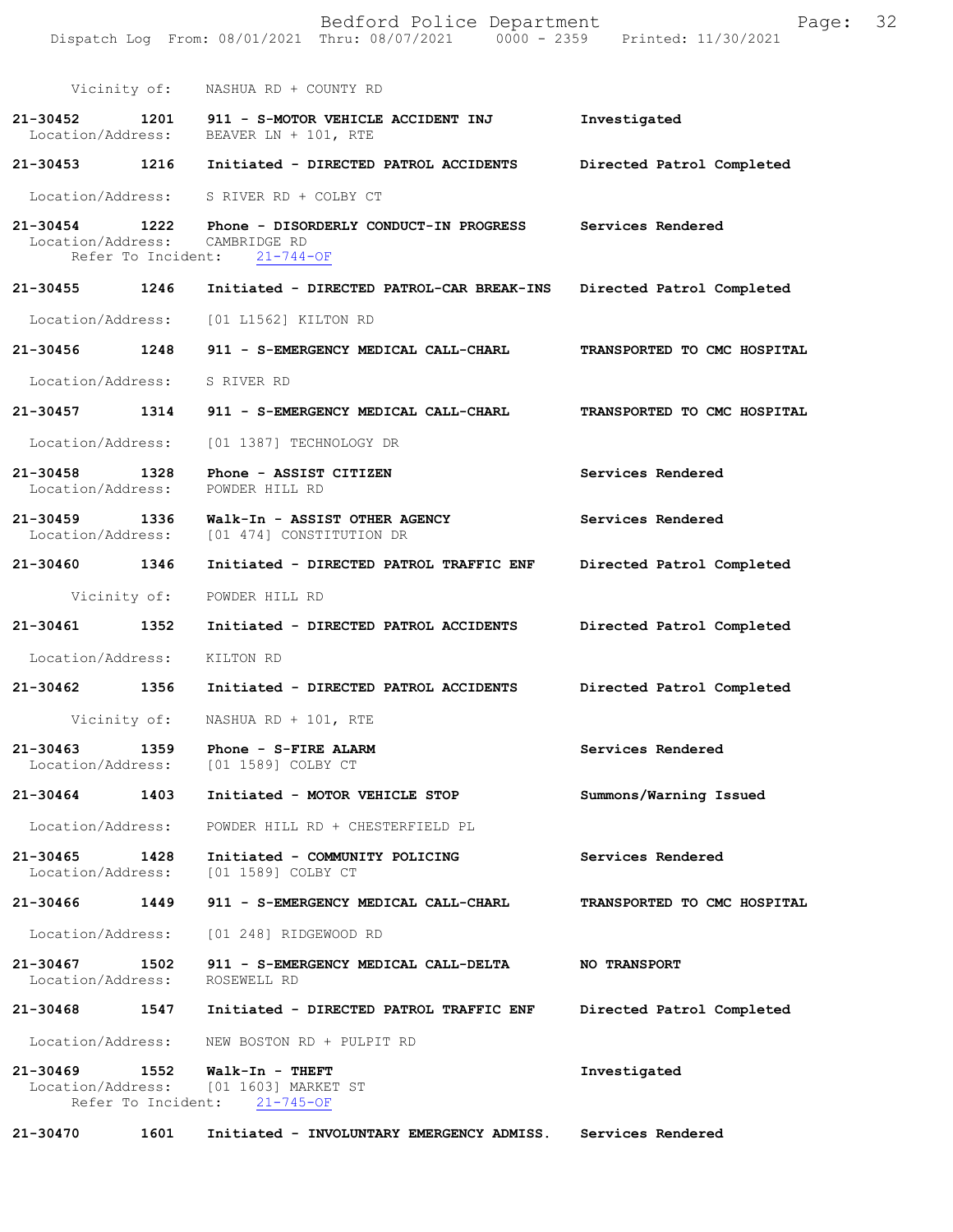|                                                |  |  | Bedford Police Department       |  | Page: 33 |  |
|------------------------------------------------|--|--|---------------------------------|--|----------|--|
| Dispatch Log From: 08/01/2021 Thru: 08/07/2021 |  |  | 0000 - 2359 Printed: 11/30/2021 |  |          |  |

| 21-30471                          | 1610                       | Initiated - DIRECTED PATROL ACCIDENTS                                                                               | Directed Patrol Completed |
|-----------------------------------|----------------------------|---------------------------------------------------------------------------------------------------------------------|---------------------------|
| Location/Address:                 |                            | 101, RTE + MEETINGHOUSE RD                                                                                          |                           |
| 21-30472                          | 1614                       | Initiated - MOTOR VEHICLE STOP                                                                                      | Summons/Warning Issued    |
| Location/Address:                 |                            | 101, RTE + OLDE BEDFORD WAY                                                                                         |                           |
| 21-30473                          | 1617                       | Phone - ASSIST CITIZEN<br>Location/Address: [01 1870] S RIVER RD                                                    | Services Rendered         |
| 21-30474 1627                     |                            | Initiated - DIRECTED PATROL TRAFFIC ENF                                                                             | Directed Patrol Completed |
| Location/Address:                 |                            | S RIVER RD + BACK RIVER RD                                                                                          |                           |
| 21-30475                          | 1635                       | Initiated - DIRECTED PATROL-CAR BREAK-INS                                                                           | Directed Patrol Completed |
| Location/Address:                 |                            | [01 L1777] WALLACE RD                                                                                               |                           |
|                                   |                            | $21-30476$ 1638 Phone - SUSP ACTIVITIES<br>Location/Address: [01 L2520] BARNSIDE DR<br>Refer To Incident: 21-748-OF | Investigated              |
| 21-30477 1654                     |                            | Initiated - DIRECTED PATROL TRAFFIC ENF                                                                             | Directed Patrol Completed |
| Location/Address:                 |                            | S RIVER RD + SUNSET LN                                                                                              |                           |
| 21-30478<br>Location/Address:     | 1659                       | Phone - INTERNET CRIMES<br>[01 474] CONSTITUTION DR                                                                 | Investigated              |
| 21-30479 1700                     |                            | Initiated - DIRECTED PATROL TRAFFIC ENF                                                                             | Directed Patrol Completed |
| Location/Address:                 |                            | 101, RTE + CONSTITUTION DR                                                                                          |                           |
| 21-30480                          | 1710                       | Phone - LOST PROPERTY                                                                                               | No Action Required        |
| Location/Address:                 |                            | [01 138] S RIVER RD                                                                                                 |                           |
| 21-30481<br>Location/Address:     | 1713                       | Phone - FRAUD<br>[01 L380] S RIVER RD                                                                               | Services Rendered         |
| 21-30482                          | 1717                       | Phone - ANIMAL COMPLAINT<br>Location/Address: BROOKVIEW TER                                                         | Services Rendered         |
| 21-30483                          | 1723                       | Initiated - MOTOR VEHICLE STOP                                                                                      | Summons/Warning Issued    |
| Location/Address:                 |                            | 101, RTE + OLD BEDFORD RD                                                                                           |                           |
| $21 - 30484$<br>Location/Address: | 1737<br>Refer To Incident: | Phone - THEFT<br>[01 1050] DONALD ST<br>$21 - 749 - OF$                                                             | Investigated              |
| 21-30485                          | 1846                       | Initiated - MOTOR VEHICLE STOP                                                                                      | Summons/Warning Issued    |
| Location/Address:                 |                            | 101, RTE + WALLACE RD                                                                                               |                           |
| 21-30486                          | 1856                       | Initiated - DIRECTED PATROL-CAR BREAK-INS                                                                           | Directed Patrol Completed |
| Location/Address:                 |                            | [01 1050] DONALD ST                                                                                                 |                           |
| 21-30487                          | 1900                       | Initiated - DIRECTED PATROL-CAR BREAK-INS                                                                           | Directed Patrol Completed |
| Location/Address:                 |                            | BEDFORD CENTER RD + N AMHERST RD                                                                                    |                           |
| 21-30488                          | 1905                       | Initiated - DIRECTED PATROL-CAR BREAK-INS                                                                           | Directed Patrol Completed |
| Location/Address:                 |                            | [01 1108] LEAVY DR                                                                                                  |                           |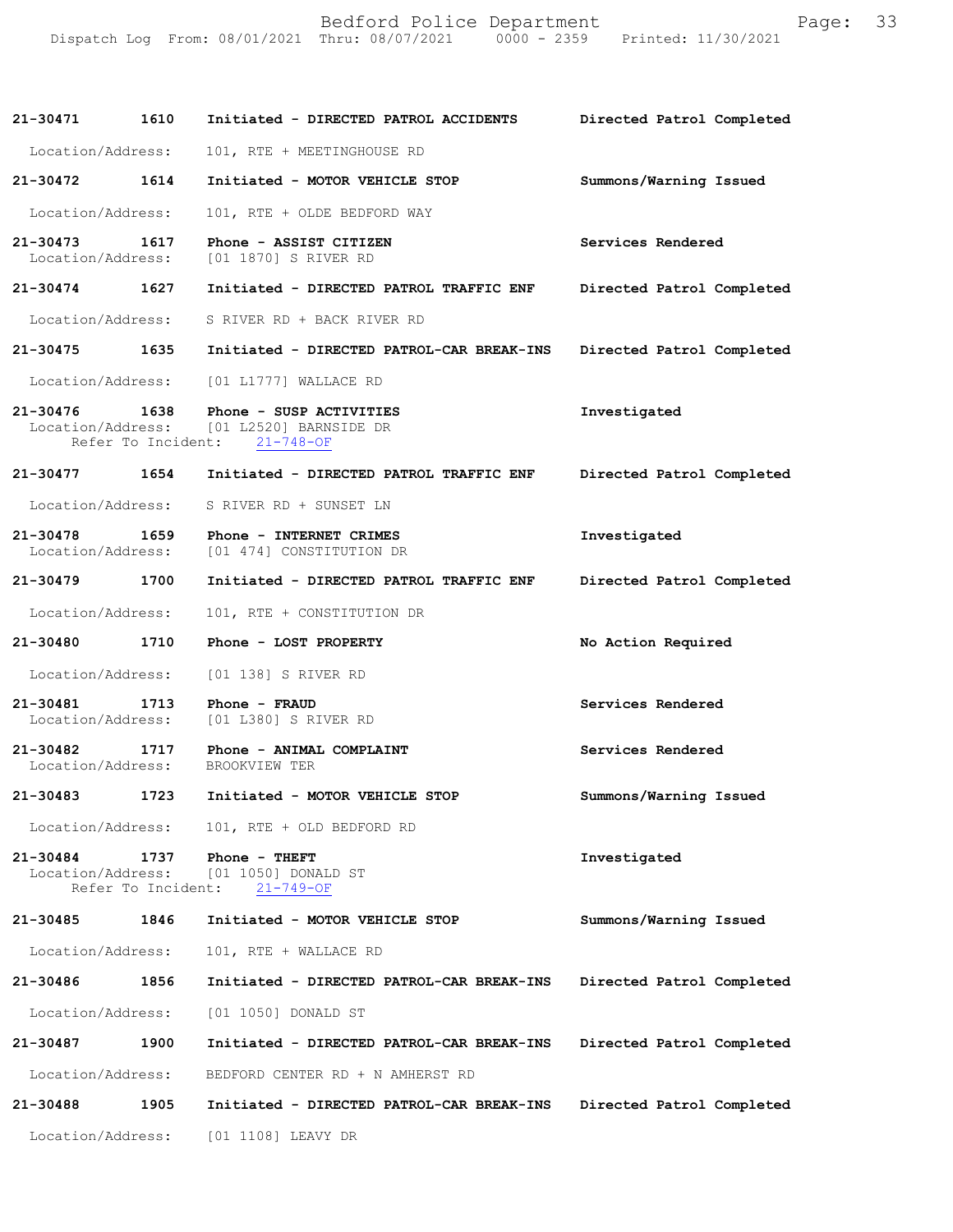|                               |      | Bedford Police Department<br>Dispatch Log From: 08/01/2021 Thru: 08/07/2021 0000 - 2359 Printed: 11/30/2021 | Page:                     | 34 |
|-------------------------------|------|-------------------------------------------------------------------------------------------------------------|---------------------------|----|
| 21-30489                      | 1924 | Initiated - DIRECTED PATROL-CAR BREAK-INS                                                                   | Directed Patrol Completed |    |
| Location/Address:             |      | KILTON RD + SULLIVAN DR                                                                                     |                           |    |
| 21-30490                      | 1924 | Initiated - DIRECTED PATROL-CAR BREAK-INS                                                                   | Directed Patrol Completed |    |
| Location/Address:             |      | [01 L1777] WALLACE RD                                                                                       |                           |    |
| 21-30491                      | 1958 | Initiated - DIRECTED PATROL TRAFFIC ENF                                                                     | Directed Patrol Completed |    |
| Location/Address:             |      | 101, RTE + SHAW DR                                                                                          |                           |    |
| 21-30492                      | 2005 | Initiated - MOTOR VEHICLE STOP                                                                              | Summons/Warning Issued    |    |
| Location/Address:             |      | BEDFORD CENTER RD + 101, RTE                                                                                |                           |    |
| 21-30493                      | 2005 | Initiated - DIRECTED PATROL TRAFFIC ENF                                                                     | Directed Patrol Completed |    |
| Location/Address:             |      | S RIVER RD + COLBY CT                                                                                       |                           |    |
| 21-30494                      | 2006 | Initiated - DIRECTED PATROL-CAR BREAK-INS                                                                   | Directed Patrol Completed |    |
| Location/Address:             |      | BACK RIVER RD + COUNTY RD                                                                                   |                           |    |
| 21-30495                      | 2015 | Initiated - DIRECTED PATROL-CAR BREAK-INS                                                                   | Directed Patrol Completed |    |
| Location/Address:             |      | DONALD ST + SAVOIE ST                                                                                       |                           |    |
| 21-30496                      | 2019 | Initiated - MOTOR VEHICLE STOP                                                                              | Summons/Warning Issued    |    |
| Location/Address:             |      | DONALD ST + CURTIS LN                                                                                       |                           |    |
| 21-30497<br>Location/Address: | 2026 | Phone - DOMESTIC DISTURB.-IN PROGRESS<br>CAMBRIDGE RD                                                       | Arrest(s) Made            |    |

Refer To Arrest: 21-423-AR

| $21 - 30498$                      | 2052                                         | Initiated - DIRECTED PATROL TRAFFIC ENF                                                                                                                                                                         | Directed Patrol Completed |
|-----------------------------------|----------------------------------------------|-----------------------------------------------------------------------------------------------------------------------------------------------------------------------------------------------------------------|---------------------------|
|                                   |                                              | Location/Address: S RIVER RD + KILTON RD                                                                                                                                                                        |                           |
| $21 - 30499$                      | 2056                                         | Initiated - DIRECTED PATROL DWI                                                                                                                                                                                 | Directed Patrol Completed |
|                                   |                                              | Location/Address: S RIVER RD + TECHNOLOGY DR                                                                                                                                                                    |                           |
| $21 - 30500$<br>Location/Address: | 2101<br>Refer To Arrest:<br>Age:<br>Charges: | Initiated - MOTOR VEHICLE STOP<br>S RIVER RD + HARVEY RD<br>$21 - 424 - AR$<br>Arrest: LURVEY, TRACY L<br>Address: BEDFORD, NH<br>55<br>Alc Interlock MV Not Equipped w/Interlock<br>Drive after Rev/Suspension | Arrest(s) Made            |
| 21-30501<br>Location/Address:     | 2127                                         | 911 - S-EMERGENCY MEDICAL CALL-ALPHA<br>[01 L380] S RIVER RD                                                                                                                                                    | <b>NO TRANSPORT</b>       |
| 21-30502<br>Location/Address:     | 2148                                         | Phone - ALARM, BURGLAR<br>[01 1237] BRICK MILL RD                                                                                                                                                               | Alarm - False             |
| 21-30503                          | 2156                                         | Initiated - DIRECTED PATROL DWI                                                                                                                                                                                 | Directed Patrol Completed |
| Location/Address:                 |                                              | S RIVER RD + MEETINGHOUSE RD                                                                                                                                                                                    |                           |
| $21 - 30504$<br>Location/Address: | 2212                                         | Phone - DISORDERLY CONDUCT-IN PROGRESS<br>[01 L1804] S RIVER RD                                                                                                                                                 | Arrest(s) Made            |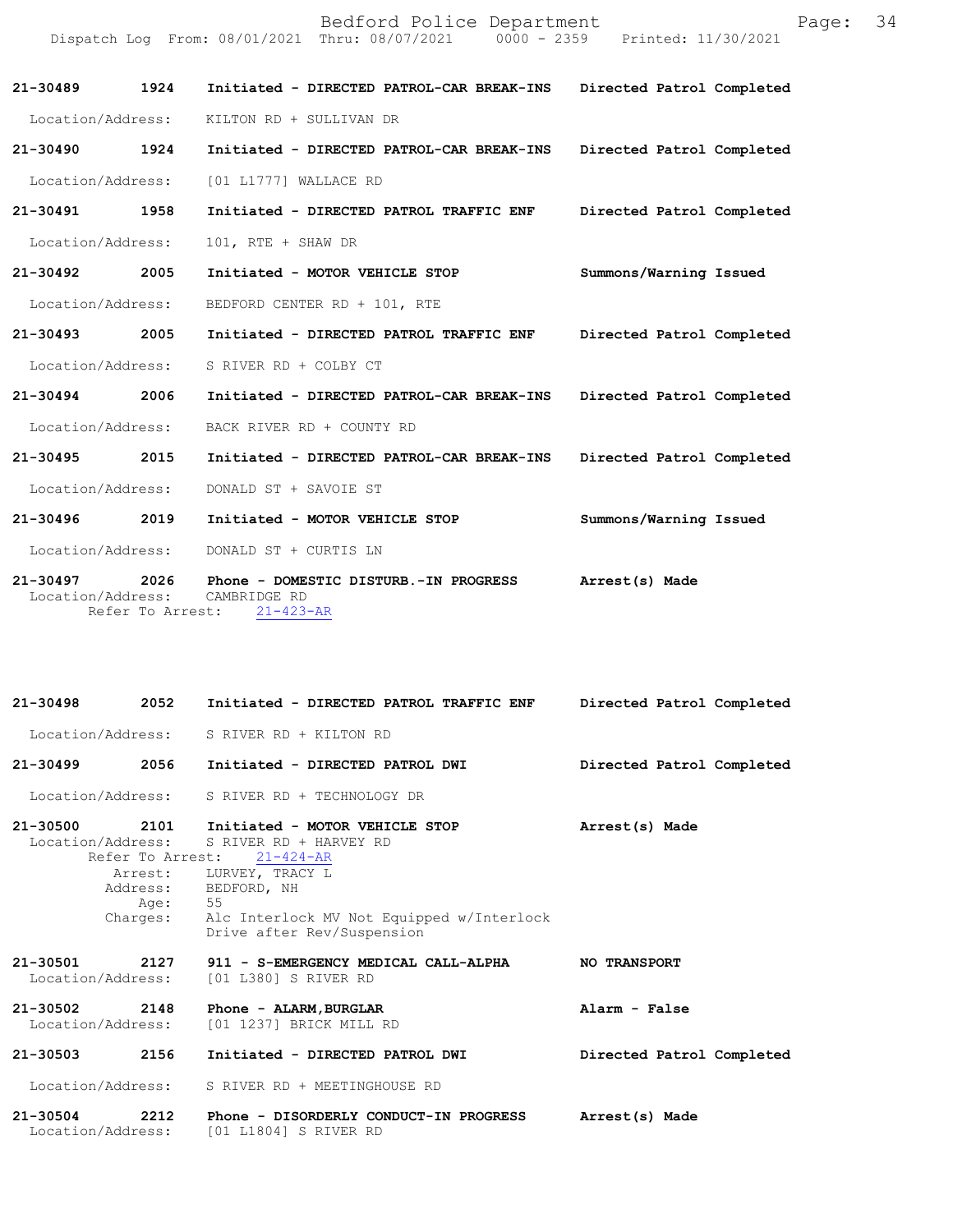|          |                             | Bedford Police Department<br>Dispatch Log From: 08/01/2021 Thru: 08/07/2021 0000 - 2359 Printed: 11/30/2021          | Page:                     | 35 |
|----------|-----------------------------|----------------------------------------------------------------------------------------------------------------------|---------------------------|----|
|          | Age: 18                     | Refer To Arrest: 21-425-AR<br>Arrest: JIMENEZ GOMEZ, EDWIN ALEXIS<br>Address: BEDFORD, NH<br>Charges: Bench Warrants |                           |    |
|          | Location/Address: FRENCH DR | 21-30505 2307 911 - S- ALARM, CARBON MONOXIDE                                                                        | Services Rendered         |    |
|          |                             | 21-30506 2330 Initiated - MOTOR VEHICLE STOP                                                                         | Summons/Warning Issued    |    |
|          |                             | Location/Address: PAULINE ST + HAZEN RD                                                                              |                           |    |
|          |                             | 21-30507 2335 Initiated - DIRECTED PATROL DWI                                                                        | Directed Patrol Completed |    |
|          |                             | Vicinity of: S RIVER RD + BACK RIVER RD                                                                              |                           |    |
|          |                             | 21-30508 2356 Initiated - DIRECTED PATROL DWI                                                                        | Directed Patrol Completed |    |
|          |                             | Location/Address: S RIVER RD + KILTON RD                                                                             |                           |    |
|          |                             | For Date: $08/06/2021 -$ Friday                                                                                      |                           |    |
|          |                             | 21-30509 0006 Initiated - DIRECTED PATROL DWI                                                                        | Directed Patrol Completed |    |
|          |                             | Vicinity of: S RIVER RD + HAWTHORNE DR                                                                               |                           |    |
|          |                             | 21-30510 0011 Initiated - MOTOR VEHICLE STOP                                                                         | Summons/Warning Issued    |    |
|          |                             | Location/Address: S RIVER RD + EXECUTIVE PARK DR                                                                     |                           |    |
|          | 21-30511 0021               | Initiated - DIRECTED PATROL DWI                                                                                      | Directed Patrol Completed |    |
|          | Vicinity of:                | 101, RTE + JENKINS RD                                                                                                |                           |    |
|          | 21-30512 0026               | Initiated - MOTOR VEHICLE STOP                                                                                       | Summons/Warning Issued    |    |
|          | Location/Address:           | 101, RTE + CONSTITUTION DR                                                                                           |                           |    |
|          | 21-30513 0027               | Initiated - DIRECTED PATROL DWI                                                                                      | Directed Patrol Completed |    |
|          | Vicinity of:                | S RIVER RD + SOMERVILLE DR                                                                                           |                           |    |
| 21-30514 |                             | 0031 Initiated - DIRECTED PATROL DWI                                                                                 | Directed Patrol Completed |    |
|          | Location/Address:           | 114 RTE + OLD BEDFORD ROAD OVERPASS                                                                                  |                           |    |
|          |                             |                                                                                                                      | Directed Patrol Completed |    |
|          |                             | Location/Address: S RIVER RD + WATHEN RD                                                                             |                           |    |
|          |                             |                                                                                                                      | Directed Patrol Completed |    |
|          |                             | Vicinity of: S RIVER RD + EXECUTIVE PARK DR                                                                          |                           |    |
|          | 21-30517 0109               | Initiated - DIRECTED PATROL DWI                                                                                      | Directed Patrol Completed |    |
|          | Location/Address:           | BOYNTON ST + DAVIES ST                                                                                               |                           |    |
|          |                             | 21-30518 0121 Initiated - DIRECTED PATROL DWI                                                                        | Directed Patrol Completed |    |
|          | Location/Address:           | 114 RTE + DONALD ST                                                                                                  |                           |    |
|          | 21-30519 0123               | Initiated - DIRECTED PATROL DWI                                                                                      | Directed Patrol Completed |    |
|          | Vicinity of:                | 101, RTE + CHESTNUT DR                                                                                               |                           |    |
| 21-30520 | 0133<br>Location/Address:   | Initiated - DIRECTED PATROL DWI<br>BACK RIVER RD                                                                     | Extinquished              |    |
|          |                             |                                                                                                                      |                           |    |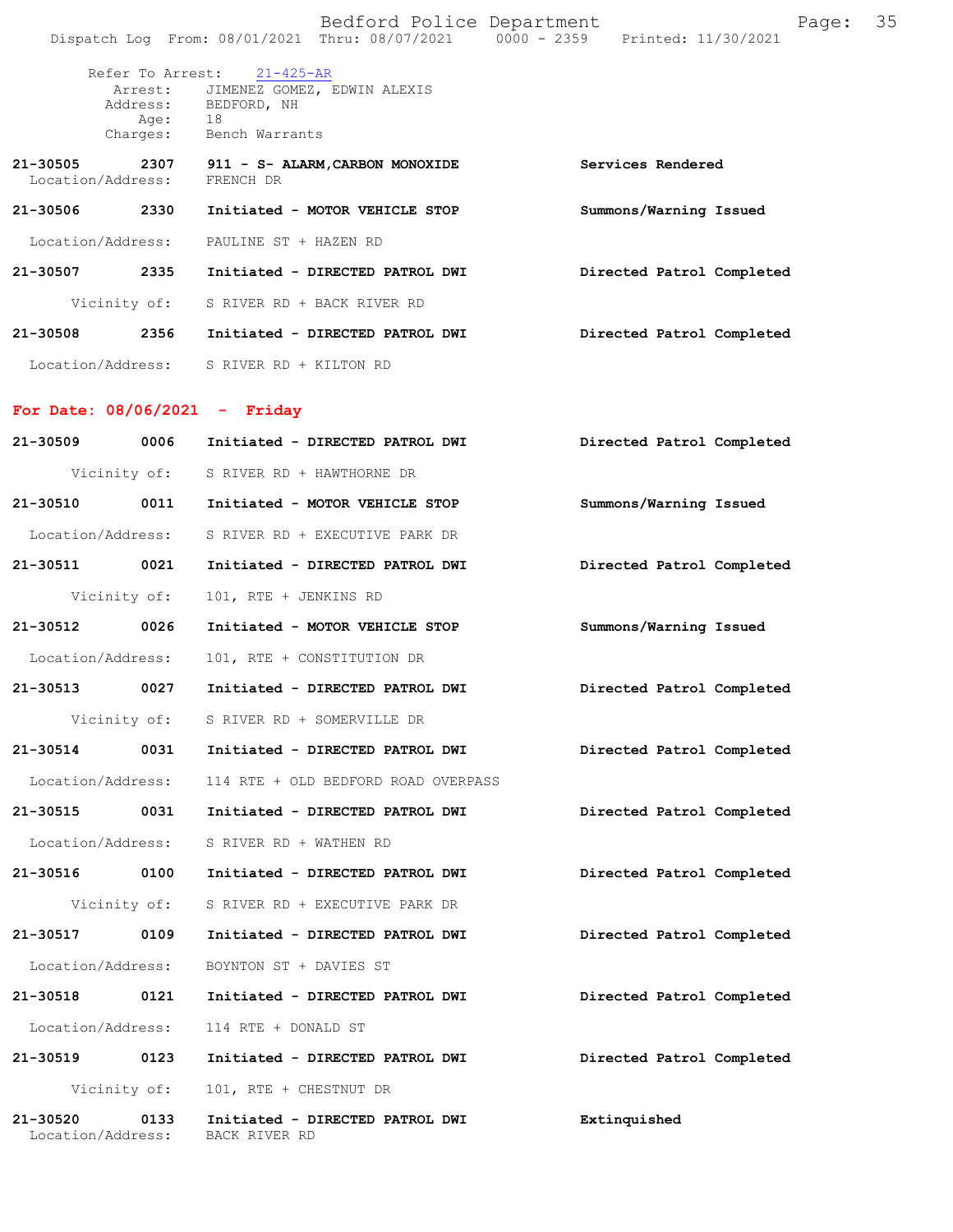|                   |              | Bedford Police Department<br>Dispatch Log From: 08/01/2021 Thru: 08/07/2021 0000 - 2359 Printed: 11/30/2021 | Page:                     | 36 |
|-------------------|--------------|-------------------------------------------------------------------------------------------------------------|---------------------------|----|
| 21-30521 0148     |              | Initiated - DIRECTED PATROL DWI                                                                             | Directed Patrol Completed |    |
|                   | Vicinity of: | 101, RTE + KAHLIKO LN                                                                                       |                           |    |
| 21-30522 0154     |              | Initiated - DIRECTED PATROL DWI                                                                             | Directed Patrol Completed |    |
| Location/Address: |              | 101, RTE + CONSTITUTION DR                                                                                  |                           |    |
| 21-30523 0154     |              | Initiated - MOTOR VEHICLE STOP                                                                              | Summons/Warning Issued    |    |
| Location/Address: |              | 101, RTE + HITCHING POST LN                                                                                 |                           |    |
| 21-30524 0213     |              | Initiated - DIRECTED PATROL-CAR BREAK-INS                                                                   | Directed Patrol Completed |    |
|                   | Vicinity of: | TECHNOLOGY DR + REED DR                                                                                     |                           |    |
| 21-30525          | 0214         | Initiated - DIRECTED PATROL DWI                                                                             | Directed Patrol Completed |    |
|                   | Vicinity of: | 101, RTE + BELL HILL RD                                                                                     |                           |    |
| 21-30526 0220     |              | Initiated - DIRECTED PATROL BURGLARY                                                                        | Directed Patrol Completed |    |
| Location/Address: |              | [01 1235] S RIVER RD                                                                                        |                           |    |
| 21-30527 0227     |              | Initiated - DIRECTED PATROL-CAR BREAK-INS Directed Patrol Completed                                         |                           |    |
| Location/Address: |              | COOPER LN                                                                                                   |                           |    |
| 21-30528 0229     |              | Initiated - DIRECTED PATROL BURGLARY                                                                        | Directed Patrol Completed |    |
|                   | Vicinity of: | LIBERTY HILL RD + COUNTY RD                                                                                 |                           |    |
| 21-30529 0243     |              | Initiated - BUILDING CHECK                                                                                  | Directed Patrol Completed |    |
| Location/Address: |              | [01 L0000587] 101, RTE                                                                                      |                           |    |
| 21-30530 0246     |              | Initiated - DIRECTED PATROL-CAR BREAK-INS                                                                   | Directed Patrol Completed |    |
|                   | Vicinity of: | COUNTY RD + PATTEN RD                                                                                       |                           |    |
| 21-30532          | 0246         | Initiated - BUILDING CHECK                                                                                  | Building Checked/Secured  |    |
| Location/Address: |              | [01 192] NEW BOSTON RD                                                                                      |                           |    |
| 21-30531          | 0247         | Initiated - BUILDING CHECK                                                                                  | Building Checked/Secured  |    |
| Location/Address: |              | [01 L241] 101, RTE                                                                                          |                           |    |
| 21-30534          | 0255         | Initiated - BUILDING CHECK                                                                                  | Building Checked/Secured  |    |
| Location/Address: |              | [01 L0000690] S RIVER RD                                                                                    |                           |    |
| 21-30533          | 0256         | Initiated - BUILDING CHECK                                                                                  | Building Checked/Secured  |    |
| Location/Address: |              | [01 L2252] JENKINS RD                                                                                       |                           |    |
| 21-30535          | 0306         | Initiated - DIRECTED PATROL BURGLARY                                                                        | Directed Patrol Completed |    |
|                   | Vicinity of: | NASHUA RD + COUNTY RD                                                                                       |                           |    |
| 21-30536          | 0344         | Initiated - DIRECTED PATROL BURGLARY                                                                        | Directed Patrol Completed |    |
| Location/Address: |              | WHITE AVE + BELLEMORE DR                                                                                    |                           |    |
| 21-30537          | 0344         | Initiated - BUILDING CHECK                                                                                  | Building Checked/Secured  |    |
| Location/Address: |              | [01 1033] COUNTY RD                                                                                         |                           |    |
| 21-30538          | 0351         | Initiated - DIRECTED PATROL-CAR BREAK-INS                                                                   | Directed Patrol Completed |    |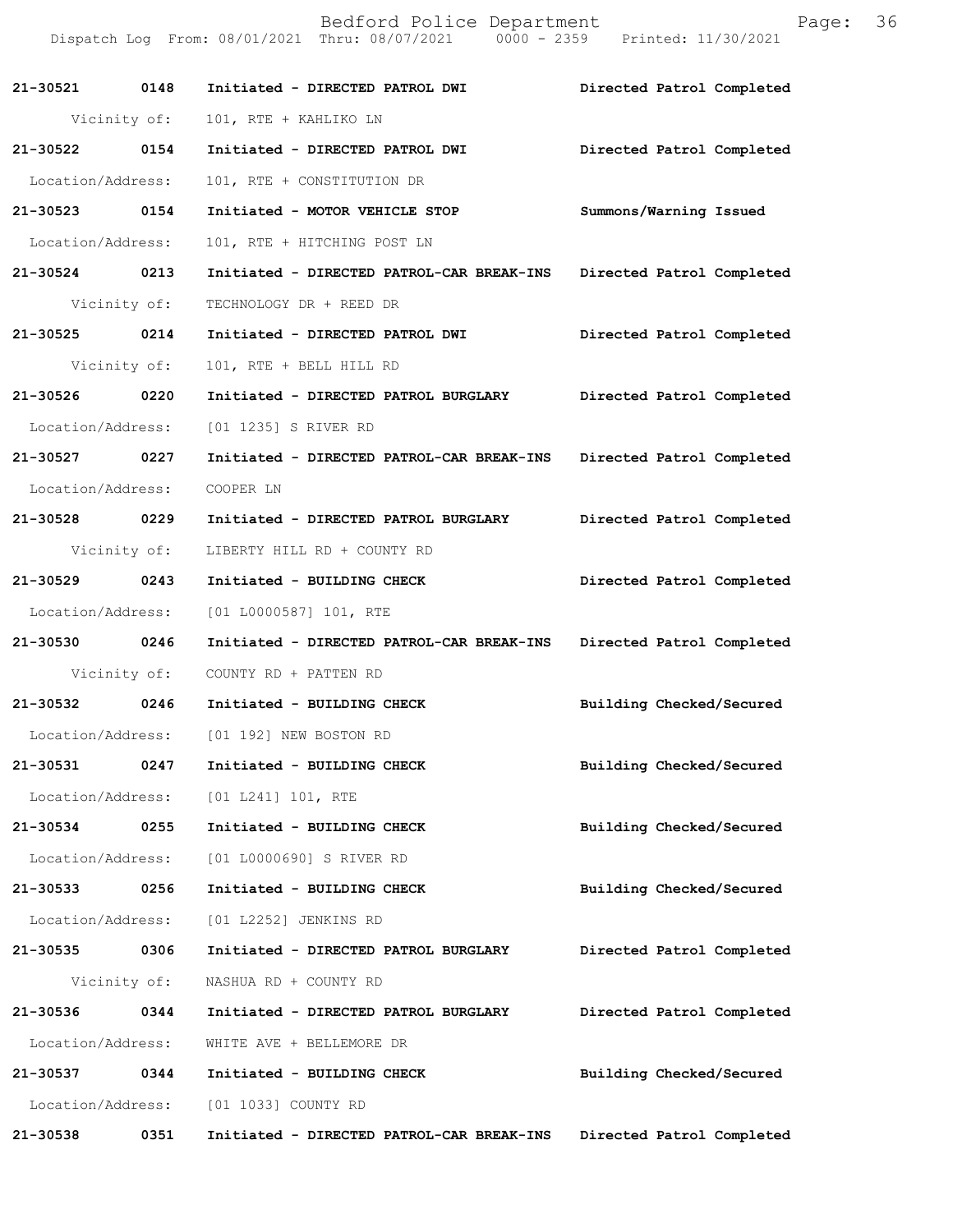| 21-30539                      | 0354         | Location/Address: [01 376] KILTON RD                                |                                |  |
|-------------------------------|--------------|---------------------------------------------------------------------|--------------------------------|--|
|                               |              |                                                                     |                                |  |
|                               |              | Initiated - DIRECTED PATROL-CAR BREAK-INS                           | Directed Patrol Completed      |  |
| Location/Address:             |              | [01 515] S RIVER RD                                                 |                                |  |
| 21-30540                      | 0419         | Other - BOLO                                                        | No Action Required             |  |
| Location/Address:             |              | [07 M13] VALLEY ST                                                  |                                |  |
| 21-30541                      | 0423         | 911 - S-EMERGENCY MEDICAL CALL-ALPHA                                | Transported to Elliot Hospital |  |
| Location/Address:             |              | [01 919] CORPORATE DR                                               |                                |  |
| 21-30542 0427                 |              | Initiated - DIRECTED PATROL TRAFFIC ENF                             | Directed Patrol Completed      |  |
| Location/Address:             |              | 114 RTE + OLD BEDFORD ROAD OVERPASS                                 |                                |  |
| 21-30543 0435                 |              | Initiated - DIRECTED PATROL TRAFFIC ENF                             | Directed Patrol Completed      |  |
| Vicinity of:                  |              | 101, RTE + PINECREST DR                                             |                                |  |
| 21-30544                      | 0446         | Initiated - DIRECTED PATROL TRAFFIC ENF                             | Directed Patrol Completed      |  |
|                               | Vicinity of: | S RIVER RD + SUNSET LN                                              |                                |  |
| 21-30545 0446                 |              | 911 - S-EMERGENCY MEDICAL CALL-ALPHA                                | Transported to Elliot Hospital |  |
| Location/Address:             |              | [01 919] CORPORATE DR                                               |                                |  |
| 21-30546                      | 0521         | Initiated - DIRECTED PATROL TRAFFIC ENF                             | Directed Patrol Completed      |  |
| Vicinity of:                  |              | S RIVER RD + CLUB ACRE LN                                           |                                |  |
| 21-30547                      | 0537         | Initiated - DIRECTED PATROL TRAFFIC ENF                             | Directed Patrol Completed      |  |
| Location/Address:             |              | S RIVER RD + PALOMINO LN                                            |                                |  |
| 21-30548                      | 0552         | Initiated - DIRECTED PATROL TRAFFIC ENF                             | Directed Patrol Completed      |  |
| Vicinity of:                  |              | 101, RTE + NASHUA RD                                                |                                |  |
| 21-30549<br>Location/Address: | 0610         | Phone - S-FIRE ALARM<br>[01 910] S RIVER RD                         | Services Rendered              |  |
| 21-30550<br>Location/Address: | 0656         | Other - TOWN ORDINANCE<br>WALLACE RD + NEW BOSTON RD                | Investigated                   |  |
| 21-30551                      | 0727         | Initiated - MOTOR VEHICLE STOP                                      | Summons/Warning Issued         |  |
| Location/Address:             |              | KILTON ROAD RAMP + SULLIVAN DR                                      |                                |  |
| 21-30552 0740                 |              | Initiated - DIRECTED PATROL TRAFFIC ENF                             | Directed Patrol Completed      |  |
|                               | Vicinity of: | S RIVER RD + KILTON RD                                              |                                |  |
| 21-30553                      | 0752         | Initiated - MOTOR VEHICLE STOP                                      | Summons/Warning Issued         |  |
| Location/Address:             |              | [01 L0000786] S RIVER RD                                            |                                |  |
| 21-30554                      | 0753         | Initiated - DIRECTED PATROL ACCIDENTS                               | Directed Patrol Completed      |  |
| Location/Address:             |              | S RIVER RD + MEETINGHOUSE RD                                        |                                |  |
| 21-30555<br>Location/Address: | 0753         | Initiated - DISABLED MOTOR VEHICLE<br>NEW BOSTON RD + MCALLISTER RD | Services Rendered              |  |
| 21-30556                      | 0754         | Initiated - DIRECTED PATROL ACCIDENTS                               | Directed Patrol Completed      |  |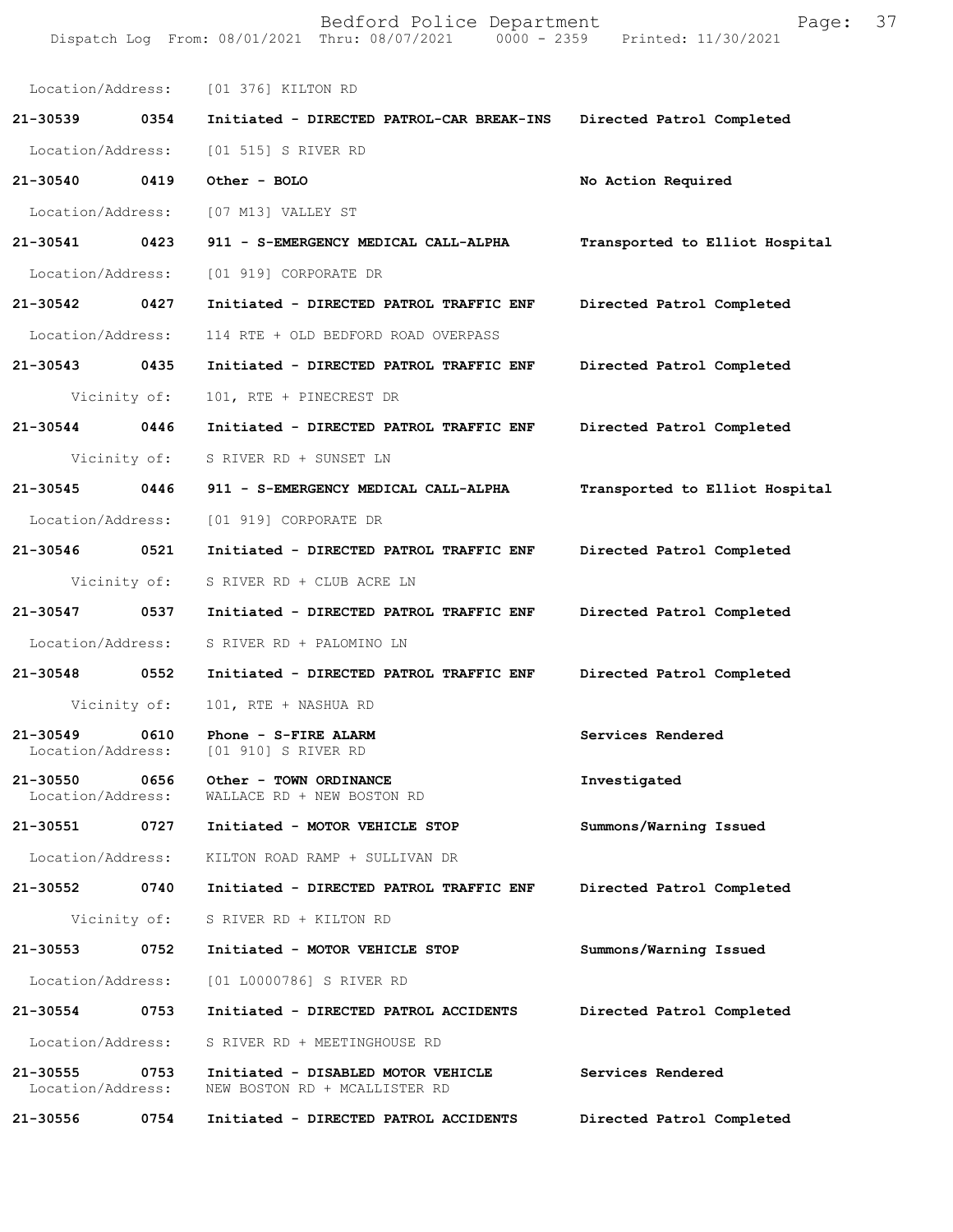|                               |              | Bedford Police Department<br>Dispatch Log From: 08/01/2021 Thru: 08/07/2021 0000 - 2359 Printed: 11/30/2021 | Page:                          | 38 |
|-------------------------------|--------------|-------------------------------------------------------------------------------------------------------------|--------------------------------|----|
| Location/Address:             |              | 101, RTE + 114 RTE                                                                                          |                                |    |
| 21-30557<br>Location/Address: |              | 0755 911 - MOTOR VEHICLE ACC-SPECIAL CIR.<br>SEBBINS POND DR + LODGE AVE                                    | Investigated                   |    |
| 21-30558 0810                 |              | Initiated - MOTOR VEHICLE STOP                                                                              | Summons/Warning Issued         |    |
| Location/Address:             |              | KILTON RD                                                                                                   |                                |    |
| 21-30559 0819                 |              | Initiated - MOTOR VEHICLE STOP                                                                              | Summons/Warning Issued         |    |
| Location/Address:             |              | 101, RTE + 114 RTE                                                                                          |                                |    |
| 21-30560 0822                 |              | Initiated - MOTOR VEHICLE STOP                                                                              | Summons/Warning Issued         |    |
| Location/Address:             |              | JENKINS RD + 101, RTE                                                                                       |                                |    |
| 21-30561 0826                 |              | Initiated - DIRECTED PATROL TRAFFIC ENF                                                                     | Directed Patrol Completed      |    |
|                               | Vicinity of: | S RIVER RD + MEETINGHOUSE RD                                                                                |                                |    |
| 21-30562                      | 0829         | Initiated - DIRECTED PATROL TRAFFIC ENF                                                                     | Directed Patrol Completed      |    |
| Location/Address:             |              | WALLACE RD + CAMBRIDGE RD                                                                                   |                                |    |
| 21-30563 0829                 |              | Initiated - MOTOR VEHICLE STOP                                                                              | Summons/Warning Issued         |    |
| Location/Address:             |              | BOYNTON ST + WAYSIDE DR                                                                                     |                                |    |
| 21-30564                      | 0836         | Initiated - MOTOR VEHICLE STOP                                                                              | Summons/Warning Issued         |    |
| Location/Address:             |              | 101, RTE + BELL HILL RD                                                                                     |                                |    |
| 21-30565 0843                 |              | Initiated - MOTOR VEHICLE STOP                                                                              | Summons/Warning Issued         |    |
| Location/Address:             |              | NEW BOSTON RD + WALLACE RD                                                                                  |                                |    |
| 21-30566 0855                 |              | Phone - S-ALARM-MEDICAL AID/LIFT ASST                                                                       | Transported to Elliot Hospital |    |
| Location/Address:             |              | [01 L2604] HAZEN RD                                                                                         |                                |    |
| 21-30567                      | 0900         | Initiated - MOTOR VEHICLE STOP                                                                              | Summons/Warning Issued         |    |
|                               |              | Location/Address: S RIVER RD + KILTON RD                                                                    |                                |    |
| 21-30568                      | 0903         | Initiated - MOTOR VEHICLE STOP                                                                              | Summons/Warning Issued         |    |
| Location/Address:             |              | 101, RTE + OLD BEDFORD RD                                                                                   |                                |    |
| 21-30569                      | 0903         | Initiated - DIRECTED PATROL TRAFFIC ENF                                                                     | Directed Patrol Completed      |    |
| Location/Address:             |              | WALLACE RD + WOLFE LN                                                                                       |                                |    |
| 21-30570<br>Location/Address: | 0903         | 911 - MOTOR VEHICLE ACCIDENT<br>TECHNOLOGY DR + S RIVER RD                                                  | Services Rendered              |    |
| 21-30571                      | 0906         | 911 - S-EMERGENCY MEDICAL CALL                                                                              | TRANSPORTED TO CMC HOSPITAL    |    |
| Location/Address:             |              | [01 L1639] WENDOVER WAY                                                                                     |                                |    |
| 21-30572                      | 0910         | Initiated - MOTOR VEHICLE STOP                                                                              | Summons/Warning Issued         |    |
| Location/Address:             |              | 101, RTE + CONSTITUTION DR                                                                                  |                                |    |
| 21-30573                      | 0942         | Initiated - MOTOR VEHICLE STOP                                                                              | Summons/Warning Issued         |    |
| Location/Address:             |              | 101, RTE + PLUMMER ROAD OVERPASS                                                                            |                                |    |
| 21-30574                      | 1005         | Initiated - MOTOR VEHICLE STOP                                                                              | Summons/Warning Issued         |    |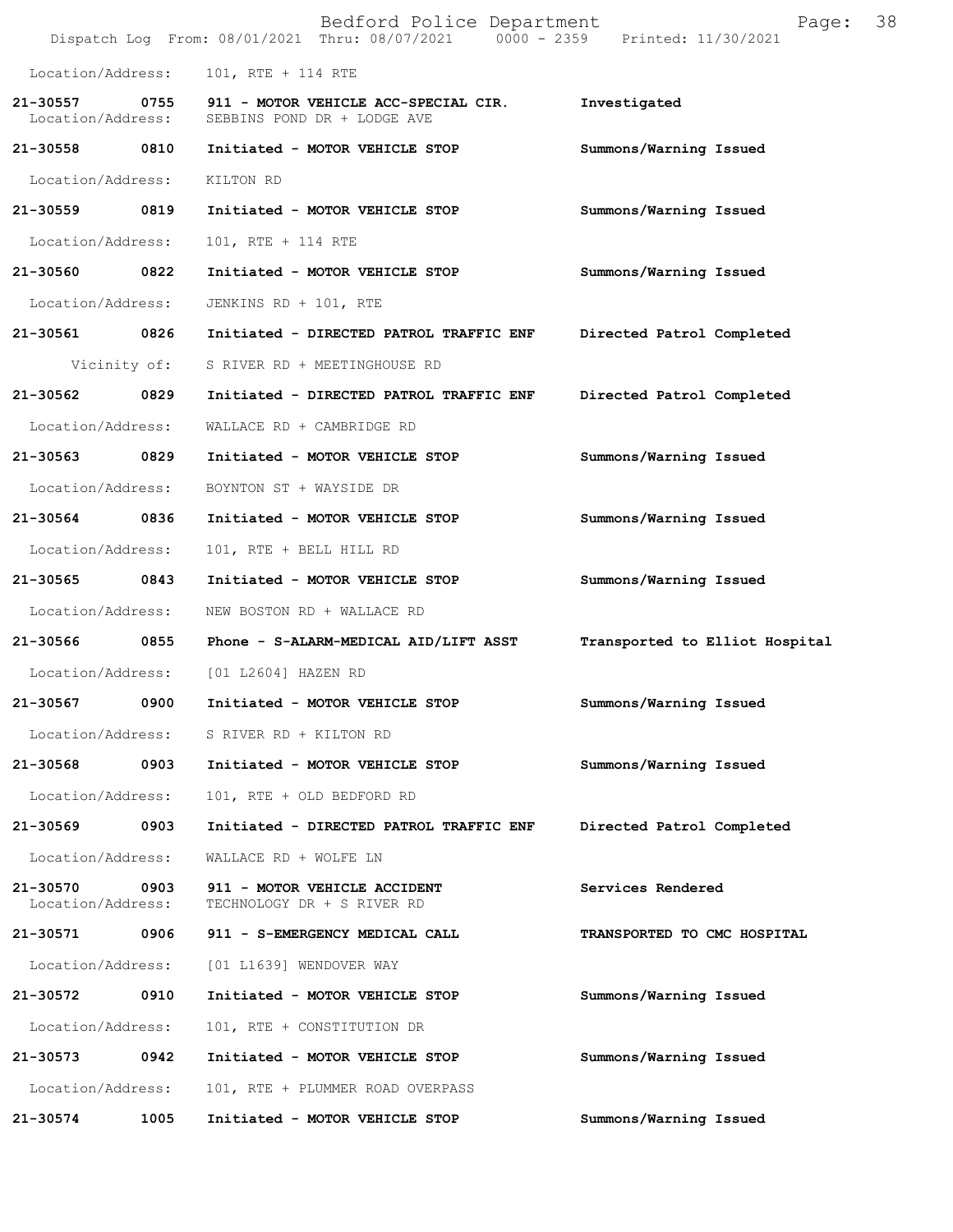|                               |         | Bedford Police Department<br>Dispatch Log From: 08/01/2021 Thru: 08/07/2021 0000 - 2359 Printed: 11/30/2021                                                                                                                         | Page:                     | 39 |
|-------------------------------|---------|-------------------------------------------------------------------------------------------------------------------------------------------------------------------------------------------------------------------------------------|---------------------------|----|
|                               |         | Location/Address: 101, RTE + F.E. EVERETT SOUTH TPKE                                                                                                                                                                                |                           |    |
|                               |         | 21-30575 1007 Initiated - INVESTIGATION-FOLLOW UP<br>Location/Address: EAST POINT DR<br>Refer To Incident: 21-751-OF                                                                                                                | Investigated              |    |
| 21-30576                      |         | 1010 Initiated - MOTOR VEHICLE STOP                                                                                                                                                                                                 | Summons/Warning Issued    |    |
| Location/Address: S RIVER RD  |         |                                                                                                                                                                                                                                     |                           |    |
|                               |         | 21-30577 1030 Initiated - MOTOR VEHICLE STOP                                                                                                                                                                                        | Summons/Warning Issued    |    |
| Location/Address: S RIVER RD  |         |                                                                                                                                                                                                                                     |                           |    |
|                               |         | 21-30578 1030 Phone - HIGHWAY CONDITIONS<br>Location/Address: PERRY RD + N AMHERST RD                                                                                                                                               | Services Rendered         |    |
|                               |         | 21-30579 1033 Initiated - INVESTIGATION-FOLLOW UP<br>Location/Address: MEETINGHOUSE RD<br>Refer To Incident: 21-751-OF                                                                                                              | Investigated              |    |
|                               | Age: 39 | 21-30580 1036 Initiated - MOTOR VEHICLE STOP<br>Location/Address: WASHINGTON PL<br>Refer To Arrest: 21-426-AR<br>Arrest: PLACE, HARRY D III<br>Address: BOSCAWEN, NH<br>Charges: ARREST-ASSIST OTHER AGENCY WITH OR WITHOUT WARRANT | Arrest(s) Made            |    |
| 21-30581                      |         | 1101 Initiated - DIRECTED PATROL-CAR BREAK-INS Directed Patrol Completed                                                                                                                                                            |                           |    |
|                               |         | Location/Address: [01 L1804] S RIVER RD                                                                                                                                                                                             |                           |    |
|                               |         | 21-30582 1103 Phone - S-FIRE ALARM                                                                                                                                                                                                  | No Action Required        |    |
|                               |         | Location/Address: [01 L1950] HAWTHORNE DR                                                                                                                                                                                           |                           |    |
| Location/Address: S RIVER RD  |         | 21-30583 1110 Phone - FRAUD                                                                                                                                                                                                         | Services Rendered         |    |
|                               |         | 21-30584 1125 Initiated - COMMUNITY POLICING/SAFE SCHOOL Services Rendered<br>Location/Address: [01 463] NASHUA RD                                                                                                                  |                           |    |
| 21-30585<br>Location/Address: | 1141    | Initiated - COMMUNITY POLICING<br>[01 463] NASHUA RD                                                                                                                                                                                | Services Rendered         |    |
| 21-30586                      | 1143    | Initiated - DIRECTED PATROL-CAR BREAK-INS                                                                                                                                                                                           | Directed Patrol Completed |    |
| Location/Address:             |         | S RIVER RD + HAWTHORNE DR                                                                                                                                                                                                           |                           |    |
| 21-30587<br>Location/Address: | 1156    | Other - INTERNET CRIMES<br>[01 474] CONSTITUTION DR                                                                                                                                                                                 | Investigated              |    |
| 21-30588                      | 1223    | Initiated - MOTOR VEHICLE STOP                                                                                                                                                                                                      | Summons/Warning Issued    |    |
| Location/Address:             |         | S RIVER RD + HAWTHORNE DR                                                                                                                                                                                                           |                           |    |
| 21-30589                      | 1234    | Initiated - MOTOR VEHICLE STOP                                                                                                                                                                                                      | Summons/Warning Issued    |    |
| Location/Address:             |         | S RIVER RD + MEETINGHOUSE RD                                                                                                                                                                                                        |                           |    |
| 21-30590                      | 1246    | Initiated - DIRECTED PATROL TRAFFIC ENF                                                                                                                                                                                             | Directed Patrol Completed |    |
| Location/Address:             |         | S RIVER RD + EXECUTIVE PARK DR                                                                                                                                                                                                      |                           |    |
| 21-30591                      | 1259    | Initiated - MOTOR VEHICLE STOP                                                                                                                                                                                                      | Summons/Warning Issued    |    |
| Location/Address:             |         | S RIVER RD + KILTON RD                                                                                                                                                                                                              |                           |    |
| 21-30592                      | 1308    | Initiated - MOTOR VEHICLE STOP                                                                                                                                                                                                      | Summons/Warning Issued    |    |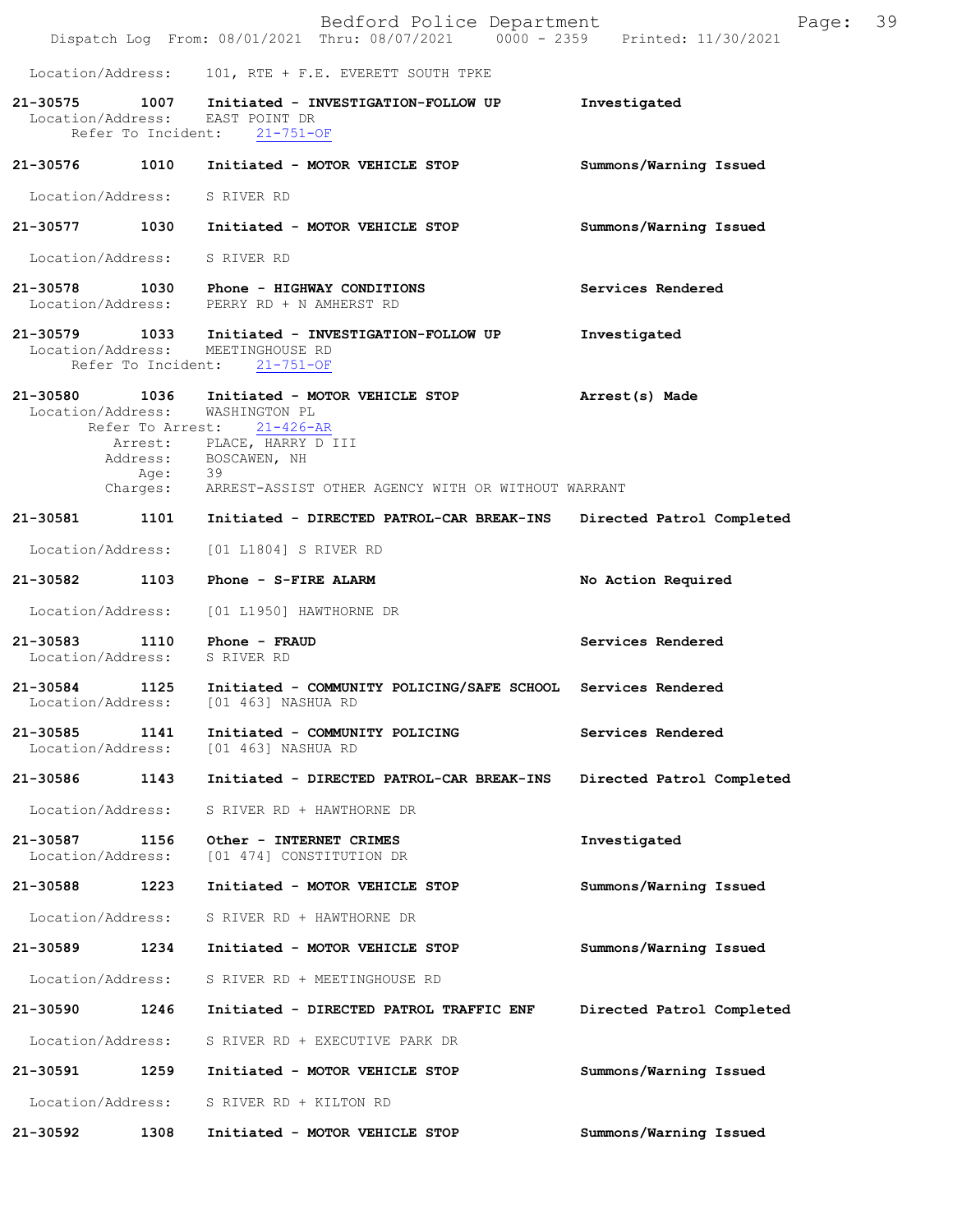|                               |                                                             | Bedford Police Department<br>Dispatch Log From: 08/01/2021 Thru: 08/07/2021 0000 - 2359 Printed: 11/30/2021                                                                                                                             | 40<br>Page:               |
|-------------------------------|-------------------------------------------------------------|-----------------------------------------------------------------------------------------------------------------------------------------------------------------------------------------------------------------------------------------|---------------------------|
|                               |                                                             | Location/Address: S RIVER RD + KILTON RD                                                                                                                                                                                                |                           |
| 21-30593                      | 1318                                                        | Initiated - MOTOR VEHICLE STOP                                                                                                                                                                                                          | Summons/Warning Issued    |
| Location/Address:             |                                                             | S RIVER RD                                                                                                                                                                                                                              |                           |
| 21-30594 1346                 |                                                             | Initiated - MOTOR VEHICLE STOP                                                                                                                                                                                                          | Summons/Warning Issued    |
| Location/Address:             |                                                             | S RIVER RD + MEETINGHOUSE RD                                                                                                                                                                                                            |                           |
| 21-30595                      | 1356                                                        | Initiated - DIRECTED PATROL TRAFFIC ENF                                                                                                                                                                                                 | Directed Patrol Completed |
| Location/Address:             |                                                             | NEW BOSTON RD + WALLACE RD                                                                                                                                                                                                              |                           |
| 21-30596<br>Location/Address: | 1357                                                        | Walk-In - ASSIST CITIZEN<br>[01 474] CONSTITUTION DR                                                                                                                                                                                    | Services Rendered         |
| 21-30597 1400                 | Refer To Arrest:<br>Age:<br>Charges:                        | Walk-In - SERVE WARRANT<br>Location/Address: [01 474] CONSTITUTION DR<br>$21 - 427 - AR$<br>Arrest: PERKINS, JACK S<br>Address: MERRIMACK, NH<br>21<br>Willful Concealment, theft<br>Drive after Rev/Suspension<br>Unregistered Vehicle | Arrest(s) Made            |
| 21-30598<br>Location/Address: | 1412                                                        | Walk-In - DOMESTIC DISTURBANCE<br>COUNTY RD                                                                                                                                                                                             | Investigated              |
| 21-30599 1420                 | Refer To Arrest:<br>Arrest:<br>Address:<br>Age:<br>Charges: | Walk-In - SERVE WARRANT<br>Location/Address: [01 474] CONSTITUTION DR<br>$21 - 428 - AR$<br>DANEAU, NATHAN TOMAS<br>AUBURN, NH<br>19<br>Criminal Threatening - Conduct<br>Disorderly Conduct                                            | Arrest(s) Made            |
| 21-30600<br>Location/Address: | 1440                                                        | Initiated - SERVE PAPERWORK<br>OLD SAWMILL RD                                                                                                                                                                                           | Could Not Locate          |
| 21-30601<br>Location/Address: | 1500                                                        | 911 - S-FIRE, OTHER<br>$[01 174] 101$ , RTE                                                                                                                                                                                             | Services Rendered         |
| 21-30602<br>Location/Address: | 1523                                                        | 911 - MOTOR VEHICLE ACC-SPECIAL CIR.<br>101, RTE + 114 RTE                                                                                                                                                                              | Services Rendered         |
| 21-30603<br>Location/Address: | 1531                                                        | Phone - S-FIRE ALARM<br>[01 L1175] DARBY LN                                                                                                                                                                                             | Services Rendered         |
| 21-30604                      | 1541                                                        | Initiated - DIRECTED PATROL TRAFFIC ENF                                                                                                                                                                                                 | Directed Patrol Completed |
|                               | Vicinity of:                                                | S RIVER RD + MEETINGHOUSE RD                                                                                                                                                                                                            |                           |
| 21-30605                      | 1555                                                        | Initiated - DIRECTED PATROL TRAFFIC ENF                                                                                                                                                                                                 | Directed Patrol Completed |
| Location/Address:             |                                                             | 101, RTE + OLDE BEDFORD WAY                                                                                                                                                                                                             |                           |
| 21-30606                      | 1603                                                        | Initiated - DIRECTED PATROL TRAFFIC ENF                                                                                                                                                                                                 | Directed Patrol Completed |
| Location/Address:             |                                                             | 101, RTE + KAHLIKO LN                                                                                                                                                                                                                   |                           |
| 21-30607                      | 1616                                                        | Initiated - MOTOR VEHICLE STOP                                                                                                                                                                                                          | Summons/Warning Issued    |
| Location/Address:             |                                                             | 101, RTE + WALLACE RD                                                                                                                                                                                                                   |                           |
| 21-30608                      | 1619                                                        | Initiated - DIRECTED PATROL MOUNTAIN BIKE                                                                                                                                                                                               | Directed Patrol Completed |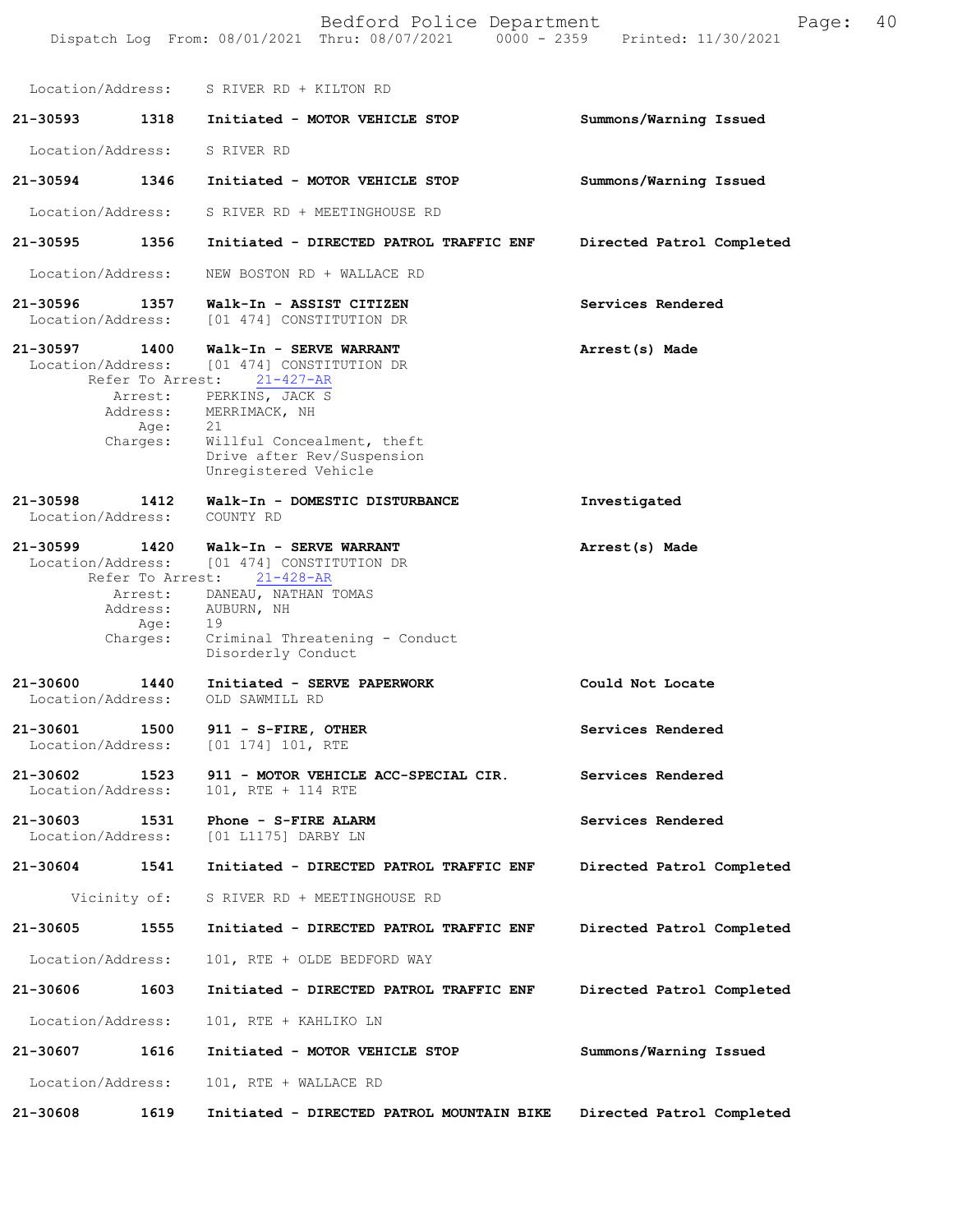|                                                             | Bedford Police Department<br>Dispatch Log From: 08/01/2021 Thru: 08/07/2021 0000 - 2359 Printed: 11/30/2021 | 41<br>Page:                    |
|-------------------------------------------------------------|-------------------------------------------------------------------------------------------------------------|--------------------------------|
|                                                             | Vicinity of: [01 1235] S RIVER RD                                                                           |                                |
| 21-30610 1621                                               | Phone - MOTOR VEHICLE COMPLAINT<br>Location/Address: F.E. EVERETT NORTH TPKE                                | Could Not Locate               |
| 21-30609 1624                                               | Initiated - DIRECTED PATROL TRAFFIC ENF                                                                     | Directed Patrol Completed      |
| Location/Address:                                           | 101, RTE + LIBERTY HILL RD                                                                                  |                                |
| 21-30611 1630<br>Location/Address:                          | Initiated - MOTOR VEHICLE STOP<br>BOYNTON ST + 101, RTE                                                     | NO PAPERWORK                   |
| 21-30612 1631<br>Location/Address: SOUTHGATE DR             | Other - RESTRAINING ORDER                                                                                   | Services Rendered              |
|                                                             | 21-30613 1639 Initiated - MOTOR VEHICLE STOP                                                                | Summons/Warning Issued         |
| Location/Address:                                           | BOYNTON ST                                                                                                  |                                |
|                                                             | $21-30614$ 1649 Phone - LOST PROPERTY                                                                       | No Action Required             |
|                                                             | Location/Address: [01 474] CONSTITUTION DR                                                                  |                                |
| 21-30615<br>1700<br>Location/Address:<br>Refer To Incident: | 911 - S-MOTOR VEHICLE ACCIDENT INJ<br>S RIVER RD + RAY WIEZOREK WEST DR<br>$21 - 756 - OF$                  | Investigated                   |
|                                                             | 21-30616 1736 Initiated - DIRECTED PATROL-CAR BREAK-INS                                                     | Directed Patrol Completed      |
| Location/Address:                                           | CHURCH RD + BEDFORD CENTER RD                                                                               |                                |
| 21-30617 1818                                               | Initiated - DIRECTED PATROL-CAR BREAK-INS                                                                   | Directed Patrol Completed      |
| Location/Address:                                           | WALLACE RD + MINISTERIAL RD                                                                                 |                                |
| 21-30618<br>1819<br>Location/Address: CAMBRIDGE RD          | Phone - ASSIST CITIZEN                                                                                      | Services Rendered              |
| Refer To Incident:                                          | 21-30619 1822 Phone - ASSAULT-IN PROGRESS<br>Location/Address: [01 L484] S RIVER RD<br>$21 - 754 - OF$      | Investigated                   |
| 21-30620<br>1842                                            | 911 - S-EMERGENCY MEDICAL CALL-CHARL                                                                        | Transported to Elliot Hospital |
| Location/Address:                                           | [01 17] DONALD ST                                                                                           |                                |
| 21-30621<br>1854<br>Location/Address:                       | Phone - DOG COMPLAINT<br>SETTLER'S CT                                                                       | Could Not Locate               |
| 21-30622<br>1902<br>Location/Address:<br>Refer To Incident: | Phone - THEFT-IN PROGRESS<br>[01 232] LIBERTY HILL RD<br>$21 - 755 - OF$                                    | Investigated                   |
| 21-30623 1915<br>Location/Address:                          | 911 - DOG COMPLAINT<br>MARKET ST                                                                            | Services Rendered              |
| 21-30624<br>1923                                            | 911 - S-EMERGENCY MEDICAL CALL-ALPHA<br>Location/Address: [01 919] CORPORATE DR                             | <b>NO TRANSPORT</b>            |
| 2001<br>21-30625                                            | 911 - S-EMERGENCY MEDICAL CALL-ALPHA                                                                        | Transported to Elliot Hospital |
| Location/Address:                                           | [01 17] DONALD ST                                                                                           |                                |
| 21-30626 2050<br>Refer To Incident:                         | Phone - SUSP ACTIVITIES-IN PROGRESS<br>Location/Address: [01 961] S RIVER RD<br>$21 - 757 - OF$             | Investigated                   |
| 21-30627<br>2100                                            | Initiated - DIRECTED PATROL DWI                                                                             | Directed Patrol Completed      |
| Location/Address:                                           | 101, RTE + 114 RTE                                                                                          |                                |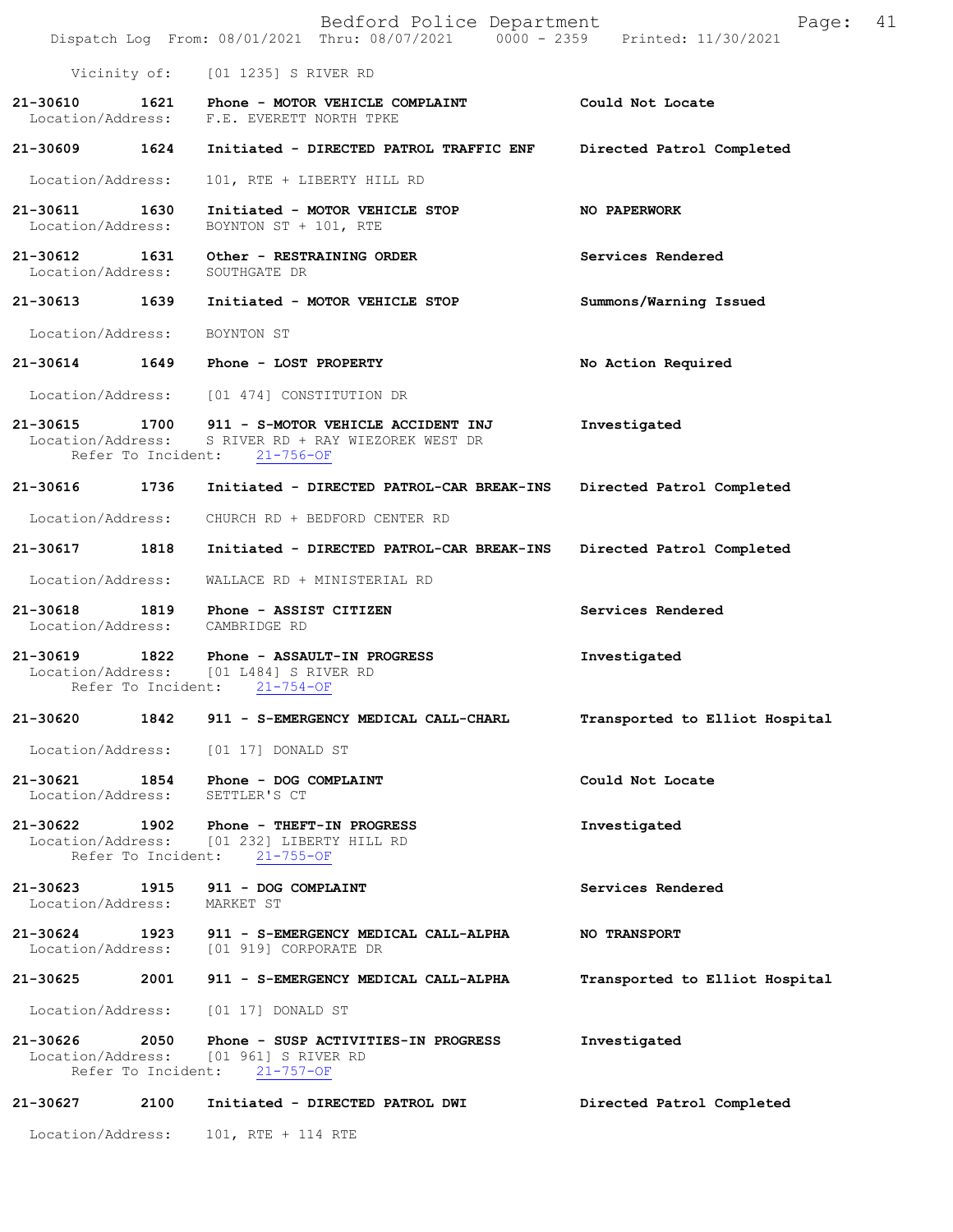Bedford Police Department Page: 42 Dispatch Log From: 08/01/2021 Thru: 08/07/2021 0000 - 2359 Printed: 11/30/2021

**21-30628 2135 Initiated - DIRECTED PATROL BURGLARY Directed Patrol Completed** 

Location/Address: OLD BEDFORD RD + RUNDLETT HILL RD

| 21-30629          | 2222 | Phone - MISSING PERSON                     | Investigated |
|-------------------|------|--------------------------------------------|--------------|
|                   |      | Location/Address: [01 L292] POWDER HILL RD |              |
|                   |      | Refer To Incident: 21-758-OF               |              |
|                   |      |                                            |              |
| 21-30630          | 2237 | 911 - S-EMERGENCY MEDICAL CALL-CHARL       | NO TRANSPORT |
| Location/Address: |      | BARRINGTON DR                              |              |

**21-30631 2237 Initiated - SERVE PAPERWORK Services Rendered**  Location/Address: SOUTHGATE DR

**21-30632 2326 Initiated - DIRECTED PATROL DWI Directed Patrol Completed** 

Vicinity of: S RIVER RD + MEETINGHOUSE RD

**21-30633 2334 Initiated - MOTOR VEHICLE STOP Summons/Warning Issued**  Location/Address: S RIVER RD + IRON HORSE DR

**21-30634 2338 Initiated - MOTOR VEHICLE STOP Summons/Warning Issued** 

Location/Address: COUNTY RD + NASHUA RD

- **21-30635 2342 Initiated MOTOR VEHICLE STOP Summons/Warning Issued**  Location/Address: S RIVER RD
- **21-30636 2345 Initiated SUSP ACTIVITIES Services Rendered**  Location/Address: **21-30637 2354 Initiated - DIRECTED PATROL DWI Directed Patrol Completed**
- Location/Address: 101, RTE + KAHLIKO LN

## **For Date: 08/07/2021 - Saturday**

| 21-30638                          | 0020 | Initiated - MOTOR VEHICLE STOP                                  | Summons/Warning Issued        |
|-----------------------------------|------|-----------------------------------------------------------------|-------------------------------|
| Location/Address:                 |      | 101, RTE + JENKINS RD                                           |                               |
| 21-30639                          | 0026 | Initiated - DIRECTED PATROL DWI                                 | Directed Patrol Completed     |
| Location/Address:                 |      | 101, RTE + JENKINS RD                                           |                               |
| $21 - 30640$<br>Location/Address: | 0041 | Initiated - INVESTIGATION-FOLLOW UP<br>[01 474] CONSTITUTION DR | Investigated                  |
| 21-30641                          | 0046 | Phone - CHECK THE WELFARE                                       | Taken/Refered to Other Agency |
| Location/Address:                 |      | S RIVER RD                                                      |                               |
| 21-30642                          | 0053 | Initiated - DIRECTED PATROL DWI                                 | Directed Patrol Completed     |
| Location/Address:                 |      | 101, RTE + MEETINGHOUSE RD                                      |                               |
| 21-30643                          | 0056 | Initiated - DIRECTED PATROL DWI                                 | Directed Patrol Completed     |
| Vicinity of:                      |      | S RIVER RD + KILTON RD                                          |                               |
| 21-30644                          | 0057 | Initiated - MOTOR VEHICLE STOP                                  | Summons/Warning Issued        |
| Location/Address:                 |      | 101, RTE + JENKINS RD                                           |                               |
| $21 - 30645$                      | 0114 | Initiated - DIRECTED PATROL DWI                                 | Directed Patrol Completed     |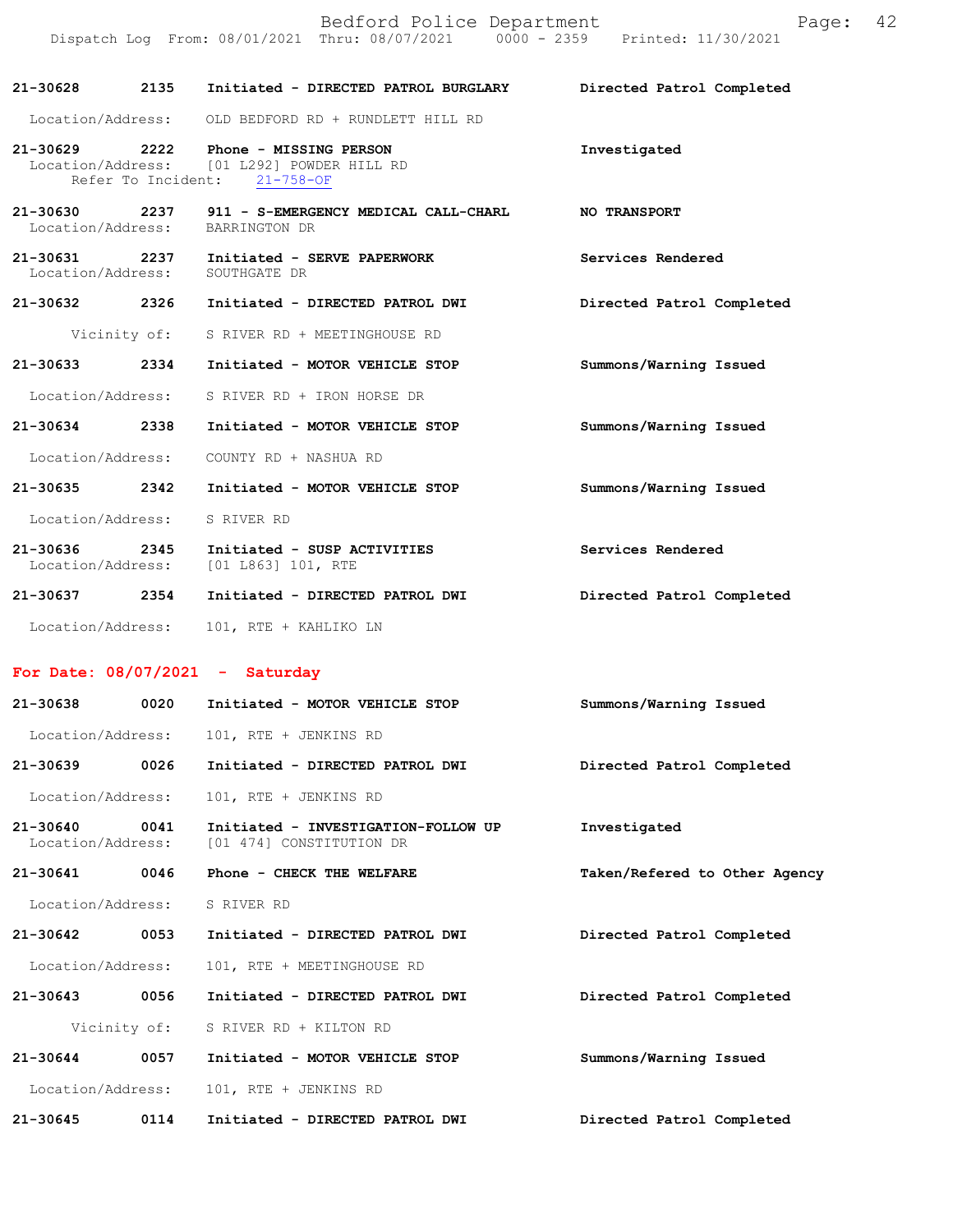|                               |              | Bedford Police Department<br>Dispatch Log From: 08/01/2021 Thru: 08/07/2021 0000 - 2359 Printed: 11/30/2021 | Page:                     | 43 |
|-------------------------------|--------------|-------------------------------------------------------------------------------------------------------------|---------------------------|----|
|                               |              | Vicinity of: S RIVER RD + BACK RIVER RD                                                                     |                           |    |
| 21-30646                      |              | 0133 Initiated - DIRECTED PATROL DWI                                                                        | Directed Patrol Completed |    |
|                               |              | Vicinity of: S RIVER RD + TECHNOLOGY DR                                                                     |                           |    |
| 21-30647                      | 0204         | Initiated - DIRECTED PATROL BURGLARY                                                                        | Directed Patrol Completed |    |
| Location/Address:             |              | DONALD ST + RUNDLETT HILL RD                                                                                |                           |    |
| 21-30648 0233                 |              | Initiated - DIRECTED PATROL DWI                                                                             | Directed Patrol Completed |    |
| Location/Address:             |              | 101, RTE + KAHLIKO LN                                                                                       |                           |    |
| 21-30649                      | 0233         | Initiated - BUILDING CHECK                                                                                  | Building Checked/Secured  |    |
| Location/Address:             |              | [01 L1094] S RIVER RD                                                                                       |                           |    |
| 21-30650                      | 0241         | Initiated - BUILDING CHECK                                                                                  | Building Checked/Secured  |    |
| Location/Address:             |              | [01 L848] TECHNOLOGY DR                                                                                     |                           |    |
| 21-30651 0256                 |              | Initiated - MOTOR VEHICLE STOP                                                                              | Summons/Warning Issued    |    |
| Location/Address:             |              | $101$ , RTE + ELK DR                                                                                        |                           |    |
| 21-30652<br>Location/Address: | 0306         | 911 - CHECK THE WELFARE<br>[01 248] RIDGEWOOD RD                                                            | Services Rendered         |    |
| 21-30653 0309                 |              | Initiated - MOTOR VEHICLE STOP                                                                              | Summons/Warning Issued    |    |
| Location/Address:             |              | 101, RTE + JENKINS RD                                                                                       |                           |    |
| 21-30654 0342                 |              | Initiated - BUILDING CHECK                                                                                  | Building Checked/Secured  |    |
| Location/Address:             |              | [01 463] NASHUA RD                                                                                          |                           |    |
| 21-30655<br>Location/Address: | 0348         | 911 - S-EMERGENCY MEDICAL CALL-DELTA<br>[01 1387] TECHNOLOGY DR                                             | <b>NO TRANSPORT</b>       |    |
| 21-30656 0423                 |              | Initiated - DIRECTED PATROL BURGLARY                                                                        | Directed Patrol Completed |    |
|                               | Vicinity of: | S RIVER RD + PALOMINO LN                                                                                    |                           |    |
| 21-30657                      | 0429         | Initiated - DIRECTED PATROL DWI                                                                             | Directed Patrol Completed |    |
| Location/Address:             |              | 101, RTE + 114 RTE                                                                                          |                           |    |
| 21-30658                      | 0432         | Initiated - DIRECTED PATROL BURGLARY                                                                        | Directed Patrol Completed |    |
|                               | Vicinity of: | TECHNOLOGY DR + CHATHAM DR                                                                                  |                           |    |
| 21-30659                      | 0443         | Initiated - DIRECTED PATROL BURGLARY                                                                        | Directed Patrol Completed |    |
| Location/Address:             |              | NASHUA RD + GAGE RD                                                                                         |                           |    |
| 21-30660                      | 0444         | Initiated - DIRECTED PATROL BURGLARY                                                                        | Directed Patrol Completed |    |
|                               | Vicinity of: | HARVEY RD + S RIVER RD                                                                                      |                           |    |
| 21-30661                      | 0449         | Initiated - MOTOR VEHICLE STOP                                                                              | Summons/Warning Issued    |    |
| Location/Address:             |              | MEETINGHOUSE RD + 101, RTE                                                                                  |                           |    |
| 21-30662                      | 0514         | Initiated - DIRECTED PATROL TRAFFIC ENF                                                                     | Directed Patrol Completed |    |
| Location/Address:             |              | 101, RTE + MEETINGHOUSE RD                                                                                  |                           |    |
| 21-30663                      | 0528         | Initiated - DIRECTED PATROL TRAFFIC ENF                                                                     | Directed Patrol Completed |    |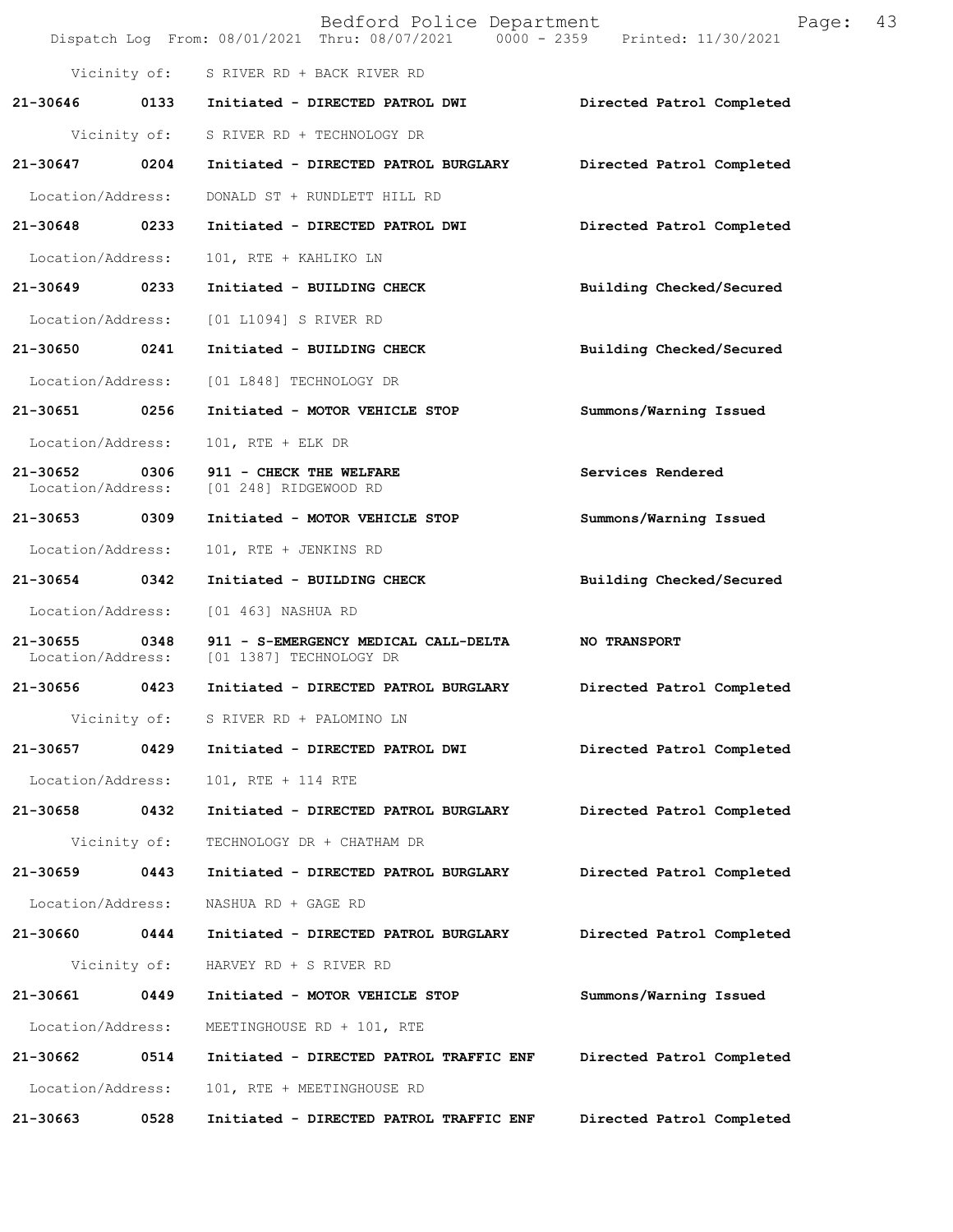|                                   |              | Bedford Police Department<br>Dispatch Log From: 08/01/2021 Thru: 08/07/2021 0000 - 2359 Printed: 11/30/2021 | Page:                       | 44 |
|-----------------------------------|--------------|-------------------------------------------------------------------------------------------------------------|-----------------------------|----|
| Location/Address:                 |              | 101, RTE + OLD BEDFORD RD                                                                                   |                             |    |
| $21 - 30664$<br>Location/Address: | 0531         | Phone - S-ALARM-MEDICAL AID/LIFT ASST<br>[01 2289] GLENWOOD AVE                                             | <b>NO TRANSPORT</b>         |    |
| 21-30665 0540                     |              | Initiated - MOTOR VEHICLE STOP                                                                              | Summons/Warning Issued      |    |
| Location/Address:                 |              | 101, RTE + GREY ROCK RD                                                                                     |                             |    |
| 21-30666                          | 0552         | Initiated - DIRECTED PATROL TRAFFIC ENF                                                                     | Directed Patrol Completed   |    |
| Location/Address:                 |              | 101, RTE + 114 RTE                                                                                          |                             |    |
| 21-30667                          | 0553         | Initiated - DIRECTED PATROL TRAFFIC ENF                                                                     | Directed Patrol Completed   |    |
|                                   | Vicinity of: | S RIVER RD + HAWTHORNE DR                                                                                   |                             |    |
| 21-30668                          | 0555         | Initiated - DIRECTED PATROL TRAFFIC ENF                                                                     | Directed Patrol Completed   |    |
| Location/Address:                 |              | 101, RTE + COVENANT WAY                                                                                     |                             |    |
| 21-30669                          | 0605         | Initiated - MOTOR VEHICLE STOP                                                                              | Summons/Warning Issued      |    |
| Location/Address:                 |              | OLD BEDFORD RD                                                                                              |                             |    |
| 21-30670                          | 0630         | 911 - S-EMERGENCY MEDICAL CALL-ALPHA                                                                        | TRANSPORTED TO CMC HOSPITAL |    |
| Location/Address:                 |              | [01 578] AMERICAN BEAUTY LN                                                                                 |                             |    |
| 21-30671<br>Location/Address:     | 0649         | Walk-In - FOUND PROPERTY<br>[01 474] CONSTITUTION DR                                                        | Services Rendered           |    |
| 21-30672<br>Location/Address:     | 0733         | Phone - LOST PROPERTY<br>[01 1235] S RIVER RD                                                               | Investigated                |    |
| 21-30673                          | 0818         | Initiated - MOTOR VEHICLE STOP                                                                              | Summons/Warning Issued      |    |
| Location/Address:                 |              | [01 L0000553] 101, RTE                                                                                      |                             |    |
| 21-30674 0820                     |              | Initiated - DIRECTED PATROL TRAFFIC ENF                                                                     | Directed Patrol Completed   |    |
| Location/Address:                 |              | S RIVER RD + COLBY CT                                                                                       |                             |    |
| 21-30675                          | 0828         | Initiated - MOTOR VEHICLE STOP                                                                              | Summons/Warning Issued      |    |
| Location/Address:                 |              | 101, RTE + WALLACE RD                                                                                       |                             |    |
| 21-30676                          | 0841         | Initiated - DIRECTED PATROL TRAFFIC ENF                                                                     | Directed Patrol Completed   |    |
| Location/Address:                 |              | 101, RTE + WALLACE RD                                                                                       |                             |    |
| 21-30677                          | 0841         | Initiated - DIRECTED PATROL TRAFFIC ENF                                                                     | Directed Patrol Completed   |    |
|                                   | Vicinity of: | S RIVER RD + BACK RIVER RD                                                                                  |                             |    |
| 21-30678 0844                     |              | Initiated - DIRECTED PATROL TRAFFIC ENF                                                                     | Directed Patrol Completed   |    |
|                                   | Vicinity of: | NEW BOSTON RD + WALLACE RD                                                                                  |                             |    |
| 21-30679 0853                     |              | Initiated - MOTOR VEHICLE STOP                                                                              | Summons/Warning Issued      |    |
| Location/Address:                 |              | DONALD ST                                                                                                   |                             |    |
| 21-30680                          | 0900         | Initiated - DIRECTED PATROL TRAFFIC ENF                                                                     | Directed Patrol Completed   |    |
|                                   | Vicinity of: | S RIVER RD + CLUB ACRE LN                                                                                   |                             |    |
| 21-30681                          | 0904         | Initiated - MOTOR VEHICLE STOP                                                                              | Summons/Warning Issued      |    |
| Location/Address:                 |              | [01 L1412] 101, RTE                                                                                         |                             |    |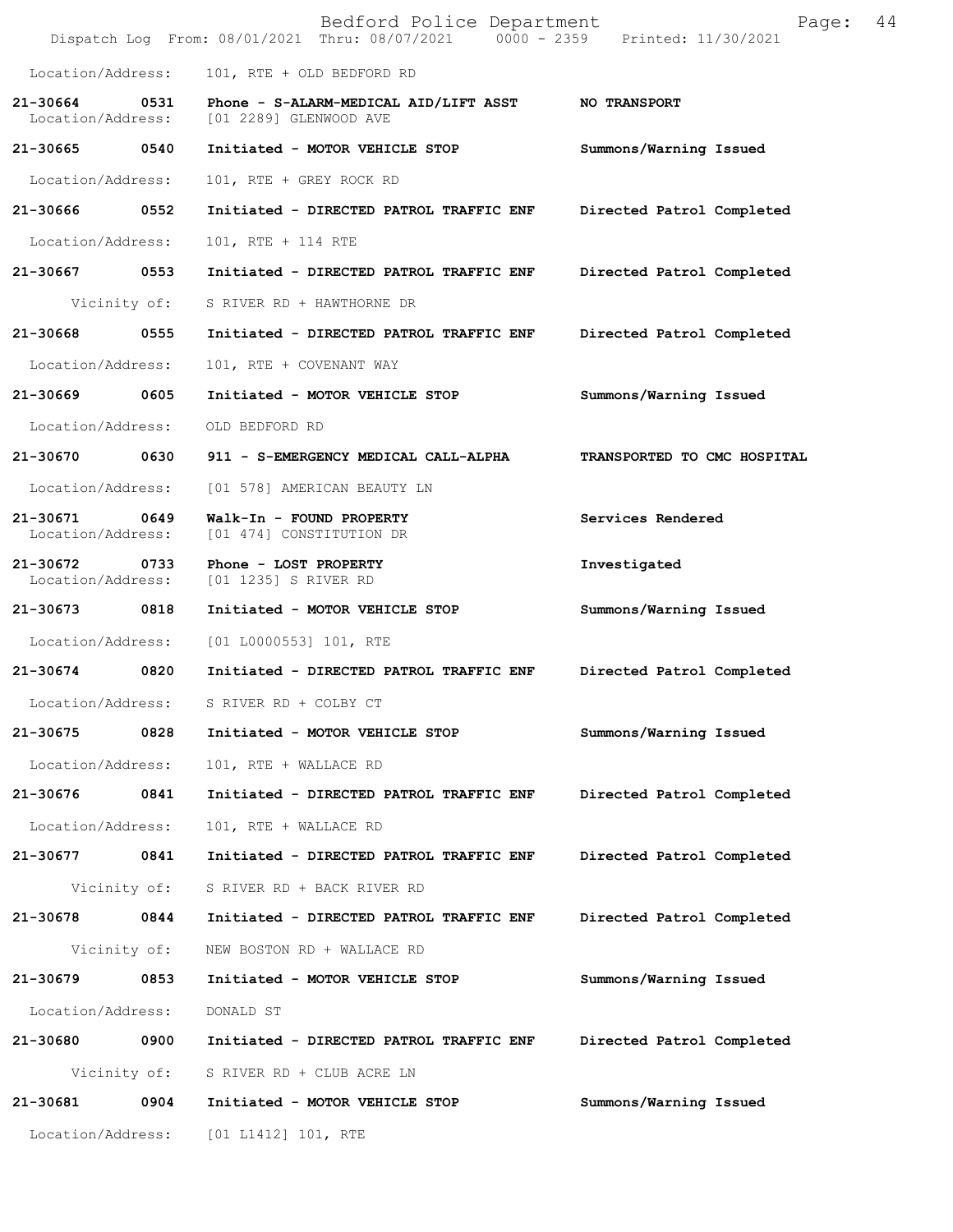|                               |                                                                       | Bedford Police Department<br>Dispatch Log From: 08/01/2021 Thru: 08/07/2021 0000 - 2359 Printed: 11/30/2021                                                                                                                                           | Page:                       | 45 |
|-------------------------------|-----------------------------------------------------------------------|-------------------------------------------------------------------------------------------------------------------------------------------------------------------------------------------------------------------------------------------------------|-----------------------------|----|
| 21-30682                      | 0911                                                                  | Initiated - DIRECTED PATROL ACCIDENTS                                                                                                                                                                                                                 | Directed Patrol Completed   |    |
| Location/Address:             |                                                                       | 101, RTE + HITCHING POST LN                                                                                                                                                                                                                           |                             |    |
| 21-30683 0932                 |                                                                       | Initiated - DIRECTED PATROL TRAFFIC ENF                                                                                                                                                                                                               | Directed Patrol Completed   |    |
|                               | Vicinity of:                                                          | S RIVER RD + SOMERVILLE DR                                                                                                                                                                                                                            |                             |    |
| 21-30684                      | 0938                                                                  | Initiated - DIRECTED PATROL TRAFFIC ENF                                                                                                                                                                                                               | Directed Patrol Completed   |    |
| Location/Address:             |                                                                       | 101, RTE + 114 RTE                                                                                                                                                                                                                                    |                             |    |
| 21-30685 0939                 |                                                                       | Initiated - DIRECTED PATROL ACCIDENTS                                                                                                                                                                                                                 | Directed Patrol Completed   |    |
| Location/Address:             |                                                                       | S RIVER RD + KILTON RD                                                                                                                                                                                                                                |                             |    |
| 21-30686 0956                 |                                                                       | Initiated - DIRECTED PATROL ACCIDENTS                                                                                                                                                                                                                 | Directed Patrol Completed   |    |
|                               | Vicinity of:                                                          | HAWTHORNE DR + S RIVER RD                                                                                                                                                                                                                             |                             |    |
| 21-30687                      | 1002                                                                  | Initiated - DIRECTED PATROL ACCIDENTS                                                                                                                                                                                                                 | Directed Patrol Completed   |    |
| Location/Address:             |                                                                       | 101, RTE + JENKINS RD                                                                                                                                                                                                                                 |                             |    |
| 21-30688                      | 1013                                                                  | Initiated - DIRECTED PATROL-CAR BREAK-INS                                                                                                                                                                                                             | Summons/Warning Issued      |    |
| Location/Address:             |                                                                       | [01 1235] S RIVER RD                                                                                                                                                                                                                                  |                             |    |
| 21-30689                      | 1028                                                                  | Initiated - DIRECTED PATROL ACCIDENTS                                                                                                                                                                                                                 | Directed Patrol Completed   |    |
| Location/Address:             |                                                                       | 101, RTE + KAHLIKO LN                                                                                                                                                                                                                                 |                             |    |
| 21-30690 1032                 |                                                                       | Initiated - MOTOR VEHICLE STOP                                                                                                                                                                                                                        | Summons/Warning Issued      |    |
| Location/Address:             |                                                                       | S RIVER RD                                                                                                                                                                                                                                            |                             |    |
| 21-30691<br>Location/Address: | 1034                                                                  | Initiated - RESTRAINING ORDER SERVICE<br>SOUTHGATE DR                                                                                                                                                                                                 | Could Not Locate            |    |
| 21-30692 1040                 |                                                                       | Initiated - MOTOR VEHICLE STOP                                                                                                                                                                                                                        | Summons/Warning Issued      |    |
| Location/Address:             |                                                                       | S RIVER RD + EXECUTIVE PARK DR                                                                                                                                                                                                                        |                             |    |
| 21-30693<br>Location/Address: | 1050                                                                  | Initiated - INVESTIGATION-FOLLOW UP<br>[01 474] CONSTITUTION DR                                                                                                                                                                                       | Services Rendered           |    |
| 21-30694<br>Location/Address: | 1057                                                                  | 911 - 911 Abandoned<br>[01 L1639] WENDOVER WAY                                                                                                                                                                                                        | Services Rendered           |    |
| 21-30695                      | 1108                                                                  | Initiated - DIRECTED PATROL-CAR BREAK-INS                                                                                                                                                                                                             | Directed Patrol Completed   |    |
| Location/Address:             |                                                                       | COLBY CT + S RIVER RD                                                                                                                                                                                                                                 |                             |    |
| 21-30696<br>Location/Address: | 1118<br>Refer To Summons:<br>Summons:<br>Address:<br>Age:<br>Charges: | Initiated - MOTOR VEHICLE STOP<br>F.E. EVERETT SOUTH TPKE<br>$21 - 429 - AR$<br>MIDDLEBROOKS, JAKARI MARKELL<br>MANCHESTER, NH<br>24<br>Suspension of Vehicle Registration<br>Drive after Rev/Suspension<br>Speeding 26+ mph over limit of 55 or less | Arrest(s) Made              |    |
| 21-30697                      | 1127                                                                  | Phone - ANIMAL COMPLAINT                                                                                                                                                                                                                              | No Action Required          |    |
| Location/Address:             |                                                                       | SPARTAN DR                                                                                                                                                                                                                                            |                             |    |
| 21-30698                      | 1129                                                                  | 911 - S-EMERGENCY MEDICAL CALL-CHARL                                                                                                                                                                                                                  | TRANSPORTED TO CMC HOSPITAL |    |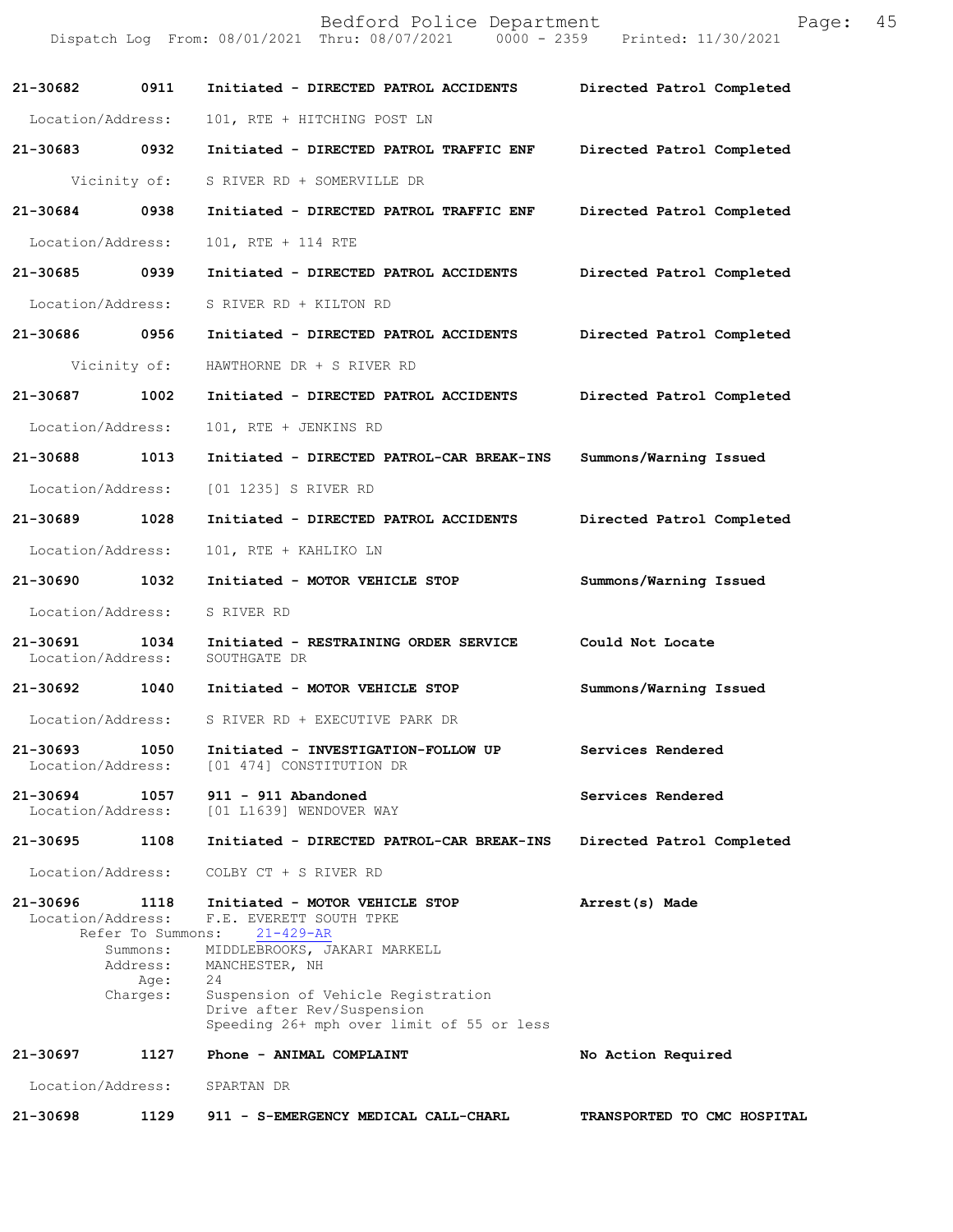|                               |              | Bedford Police Department<br>Dispatch Log From: 08/01/2021 Thru: 08/07/2021 0000 - 2359 Printed: 11/30/2021            | 46<br>Page:                    |
|-------------------------------|--------------|------------------------------------------------------------------------------------------------------------------------|--------------------------------|
|                               |              | Location/Address: [01 335] COLBY CT                                                                                    |                                |
| 21-30699                      |              | 1133 Phone - S-MUTUAL AID-MEDICAL                                                                                      | Transported to Elliot Hospital |
|                               |              | Location/Address: [07] BLUTHER ST                                                                                      |                                |
|                               |              | $21-30702$ 1135 Walk-In - FOUND PROPERTY<br>Location/Address: [01 474] CONSTITUTION DR<br>Refer To Incident: 21-759-OF | Services Rendered              |
| 21-30700<br>Location/Address: | 1138         | Phone - S-FIRE ALARM<br>[01 176] CONSTITUTION DR                                                                       | Alarm - False                  |
| 21-30701                      | 1141         | Initiated - DIRECTED PATROL-CAR BREAK-INS                                                                              | Directed Patrol Completed      |
| Location/Address:             |              | [01 L2252] JENKINS RD                                                                                                  |                                |
| 21-30703<br>Location/Address: | 1152         | 911 - MOTOR VEHICLE ACCIDENT<br>101, RTE + BOYNTON ST                                                                  | Services Rendered              |
| 21-30704 1156                 |              | Phone - S-FIRE ALARM                                                                                                   | No Action Required             |
| Location/Address:             |              | [01 176] CONSTITUTION DR                                                                                               |                                |
| 21-30705                      | 1203         | Initiated - MOTOR VEHICLE STOP                                                                                         | Summons/Warning Issued         |
| Location/Address:             |              | 101, RTE + OLD BEDFORD RD                                                                                              |                                |
| 21-30706                      | 1219         | Phone - S-ALARM-MEDICAL AID/LIFT ASST                                                                                  | TRANSPORTED TO CMC HOSPITAL    |
| Location/Address:             |              | [01 2289] GLENWOOD AVE                                                                                                 |                                |
| 21-30707 1240                 |              | Initiated - DIRECTED PATROL-CAR BREAK-INS                                                                              | Directed Patrol Completed      |
| Location/Address:             |              | S RIVER RD + RIDGEWOOD RD                                                                                              |                                |
| 21-30708                      | 1242         | Initiated - DIRECTED PATROL TRAFFIC ENF                                                                                | Directed Patrol Completed      |
| Location/Address:             |              | 101, RTE + COVENANT WAY                                                                                                |                                |
| 21-30709                      | 1252         | 911 - S-EMERGENCY MEDICAL CALL-CHARL                                                                                   | Transported to Elliot Hospital |
| Location/Address:             |              | [01 335] COLBY CT                                                                                                      |                                |
| 21-30710<br>Location/Address: | 1314         | Initiated - INVESTIGATION-FOLLOW UP<br>[01 L199] BIRCHWOOD CIR                                                         | Investigated                   |
| 21-30711                      | 1325         | Initiated - DIRECTED PATROL ACCIDENTS                                                                                  | Directed Patrol Completed      |
|                               | Vicinity of: | S RIVER RD + MEETINGHOUSE RD                                                                                           |                                |
| 21-30712                      | 1337         | Initiated - DIRECTED PATROL-CAR BREAK-INS                                                                              | Directed Patrol Completed      |
| Location/Address:             |              | NASHUA RD + COUNTY RD                                                                                                  |                                |
| 21-30713<br>Location/Address: | 1347         | Phone - SUSP ACTIVITIES-IN PROGRESS<br>SEABEE ST + PLUMMER RD                                                          | Services Rendered              |
| 21-30714                      | 1356         | 911 - S-EMERGENCY MEDICAL CALL-ALPHA                                                                                   | Transported to Elliot Hospital |
| Location/Address:             |              | [01 248] RIDGEWOOD RD                                                                                                  |                                |
| 21-30715                      | 1408         | 911 - S-EMERGENCY MEDICAL CALL-CHARL                                                                                   | Transported to Elliot Hospital |
| Location/Address:             |              | [01 1489] LEAVY DR                                                                                                     |                                |
| 21-30716<br>Location/Address: | 1424         | Phone - NUISANCE/NOISE COMPLIANT<br>CANTERBURY LN                                                                      | Services Rendered              |
| 21-30717                      | 1435         | 911 - S-EMERGENCY MEDICAL CALL-CHARL                                                                                   | Transported to Elliot Hospital |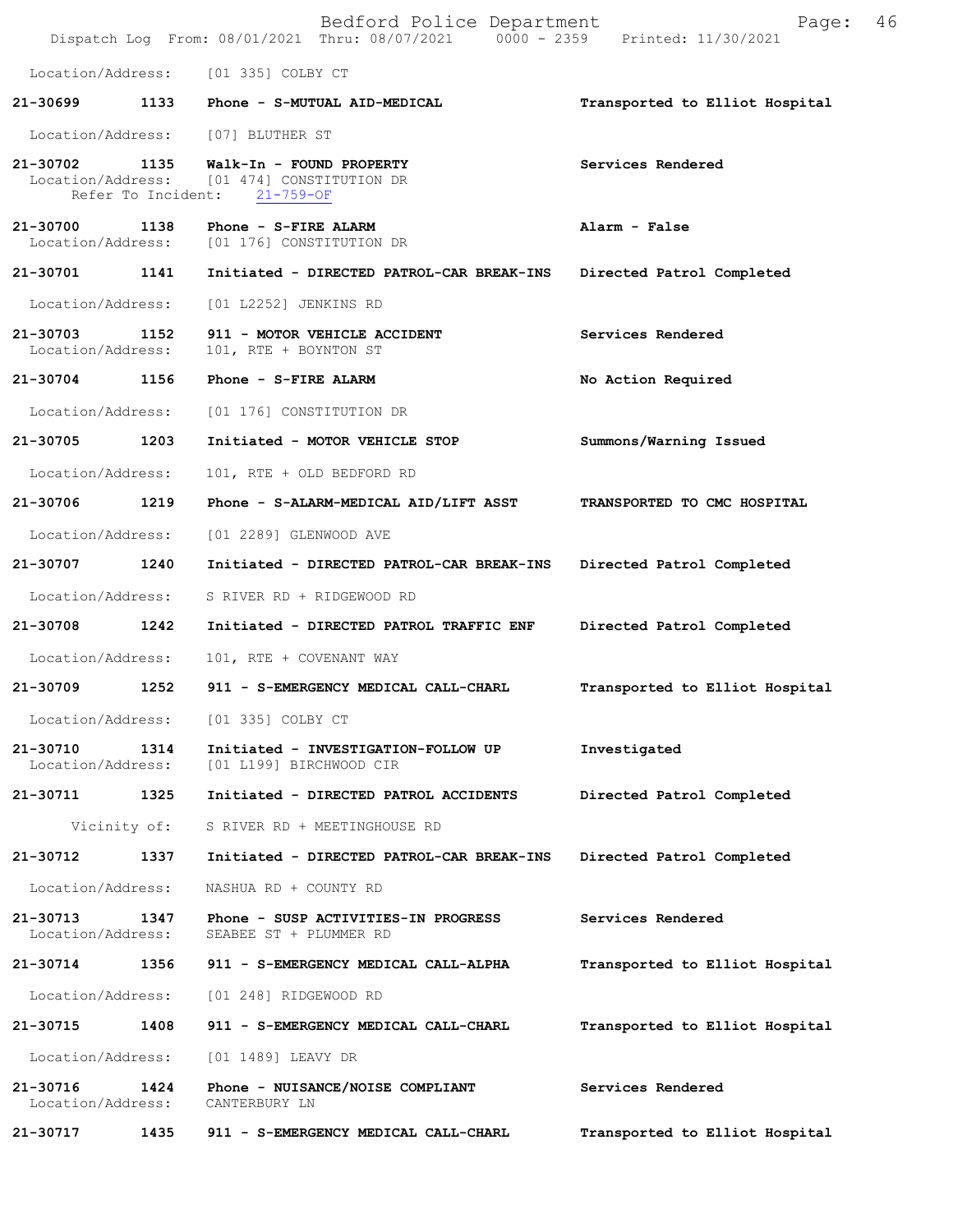|                                    |      | Bedford Police Department<br>Dispatch Log From: 08/01/2021 Thru: 08/07/2021 0000 - 2359 Printed: 11/30/2021 | Page: 47                       |  |
|------------------------------------|------|-------------------------------------------------------------------------------------------------------------|--------------------------------|--|
|                                    |      | Location/Address: [01 L2098] HAWTHORNE DR                                                                   |                                |  |
| 21-30718                           | 1517 | 911 - S-EMERGENCY MEDICAL CALL-CHARL                                                                        | Transported to Elliot Hospital |  |
| Location/Address:                  |      | [01 1489] LEAVY DR                                                                                          |                                |  |
| 21-30719 1539<br>Location/Address: |      | 911 - S-SERVICE CALL<br>CONSTANCE ST                                                                        | Services Rendered              |  |
| 21-30720 1540                      |      | 911 - CHECK THE WELFARE<br>Location/Address: [01 1320] S RIVER RD<br>Refer To Incident: 21-760-OF           | Investigated                   |  |
| 21-30721                           | 1544 | Initiated - DIRECTED PATROL TRAFFIC ENF                                                                     | Directed Patrol Completed      |  |
| Location/Address:                  |      | [01 192] NEW BOSTON RD                                                                                      |                                |  |
| 21-30722 1550                      |      | Initiated - DIRECTED PATROL TRAFFIC ENF                                                                     | Directed Patrol Completed      |  |
| Location/Address:                  |      | 101, RTE + WALLACE RD                                                                                       |                                |  |
| 21-30723                           | 1554 | Initiated - DIRECTED PATROL TRAFFIC ENF                                                                     | Directed Patrol Completed      |  |
| Location/Address:                  |      | S RIVER RD + BACK RIVER RD                                                                                  |                                |  |
| 21-30724                           | 1557 | Initiated - MOTOR VEHICLE STOP                                                                              | Summons/Warning Issued         |  |
| Location/Address:                  |      | [01 L1412] 101, RTE                                                                                         |                                |  |
| 21-30725<br>Location/Address:      | 1558 | Initiated - SUSP ACTIVITIES<br>[01 786] S RIVER RD                                                          | Services Rendered              |  |
| 21-30726 1601                      |      | Initiated - MOTOR VEHICLE STOP                                                                              | Summons/Warning Issued         |  |
| Location/Address:                  |      | NEW BOSTON RD + DUNLAP DR                                                                                   |                                |  |
| 21-30727                           | 1625 | Initiated - DIRECTED PATROL TRAFFIC ENF                                                                     | Directed Patrol Completed      |  |
|                                    |      | Location/Address: S RIVER RD + MEETINGHOUSE RD                                                              |                                |  |
|                                    |      | 21-30728 1625 Initiated - DIRECTED PATROL TRAFFIC ENF Directed Patrol Completed                             |                                |  |
| Location/Address:                  |      | NEW BOSTON RD + PULPIT RD                                                                                   |                                |  |
| 21-30729<br>Vicinity of:           | 1640 | Initiated - DIRECTED PATROL TRAFFIC ENF<br>S RIVER RD + RIDGEWOOD RD                                        | Services Rendered              |  |
| 21-30730                           | 1648 | Initiated - DIRECTED PATROL TRAFFIC ENF                                                                     | Directed Patrol Completed      |  |
| Location/Address:                  |      | WALLACE RD + MAGAZINE ST                                                                                    |                                |  |
| 21-30731                           | 1649 | Initiated - DIRECTED PATROL TRAFFIC ENF                                                                     | Directed Patrol Completed      |  |
| Location/Address:                  |      | 101, RTE + NASHUA RD                                                                                        |                                |  |
| 21-30732<br>Location/Address:      | 1650 | Phone - BOLO<br>[07] SECOND ST                                                                              | Services Rendered              |  |
| 21-30733                           | 1653 | Initiated - DIRECTED PATROL TRAFFIC ENF                                                                     | Directed Patrol Completed      |  |
| Location/Address:                  |      | S RIVER RD + HAWTHORNE DR                                                                                   |                                |  |
| 21-30734                           | 1654 | Initiated - DIRECTED PATROL TRAFFIC ENF                                                                     | Directed Patrol Completed      |  |
| Vicinity of:                       |      | S RIVER RD + EASTMAN AVE                                                                                    |                                |  |
| 21-30735                           | 1658 | Initiated - DIRECTED PATROL TRAFFIC ENF                                                                     | Directed Patrol Completed      |  |
| Location/Address:                  |      | 101, RTE + CONSTITUTION DR                                                                                  |                                |  |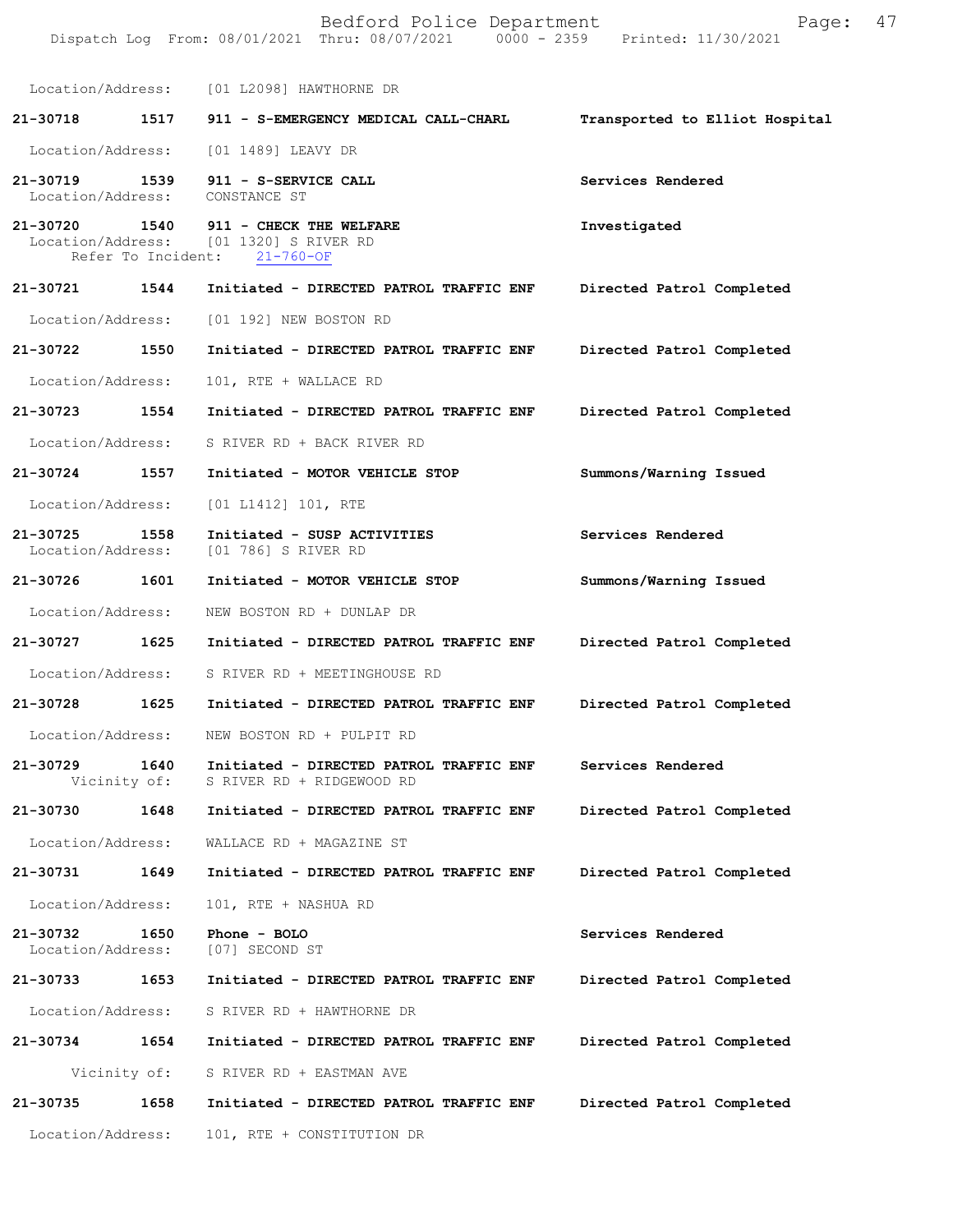|                               |                                                                     | Bedford Police Department<br>Dispatch Log From: 08/01/2021 Thru: 08/07/2021 0000 - 2359 Printed: 11/30/2021                                                                            | Page:                     | 48 |
|-------------------------------|---------------------------------------------------------------------|----------------------------------------------------------------------------------------------------------------------------------------------------------------------------------------|---------------------------|----|
| 21-30736                      | 1724                                                                | Initiated - DIRECTED PATROL-CAR BREAK-INS                                                                                                                                              | Directed Patrol Completed |    |
| Location/Address:             |                                                                     | [01 L2271] S RIVER RD                                                                                                                                                                  |                           |    |
| 21-30737 1730                 |                                                                     | Initiated - DIRECTED PATROL TRAFFIC ENF                                                                                                                                                | Directed Patrol Completed |    |
| Location/Address:             |                                                                     | 101, RTE + SHAW DR                                                                                                                                                                     |                           |    |
| 21-30738                      | 1731                                                                | Initiated - DIRECTED PATROL MOUNTAIN BIKE                                                                                                                                              | Directed Patrol Completed |    |
|                               | Vicinity of:                                                        | [01 1312] S RIVER RD                                                                                                                                                                   |                           |    |
| 21-30739<br>Location/Address: | 1732                                                                | Phone - MOTOR VEHICLE COMP-IN PROGRESS<br>101, RTE + HUNTERS RD                                                                                                                        | Services Rendered         |    |
| 21-30740 1732                 |                                                                     | Initiated - DIRECTED PATROL-CAR BREAK-INS                                                                                                                                              | Directed Patrol Completed |    |
| Location/Address:             |                                                                     | [01 324] HAWTHORNE DR                                                                                                                                                                  |                           |    |
| 21-30741                      | 1743                                                                | Initiated - DIRECTED PATROL TRAFFIC ENF                                                                                                                                                | Directed Patrol Completed |    |
| Location/Address:             |                                                                     | S RIVER RD + AUTUMN LN                                                                                                                                                                 |                           |    |
| 21-30742                      | 1750                                                                | Initiated - DIRECTED PATROL-CAR BREAK-INS                                                                                                                                              | Directed Patrol Completed |    |
| Location/Address:             |                                                                     | [01 1108] LEAVY DR                                                                                                                                                                     |                           |    |
| 21-30743 1754                 |                                                                     | Initiated - DIRECTED PATROL-CAR BREAK-INS                                                                                                                                              | Directed Patrol Completed |    |
| Location/Address:             |                                                                     | WALLACE RD + NASHUA RD                                                                                                                                                                 |                           |    |
| 21-30744 1817                 |                                                                     | Initiated - DIRECTED PATROL-CAR BREAK-INS                                                                                                                                              | Directed Patrol Completed |    |
| Location/Address:             |                                                                     | [01 1050] DONALD ST                                                                                                                                                                    |                           |    |
| 21-30745                      | 1830                                                                | Initiated - DIRECTED PATROL-CAR BREAK-INS                                                                                                                                              | Directed Patrol Completed |    |
| Location/Address:             |                                                                     | NASHUA RD + COUNTY RD                                                                                                                                                                  |                           |    |
| 21-30746<br>Location/Address: | 1837<br>Refer To Arrest:<br>Arrest:<br>Address:<br>Age:<br>Charges: | Initiated - MOTOR VEHICLE STOP<br>MEETINGHOUSE RD<br>$21 - 430 - AR$<br>DESCHENE, MELANIE D<br>NASHUA, NH<br>40<br>Cntrl Drug: Sched $1 - 4$ ; Possession<br>Breach of Bail Conditions | Arrest(s) Made            |    |
|                               |                                                                     | Open Container                                                                                                                                                                         |                           |    |
| 21-30747                      | 1849                                                                | Initiated - DIRECTED PATROL TRAFFIC ENF                                                                                                                                                | Directed Patrol Completed |    |
| Location/Address:             |                                                                     | DONALD ST + LAWES AVE                                                                                                                                                                  |                           |    |
| 21-30748                      | 1913                                                                | Initiated - DIRECTED PATROL TRAFFIC ENF                                                                                                                                                | Directed Patrol Completed |    |
| Location/Address:             |                                                                     | 114 RTE + WHITE AVE                                                                                                                                                                    |                           |    |
| 21-30749                      | 1942                                                                | Initiated - DIRECTED PATROL-CAR BREAK-INS                                                                                                                                              | Directed Patrol Completed |    |
| Location/Address:             |                                                                     | [01 L2252] JENKINS RD                                                                                                                                                                  |                           |    |
| 21-30750                      | 1948                                                                | Initiated - DIRECTED PATROL-CAR BREAK-INS                                                                                                                                              | Directed Patrol Completed |    |
| Location/Address:             |                                                                     | [01 L562] WALLACE RD                                                                                                                                                                   |                           |    |
| 21-30751<br>Location/Address: | 1949                                                                | Phone - GUNSHOT<br>OAK DR                                                                                                                                                              | Could Not Locate          |    |
| 21-30753                      | 2017                                                                | Initiated - DIRECTED PATROL BURGLARY                                                                                                                                                   | Directed Patrol Completed |    |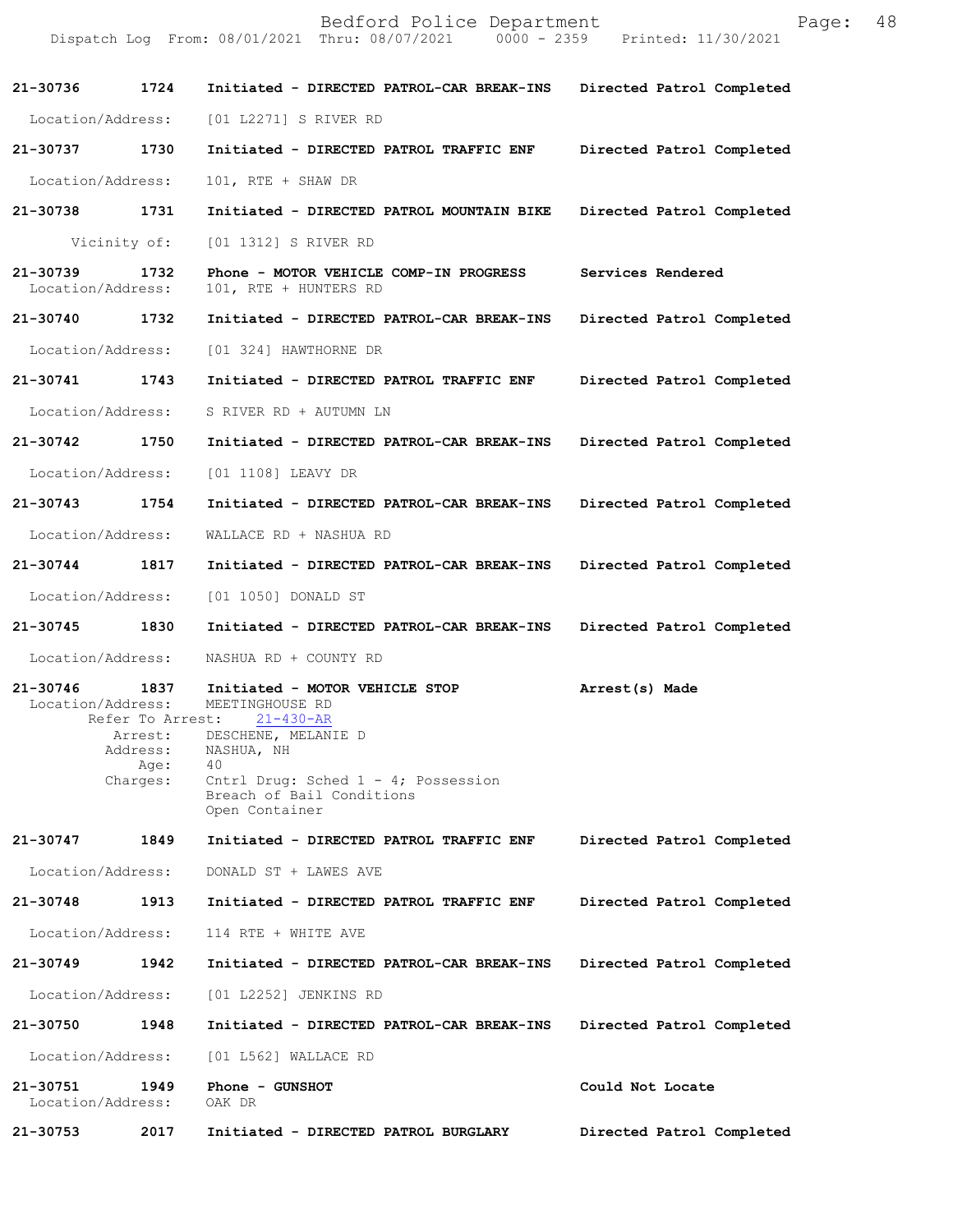|                                    |                          | Bedford Police Department<br>Dispatch Log From: 08/01/2021 Thru: 08/07/2021 0000 - 2359 Printed: 11/30/2021                                                                                             | Page:                     | 49 |
|------------------------------------|--------------------------|---------------------------------------------------------------------------------------------------------------------------------------------------------------------------------------------------------|---------------------------|----|
|                                    |                          | Location/Address: CAMBRIDGE RD + ESSEX RD                                                                                                                                                               |                           |    |
| $21 - 30752$                       | 2018                     | Initiated - MOTOR VEHICLE STOP                                                                                                                                                                          | Summons/Warning Issued    |    |
| Location/Address:                  |                          | 101, RTE + 114 RTE                                                                                                                                                                                      |                           |    |
| 21-30754 2020                      |                          | Initiated - DIRECTED PATROL-CAR BREAK-INS                                                                                                                                                               | Directed Patrol Completed |    |
| Location/Address:                  |                          | [01 308] COLBY CT                                                                                                                                                                                       |                           |    |
| 21-30755 2028<br>Location/Address: |                          | Initiated - SUSP ACTIVITIES<br>101, RTE + OLD BEDFORD RD                                                                                                                                                | Services Rendered         |    |
| 21-30756                           | 2047<br>Location:        | Other - BOLO<br>[04] MERRIMACK                                                                                                                                                                          | Services Rendered         |    |
| $21 - 30757$                       | 2058<br>Address:<br>Age: | Initiated - MOTOR VEHICLE STOP<br>Location/Address: N AMHERST RD + WALLACE RD<br>Refer To Summons: 21-431-AR<br>Summons: CRESWELL, MADISON ANNE<br>MANCHESTER, NH<br>19<br>Charges: Drive after Rev/Sus | Arrest(s) Made            |    |
|                                    |                          | 21-30758 2102 Initiated - DIRECTED PATROL DWI                                                                                                                                                           | Directed Patrol Completed |    |
|                                    | Vicinity of:             | S RIVER RD + MEETINGHOUSE RD                                                                                                                                                                            |                           |    |
| 21-30759<br>Location/Address:      | 2116                     | Phone - NUISANCE/NOISE COMPLIANT<br>CANTERBURY LN                                                                                                                                                       | Services Rendered         |    |
| 21-30760                           | 2135                     | Initiated - MOTOR VEHICLE STOP                                                                                                                                                                          | Summons/Warning Issued    |    |
|                                    |                          | Location/Address: S RIVER RD + EASTMAN AVE                                                                                                                                                              |                           |    |
| 21-30761                           | 2155                     | 911 - MOTOR VEHICLE COMPLAINT                                                                                                                                                                           | Directed Patrol Completed |    |
| Location/Address:                  |                          | [01 L1094] S RIVER RD                                                                                                                                                                                   |                           |    |
|                                    |                          | 21-30762 2159 Phone - S-OUTSIDE SMOKE/ILLEGAL BURN<br>Location/Address: WOODBURY LN                                                                                                                     | Services Rendered         |    |
| Location/Address:                  | Refer To Arrest:         | 21-30763 2208 Walk-In - DOMESTIC DISTURBANCE<br>CORTLAND DR<br>$21 - 432 - AR$                                                                                                                          | Arrest(s) Made            |    |

| 21-30764                                                                                 | 2212 | Initiated - DIRECTED PATROL-CAR BREAK-INS                    | Directed Patrol Completed |  |
|------------------------------------------------------------------------------------------|------|--------------------------------------------------------------|---------------------------|--|
| Location/Address:                                                                        |      | WALLACE RD + N AMHERST RD                                    |                           |  |
| 21-30765                                                                                 | 2214 | Initiated - DIRECTED PATROL-CAR BREAK-INS                    | Directed Patrol Completed |  |
| Vicinity of:                                                                             |      | PALOMINO LN                                                  |                           |  |
| 21-30766<br>Location/Address:                                                            | 2218 | Radio - S-EMERGENCY MEDICAL CALL<br>[01 474] CONSTITUTION DR | <b>NO TRANSPORT</b>       |  |
| 21-30767                                                                                 | 2219 | Phone - DOMESTIC DISTURB.-IN PROGRESS                        | Directed Patrol Completed |  |
| Location/Address:<br>[01 1350] OLDE BEDFORD WAY<br>Refer To Incident:<br>$21 - 761 - OF$ |      |                                                              |                           |  |
| 21-30768                                                                                 | 2334 | Initiated - DIRECTED PATROL DWI                              | Directed Patrol Completed |  |